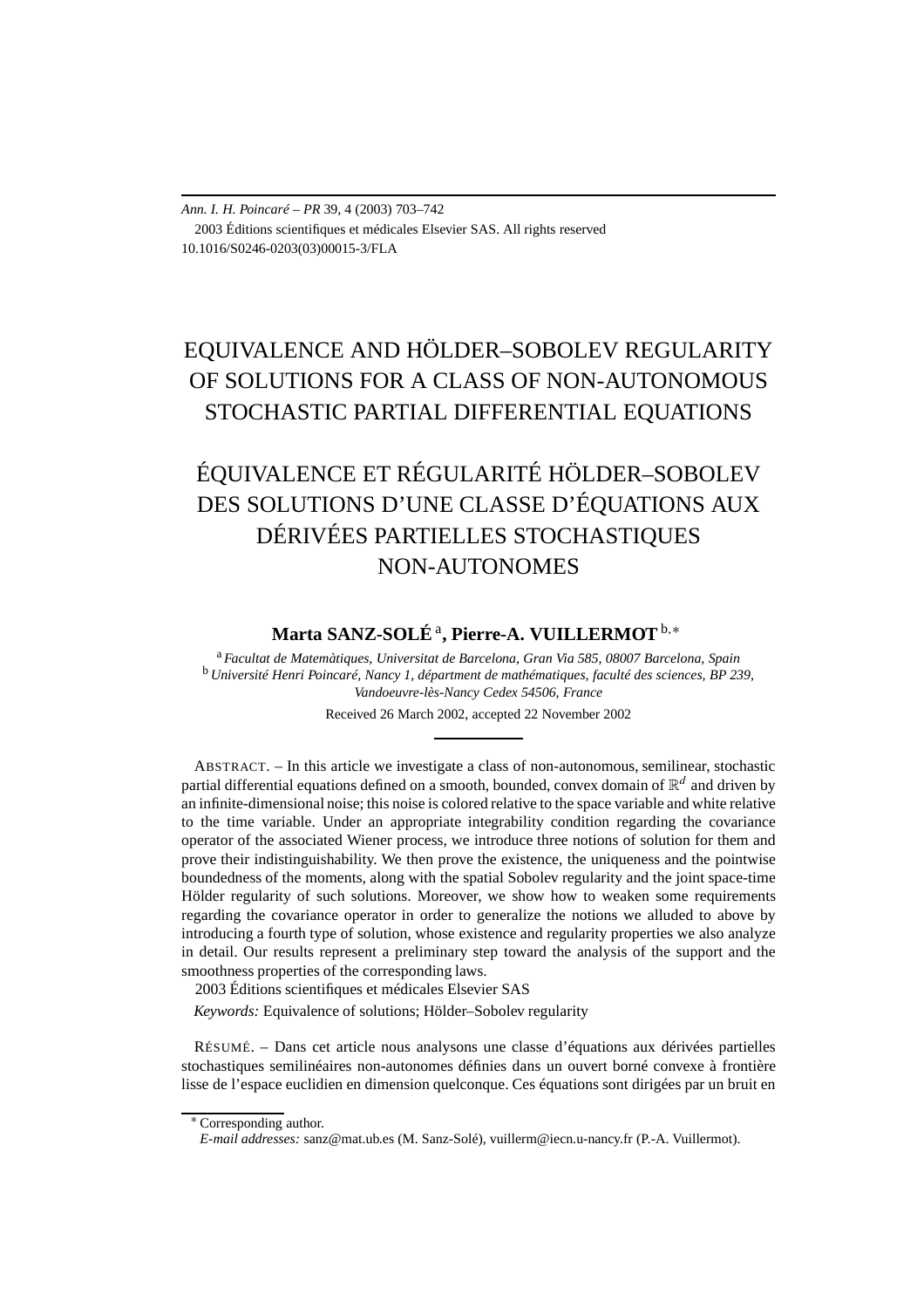dimension infinie, coloré relativement à la variable spatiale et blanc relativement à la variable temporelle. Sous une condition d'intégrabilité adéquate concernant l'opérateur de covariance du processus de Wiener correspondant, nous introduisons trois notions de solution pour ces équations et nous prouvons leur indiscernabilité. Nous prouvons ensuite l'existence, l'unicité et la bornitude des moments de ces solutions, ainsi que leur régularité höldérienne spatiotemporelle conjointe et leur régularité Sobolev relativement à la variable spatiale. Nous montrons également comment affaiblir la condition d'intégrabilité imposée à l'opérateur de covariance afin de pouvoir généraliser les notions auxquelles nous avons fait allusion ci-dessus en introduisant une quatrième notion de solution, dont nous étudions également l'existence et la régularité. Nos résultats constituent un premier pas vers l'analyse des propriétés de support et de régularité des lois correspondantes.

2003 Éditions scientifiques et médicales Elsevier SAS

*Mots Clés :* Equivalence des solutions ; Régularité Hölder–Sobolev

### **1. Introduction and outline**

Solutions to certain stochastic partial differential equations may be considered as random variables taking their values in a suitable functional space. As such, their laws are identified with probability measures on that space and it thus becomes natural to investigate the support and the smoothness properties of these laws. Recently, many works have been devoted to these questions both in the hyperbolic and in the parabolic case, particularly when the solutions are jointly space-time Hölder continuous (see, for instance, [3,37,40,41]). In this case, the functional space in question is typically a Banach space of Hölder continuous functions defined on some part of Euclidean space. In the works mentioned above, the deterministic part of the equations is autonomous; moreover, the driving noise is either white relative to both the space – and the timevariable, or colored relative to the space variable and white relative to the time variable; in addition, the space variable may vary over the entire Euclidean space  $\mathbb{R}^d$ , which makes tools from Fourier analysis readily applicable to investigate existence and regularity questions as these relate to the spatial correlations of the noise. One notable exception to this is the paper [3], in which the authors prove a support theorem in a Banach space of Hölder continuous functions for the law of the solution to a one-dimensional, autonomous, semilinear, initial-Neumann boundary value problem driven by a spacetime white noise and defined on a *bounded* interval. In this case, the authors' analysis relies heavily on the existence of the corresponding parabolic Green's function and on very refined estimates for it.

In this article we investigate the indistinguishability and the joint space-time Hölder continuity properties of solutions to a class of non autonomous, semilinear, stochastic partial differential equations as a preliminary step toward the analysis of the support and the smoothness properties of their laws, this analysis being deferred to a separate publication. As we shall see, the complication in this case will stem from the fact that the equations are non-autonomous, defined on a bounded domain of  $\mathbb{R}^d$  where *d* is arbitrary, and from the fact that there are a number of *a priori* non-equivalent possibilities to define a notion of solution for them as is the case for deterministic partial differential equations. We can define the class of problems we shall investigate in the following way (here and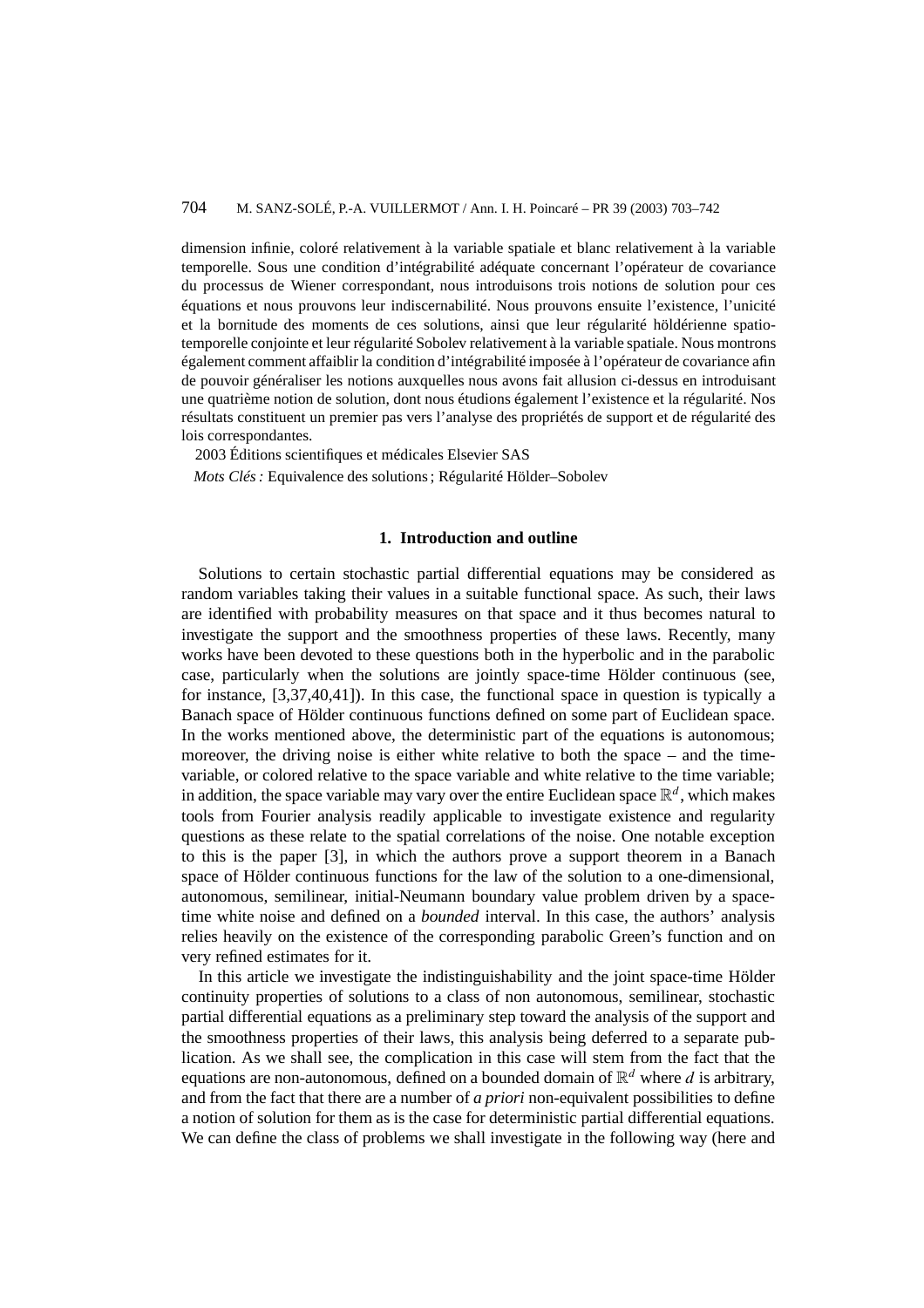below, we use the standard notations for the usual Banach spaces of differentiable functions, of Hölder continuous functions and of Lebesgue integrable functions defined on regions of Euclidean space): for  $d \in \mathbb{N}^+$  let  $D \subset \mathbb{R}^d$  be open, bounded, convex and assume that the boundary  $\partial D$  is of class  $C^{2+\alpha}$  for some  $\alpha \in (0, 1)$  (see, for instance, [17,18,31, 47] for a definition of this and related concepts). Let *C* be a linear, self-adjoint, positive, non-degenerate trace-class operator in  $L^2(D)$ ; this implies that *C* is an integral transform whose generating kernel we denote by  $\kappa$ . In the sequel we write  $(e_i)_{i \in \mathbb{N}^+}$  for an orthonormal basis of  $L^2(D)$  consisting of eigenfunctions of the operator *C* and  $(\lambda_i)_{i \in \mathbb{N}^+}$  for the sequence of the corresponding eigenvalues. Let  $(W(., t))_{t \in \mathbb{R}^+_0}$  be an  $L^2(D)$ -valued Wiener process defined on a complete stochastic basis  $(\Omega, \mathcal{F}, (\mathcal{F}_t)_{t \in \mathbb{R}^+_0}, \mathbb{P})$ , starting at the origin and having the covariance operator *tC*. Recall that this means  $(W(., t))_{t \in \mathbb{R}^+_0}$ has independent Gaussian increments  $W(., s + t) - W(., t)$  of average zero and covariance operator *sC* for all *s*,  $t \in \mathbb{R}_0^+$ , as well as continuous trajectories almost surely. Moreover, writing  $(.,.)_2$  for the usual scalar product in  $L^2(D)$  we have

$$
\mathbb{E}((W(.,s),v)_2(W(.,t),\hat{v})_2) = (s \wedge t)(Cv,\hat{v})_2
$$
  
=  $(s \wedge t) \int_{D \times D} dx dy \kappa(x,y)v(x)\hat{v}(y)$  (1)

for all  $s, t \in \mathbb{R}_0^+$  and all  $v, \hat{v} \in L^2(D)$ ; we also assume that  $(W(., t))_{t \in \mathbb{R}_0^+}$  is  $(\mathcal{F}_t)_{t \in \mathbb{R}_0^+}$ adapted and that the increments  $W(., s + t) - W(., t)$  are  $\mathcal{F}_t$ -independent for each  $s, t \in$  $\mathbb{R}_0^+$ . Finally, there is another important property of the Wiener process  $(W(., t))_{t \in \mathbb{R}_0^+}$  that we shall invoke below, namely, its Fourier decomposition

$$
W(.,t) = \sum_{j=1}^{+\infty} \lambda_j^{1/2} e_j(.) B_j(t)
$$
 (2)

in  $L^2(D)$  where  $((B_j(t))_{t \in \mathbb{R}^+_0})_{j \in \mathbb{N}^+}$  denotes a sequence of one-dimensional, independent, standard Brownian motions (see, for instance, [14]).

Let  $T \in \mathbb{R}^+$  and let us consider the following class of real, parabolic, Itô initialboundary value problems:

$$
du(x, t) = (\text{div}(k(x, t)\nabla u(x, t)) + g(u(x, t))) dt + h(u(x, t))W(x, dt),
$$
  
\n
$$
(x, t) \in D \times (0, T],
$$
  
\n
$$
u(x, 0) = \varphi(x), \quad x \in \overline{D},
$$
  
\n
$$
\frac{\partial u(x, t)}{\partial n(k)} = 0, \quad (x, t) \in \partial D \times (0, T].
$$
\n(3)

In the preceding equations, the function  $k$  is matrix-valued and the last relation stands for the conormal derivative of *u* relative to *k*; moreover, we denote by *n* the unit outer normal vector to *∂D* and we assume that the functions *k* and *n* satisfy the following hypothesis.

(K) The entries of *k* satisfy the symmetry relation  $k_{i,j}$  (.) =  $k_{j,i}$  (.) for every *i*, *j*  $\in$  $\{1, \ldots, d\}$ . Moreover, there exists a constant  $\beta \in (\frac{1}{2}, 1]$  such that  $k_{i,j} \in C^{\alpha, \beta}(\overline{D} \times$ [0*, T*]) for each *i, j* and, in addition, we have  $k_{i,j,x_i} := \frac{\partial k_{i,j}}{\partial x_i} \in C^{\alpha,\alpha/2}(\overline{D} \times [0, T])$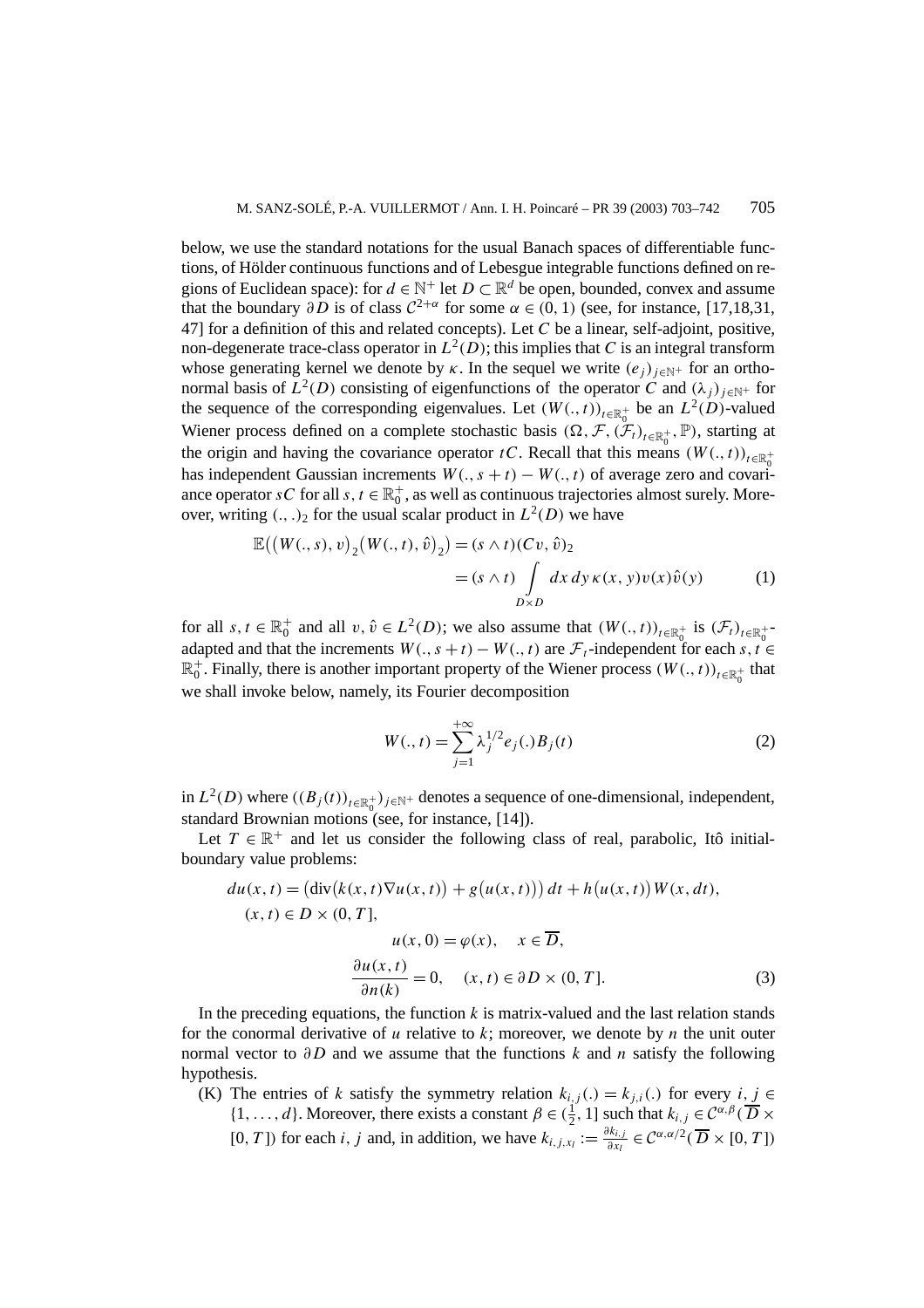for each  $i, j, l$ ; furthermore, there exists a positive constant  $k$  such that the inequality  $\underline{k}|a|^2 \leqslant (k(x, t)a, a)_{\mathbb{R}^d}$  holds for all  $a \in \mathbb{R}^d$  and all  $(x, t) \in \overline{D} \times [0, T]$ , where  $|\cdot|$  and  $(\cdot, \cdot)_{\mathbb{R}^d}$  denote the Euclidean norm and the Euclidean scalar product in  $\mathbb{R}^d$ , respectively. Finally, we have  $(x, t) \mapsto \sum_{i=1}^d k_{i,j}(x, t) n_i(x) \in$  $\mathcal{C}^{1+\alpha,\frac{1+\alpha}{2}}(\partial D \times [0,T])$  for each *j* and the conormal vector-field  $(x, t) \mapsto$  $n(k)(x, t) := k(x, t)n$  is outward pointing, nowhere tangent to  $\partial D$  for every  $t \in [0, T]$ .

Regarding the drift-nonlinearity *g*, the noise-nonlinearity *h* and the initial condition  $\varphi$ we have the following hypotheses, respectively:

- (L) The functions  $g, h : \mathbb{R} \mapsto \mathbb{R}$  are Lipschitz continuous.
- (I) We have  $\varphi \in C^{2+\alpha}(\overline{D})$ ; moreover,  $\varphi$  satisfies the conormal boundary condition relative to *k*.

Relations (3) define a class of non-autonomous, semilinear, stochastic initial-boundary value problems driven by an infinite-dimensional noise which depends on both the space variable  $x$  and the time variable  $t$ . By virtue of  $(1)$ , this noise is colored with respect to *x* and white with respect to *t*, all properties of its spatial correlations being completely encoded in the generating kernel *κ*.

Problems of the form (3) that involve a spatially colored noise are quite relevant to the mathematical analysis of a variety of physical processes in which the scale of the spatial correlations of the noise is much larger than that of its time correlations; particular cases of them as well as their deterministic counterparts have been used over the years to model, for instance, certain migration phenomena in population dynamics and population genetics (see, for instance, [4,5,9–11,23,49] and their references). Furthermore, there are many possible ways to define a notion of solution for them and it is not *a priori* evident to know which notions lead to indistinguishable, jointly space-time Hölder continuous processes. Accordingly, we shall organize the remaining part of this article in the following way: in Section 2, we state and discuss our main results concerning indistinguishability, existence, uniqueness and Hölder regularity, after having introduced four notions of solution; two of these are variational notions while the third and fourth one involve a family of evolution operators defined through the deterministic, parabolic Green's function associated with the principal part of (3), whose existence and regularity properties are ensured by hypotheses (K) and (I); after having proved the equivalence of the first three notions in Section 3, we use the properties of the Green's function to prove the existence, the uniqueness, the pointwise boundedness of the moments and the joint space-time Hölder continuity of such solutions, as the fundamental heat kernel estimates for the Green's function turn out to be the most appropriate tools that allow us to do so. Our proof of these properties also shows that those solutions exhibit Sobolev regularity in the space variable, and in fact brings about the equivalence between two theories hitherto unrelated for models as general as (3), namely, the variational theory developed in [30,42] and the Green's function theory initiated in [50]. In Section 3, we also show how to weaken some requirements concerning the covariance operator *C* in order to prove the existence and the regularity of a solution of the fourth type, and establish an analogy between those weakened requirements and the so-called *spectral measure conditions* that have been introduced recently to analyze some classes of *autonomous* stochastic partial differential equations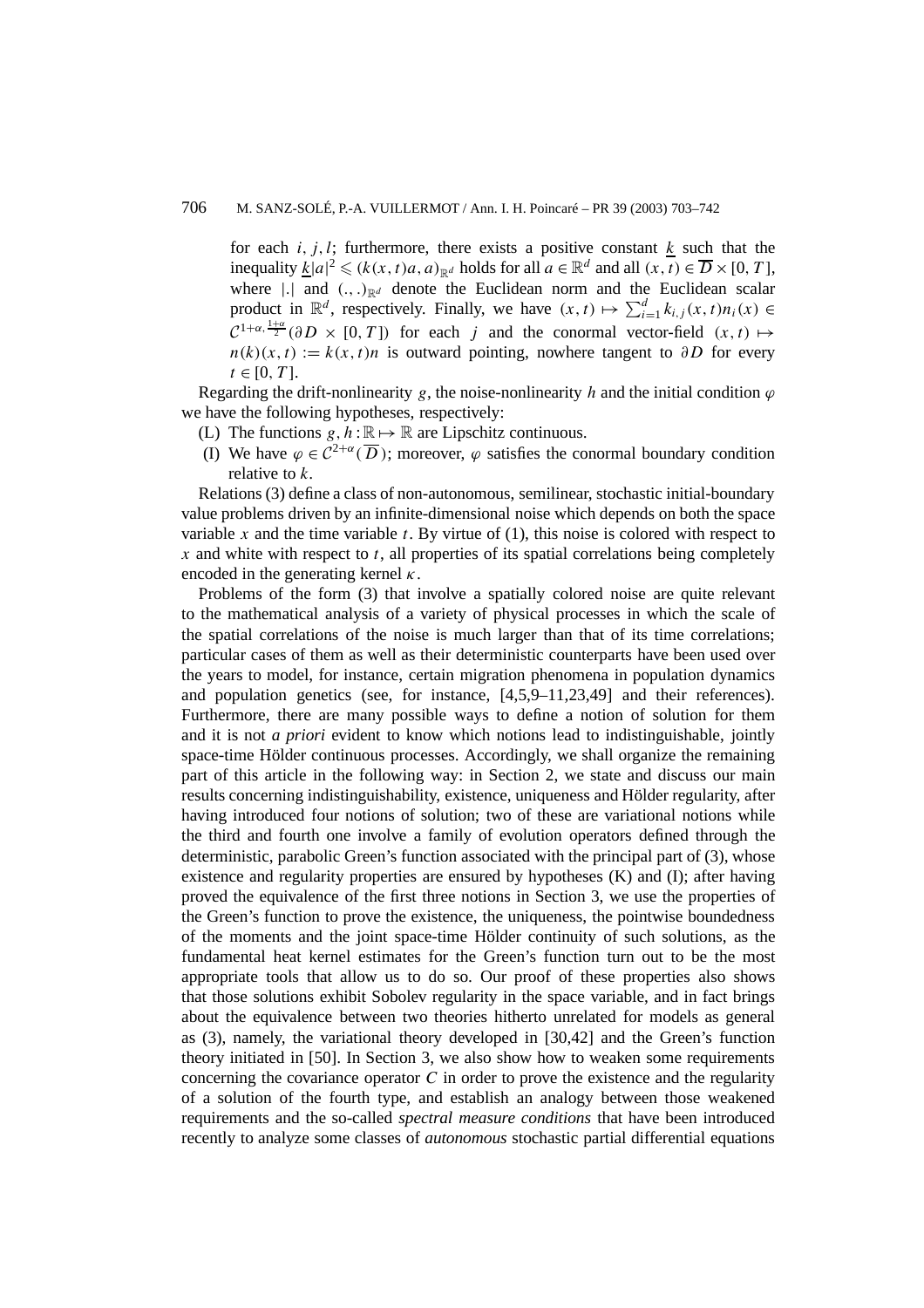defined on the whole of  $\mathbb{R}^d$  (see, for instance, [12,25,33,44,46] and their references). Finally, we refer the reader to [45] for a short announcement of the above and related results, and to [29,35,36,39] and their references for other recent results about existence, uniqueness and regularity proved by completely different methods.

#### **2. Statement and discussion of the main results**

In the remaining part of this article we write  $\| \cdot \|_s$  for  $L^s(D)$ -norms,  $\| \cdot \|_{1,2}$  for the norm in the usual Sobolev space  $H^1(D)$  of functions on *D* and  $\mathcal{C}([0, T]; L^2(D))$  for the space of all continuous mappings from the interval  $[0, T]$  into  $L^2(D)$  endowed with the uniform topology. We write  $c$  for all irrelevant, positive constants that occur in the various estimates unless we specify the constants otherwise. The first notion we introduce is that of a variational solution tested with functions that depend only on the space variable. In addition to  $(K)$ ,  $(L)$  and  $(I)$  above, this requires the following hypothesis regarding the basis  $(e_j)_{j \in \mathbb{N}^+}$  and the eigenvalues  $(\lambda_j)_{j \in \mathbb{N}^+}$  of the operator *C*:

(C) We have  $e_j \in L^{\infty}(D)$  for each *j* and

$$
\sum_{j=1}^{+\infty} \lambda_j \|e_j\|_{\infty}^2 < +\infty.
$$
 (4)

Since we can rewrite the eigenvalue equation  $Ce_j = \lambda_i e_j$  as

$$
e_j(x) = \frac{1}{\lambda_j} \int_D dy \,\kappa(x, y) e_j(y)
$$

for almost every  $x \in D$ , and since  $||e_i||_2 = 1$  for each *j*, we can easily infer from the preceding relation and from Schwarz inequality that  $e_j \in L^{\infty}(D)$  for each *j* if we impose, for instance, the integrability condition

$$
x \mapsto \int\limits_D dy \, |\kappa(x, y)|^2 \in L^\infty(D).
$$

In this context, we remark that hypothesis (C) defines a restricted set of trace-class covariance operators since condition (4) implies  $\sum_{j=1}^{+\infty} \lambda_j := \text{Tr } C < +\infty$  by virtue of the existence of the continuous embedding  $L^{\infty}(D) \to L^2(D)$ .

DEFINITION 1. – *We say that the*  $L^2(D)$ -valued random field  $(u^1_\varphi(.,t))_{t\in[0,T]}$  defined *on*  $(\Omega, \mathcal{F}, (\mathcal{F}_t)_{t \in [0,T]}, \mathbb{P})$  *is a* variational solution of the first kind *to problem* (3) *if the following conditions hold*:

 $(1)$   $(u^1_\varphi(., t))_{t \in [0,T]}$  *is progressively measurable on*  $[0, T] \times \Omega$ .

 $(2)$  *We have*  $u_{\varphi}^1 \in L^2((0, T) \times \Omega; H^1(D)) \cap L^2(\Omega; \mathcal{C}([0, T]; L^2(D)))$  *and consequently*

$$
\mathbb{E}\int_{0}^{T} d\tau \left\|u_{\varphi}^{1}(.,\tau)\right\|_{1,2}^{2} = \mathbb{E}\int_{0}^{T} d\tau \left(\left\|u_{\varphi}^{1}(.,\tau)\right\|_{2}^{2} + \left\|\nabla u_{\varphi}^{1}(.,\tau)\right\|_{2}^{2}\right) < +\infty
$$
 (5)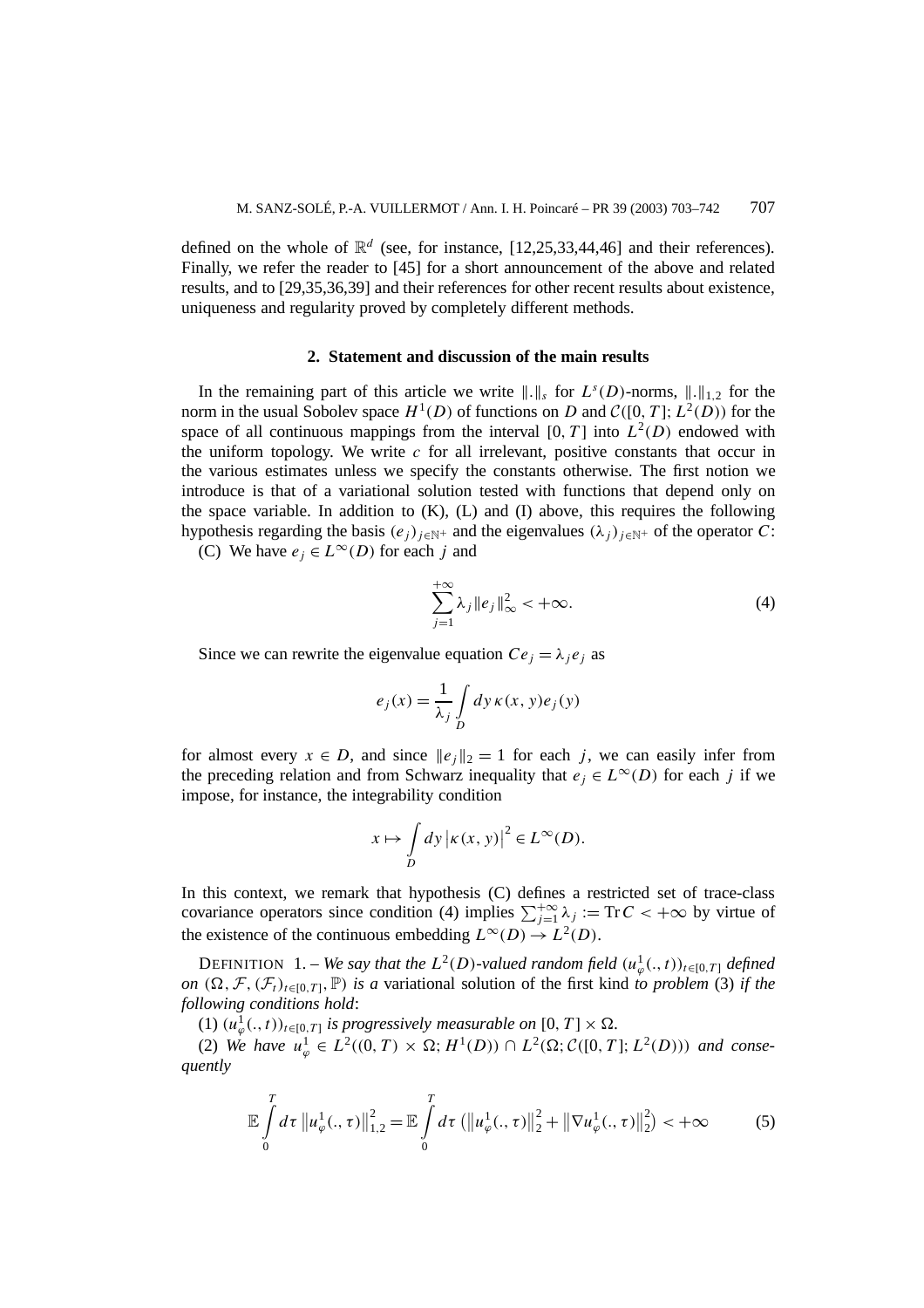*as well as*

$$
\mathbb{E} \sup_{t \in [0,T]} \|u_{\varphi}^1(.,t)\|_2^2 < +\infty.
$$
 (6)

(3) *The integral relation*

$$
\int_{D} dx \, v(x) u_{\varphi}^{1}(x, t) = \int_{D} dx \, v(x) \varphi(x) - \int_{0}^{t} d\tau \int_{D} dx \, (\nabla v(x), k(x, \tau) \nabla u_{\varphi}^{1}(x, \tau))_{\mathbb{R}^{d}}
$$
\n
$$
+ \int_{0}^{t} d\tau \int_{D} dx \, v(x) g(u_{\varphi}^{1}(x, \tau))
$$
\n
$$
+ \int_{0}^{t} \int_{D} dx \, v(x) h(u_{\varphi}^{1}(x, \tau)) W(x, d\tau) \tag{7}
$$

*holds a.s. for every*  $v \in H^1(D)$  *and every*  $t \in [0, T]$ *, where we have defined the stochastic integral by*

$$
\int_{0}^{t} \int_{D} dx \, v(x) h(u_{\varphi}^{1}(x,\tau)) W(x,d\tau) := \sum_{j=1}^{+\infty} \lambda_{j}^{1/2} \int_{0}^{t} (v, h(u_{\varphi}^{1}(.,\tau)) e_{j})_{2} B_{j}(d\tau).
$$

From the preceding definition and from the above hypotheses, we easily infer that each term in Eq. (7) is well defined and finite a.s.; in particular, our definition of the stochastic integral with respect to  $(W(., t))_{t \in \mathbb{R}^+_0}$  as an infinite sum of one-dimensional, independent Itô integrals is based on the Fourier decomposition (2) and represents a realvalued, square integrable random variable. In order to see this we invoke successively the isometry property of Itô's integral, Schwarz inequality, Hölder's inequality between  $L^1(D)$  and  $L^{\infty}(D)$  along with hypothesis (L) to obtain

$$
\mathbb{E}\left|\sum_{j=1}^{+\infty} \lambda_j^{1/2} \int_0^t (v, h(u_\varphi^1(., \tau))e_j)_2 B_j(d\tau)\right|^2
$$
  
\n
$$
\leq \|v\|_2^2 \sum_{j=1}^{+\infty} \lambda_j \mathbb{E} \int_0^t d\tau \int_D dx |h(u_\varphi^1(x, \tau))|^2 |e_j(x)|^2
$$
  
\n
$$
\leq c \|v\|_2^2 \left(\sum_{j=1}^{+\infty} \lambda_j \|e_j\|_\infty^2\right) \left(1 + \sup_{t \in [0, T]} \mathbb{E} \|u_\varphi^1(., t)\|_2^2\right) < +\infty
$$
 (8)

as a consequence of hypothesis (C) and relation (6).

Variational solutions such as  $u^1_\varphi$  have been used in a number of situations (see, for instance,  $[4,9-11]$ ) and the proof of their existence and their uniqueness for problems such as (3) can be traced to rather standard monotonicity and compactness arguments [30,42,43]. Relation (7), however, does not seem to be suitable for the investigation of the joint Hölder continuity properties of  $u_{\varphi}^1$  as it only defines this random field implicitly. A preliminary step toward getting an explicit relation for variational solutions in terms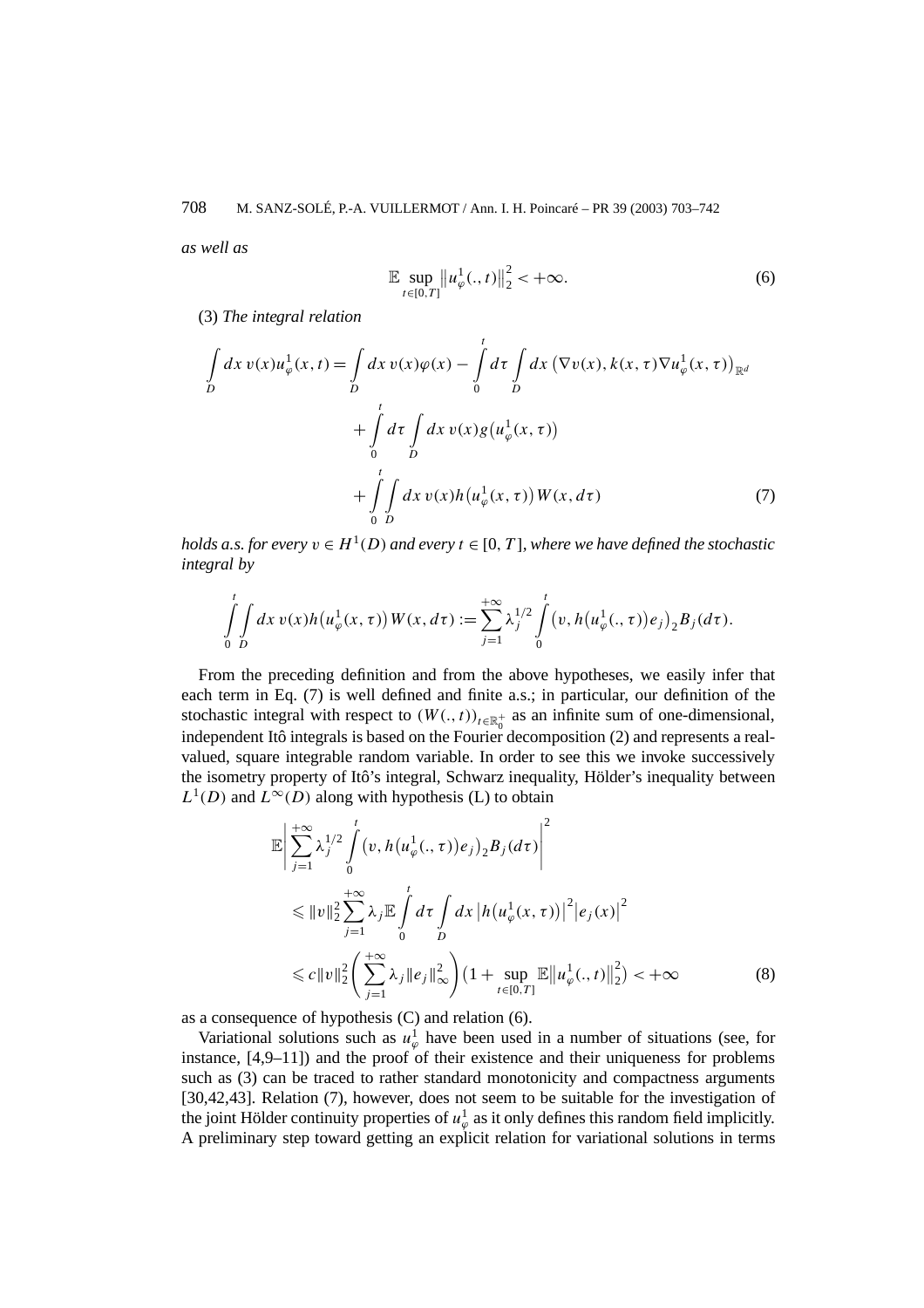of the Green's function associated with the principal part of (3) can consist in testing them with functions that depend on *both* the space and the time variable. For every  $t \in (0, T]$ , let us write  $H^1(D \times (0, t))$  for the Sobolev space of all real-valued functions  $v \in L^2(D \times (0, t))$  that possess distributional derivatives  $v_{x_i} \in L^2(D \times (0, t))$  for every  $j \in \{1, \ldots, d\}$ , along with a distributional time-derivative  $v_\tau \in L^2(D \times (0, t))$ . We denote the norm of  $H^1(D \times (0,t))$  by

$$
||v||_{1,2,t}^{2} = \int_{D\times(0,t)} dx \, d\tau \, |v(x,\tau)|^{2} + \sum_{j=1}^{d} \int_{D\times(0,t)} dx \, d\tau \, |v_{x_{j}}(x,\tau)|^{2} + \int_{D\times(0,t)} dx \, d\tau \, |v_{\tau}(x,\tau)|^{2}.
$$
 (9)

The following definition requires exactly the same four hypotheses as above.

DEFINITION 2. – *We say that the*  $L^2(D)$ -valued random field  $(u^2_\varphi(.,t))_{t\in[0,T]}$  defined *on*  $(\Omega, \mathcal{F}, (\mathcal{F}_t)_{t \in [0,T]}, \mathbb{P})$  *is a* variational solution of the second kind *to problem* (3) *if the first two conditions of Definition* 1 *hold, and if the integral relation*

$$
\int_{D} dx \, v(x, t) u_{\varphi}^{2}(x, t) = \int_{D} dx \, v(x, 0) \varphi(x) + \int_{0}^{t} d\tau \int_{D} dx \, v_{\tau}(x, \tau) u_{\varphi}^{2}(x, \tau) \n- \int_{0}^{t} d\tau \int_{D} dx \, (\nabla v(x, \tau), k(x, \tau) \nabla u_{\varphi}^{2}(x, \tau))_{\mathbb{R}^{d}} \n+ \int_{0}^{t} d\tau \int_{D} dx \, v(x, \tau) g(u_{\varphi}^{2}(x, \tau)) \n+ \int_{0}^{t} d\tau \int_{D} dx \, v(x, \tau) h(u_{\varphi}^{2}(x, \tau)) W(x, d\tau)
$$
\n(10)

*holds a.s. for every*  $v \in H^1(D \times (0, t))$  *and every*  $t \in [0, T]$ *, where*  $x \mapsto v(x, 0) \in L^2(D)$ *and*  $x \mapsto v(x, t) \in L^2(D)$  *denote the Sobolev traces of v on D and*  $D \times \{\tau \in \mathbb{R} : \tau = t\}$ *, respectively, and where we have defined the stochastic integral as in Definition* 1*.*

Again, we see that every term in Eq. (10) is well defined and finite a.s., and that the structure of (10) is identical to that of (7) up to the appearance of the term that involves the partial derivative  $v_{\tau}$ .

It turns out that these two notions of solution are equivalent, which, together with the remark following (8), immediately implies the existence and the uniqueness of a variational solution of the second kind to (3); more precisely we have the following result whose complete proof we give in Section 3.

THEOREM 1. – Assume that the above hypotheses hold; then, an  $L^2(D)$ -valued *random field is a variational solution of the first kind to* (3) *if, and only if, it is a variational solution of the second kind*; *in fact, there exists a unique variational solution*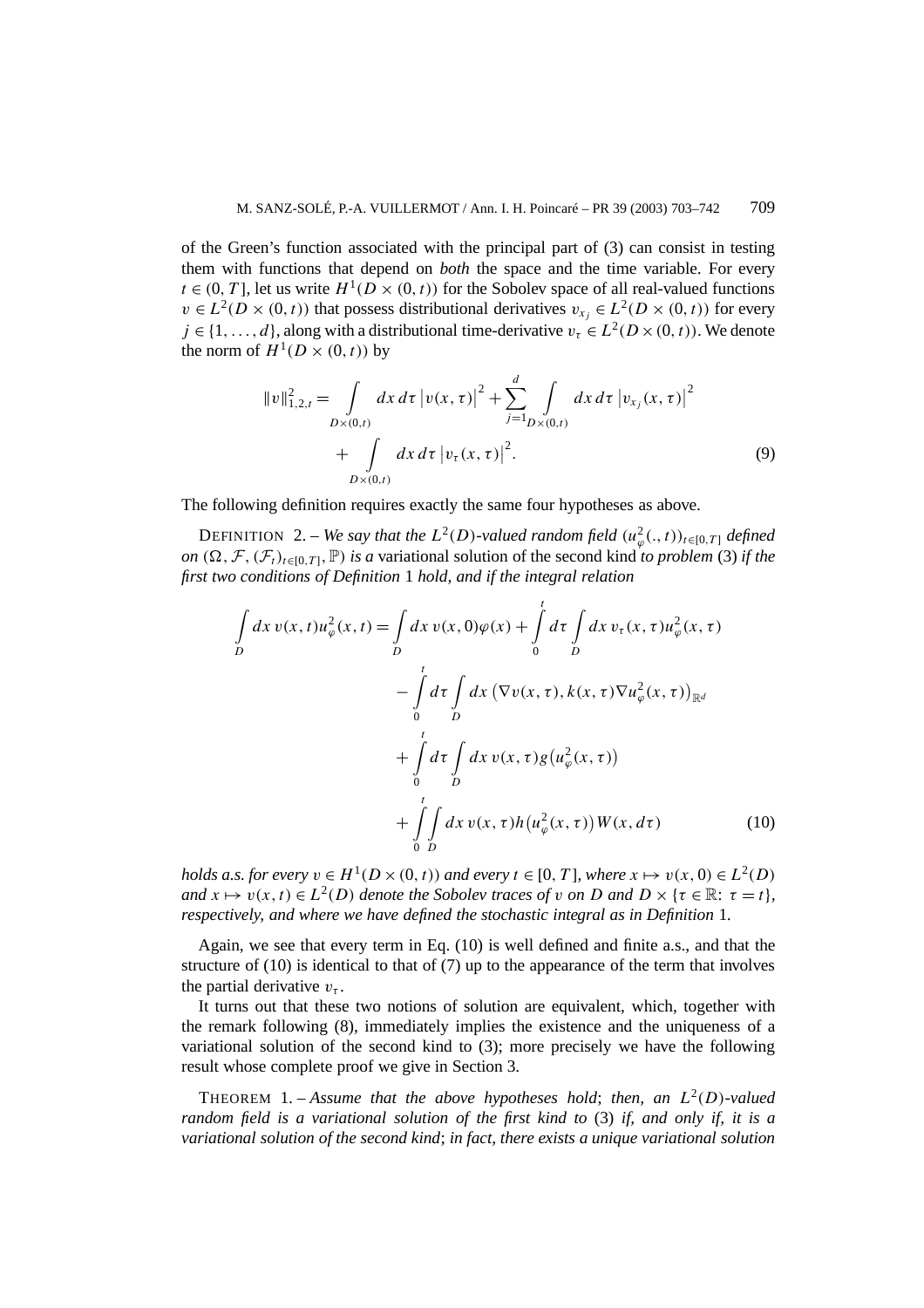*of the second kind to* (3) *and we have*  $u^1_\varphi(., t) = u^2_\varphi(., t)$  *a.s. as equalities in*  $L^2(D)$  *for*  $every$   $t \in [0, T]$ *.* 

We can actually prove Theorem 1 under much weaker conditions concerning the regularity of  $k$  and  $\varphi$ , but we shall refrain from doing so in view of the fact that hypotheses (K) and (I) are crucial regarding the formulation of the variational solutions in terms of the Green's function *G* associated with the principal part of (3). Recall that under hypotheses (K) and (I), the function  $G : \overline{D} \times [0, T] \times \overline{D} \times [0, T] \setminus \{s, t \in [0, T] : s \geqslant 0\}$  $t$   $\mapsto \mathbb{R}$  is continuous, twice continuously differentiable in *x*, once continuously differentiable in *t* and satisfies the fundamental heat kernel estimates

$$
\left|\partial_x^{\mu}\partial_t^{\nu}G(x,t;y,s)\right| \leqslant c(t-s)^{-\frac{d+\left|\mu\right|+2\nu}{2}}\exp\left[-c\frac{|x-y|^2}{t-s}\right] \tag{11}
$$

where  $\mu = (\mu_1, \dots, \mu_d) \in \mathbb{N}^d$ ,  $\nu \in \mathbb{N}$  and  $|\mu| + 2\nu \leq 2$  with  $|\mu| = \sum_{j=1}^d \mu_j$  (see, for instance, [17]). This allows us to define the following notion of mild solution to problem (3).

DEFINITION 3. – *We say that the*  $L^2(D)$ -valued random field  $(u^3_\varphi(., t))_{t \in [0,T]}$  defined *on*  $(\Omega, \mathcal{F}, (\mathcal{F}_t)_{t \in [0,T]}, \mathbb{P})$  *is a* mild solution *to problem* (3) *if the first two conditions of Definition* 1 *hold, and if the relation*

$$
u_{\varphi}^{3}(.,t) = \int_{D} dy \, G(.,t; y,0)\varphi(y) + \int_{0}^{t} d\tau \int_{D} dy \, G(.,t; y,\tau)g(u_{\varphi}^{3}(y,\tau)) + \int_{0}^{t} \int_{D} dy \, G(.,t; y,\tau)h(u_{\varphi}^{3}(y,\tau))W(y,d\tau)
$$
 (12)

*holds a.s. for every*  $t \in [0, T]$  *as an equality in*  $L^2(D)$ *, where for*  $t = 0$  *we have*  $\int_D dy G(.,0; y,0) \varphi(y) := \lim_{t \searrow 0} \int_D dy G(.,t; y,0) \varphi(y) = \varphi(.)$  and where we have *defined the stochastic integral as above.*

The proof that each term on the right-hand side of (12) defines an  $L^2(D)$ -valued function a.s. is complicated by the existence of the singularity on the time-diagonal in *G*; for the first term the statement follows from the fact that  $\varphi$  is bounded and from (11) for  $\mu = \nu = 0$ , since the right-hand side of (11) then extends to a Gaussian measure on  $\mathbb{R}^d$ , a fact that we shall use often in the sequel and refer to as the Gaussian property of *G*. For the remaining part of the argument we restrict ourselves to the analysis of the stochastic term; owing to the isometry property of Itô's integral, hypotheses (C), (L) and the Gaussian property we just alluded to, we first have

$$
\mathbb{E}\left|\sum_{j=1}^{+\infty}\lambda_j^{1/2}\int\limits_0^t\left(G(x,t;.,\tau),h\left(u_{\varphi}^3(.,\tau)\right)e_j\right)_2B_j(d\tau)\right|^2\\ \leqslant\left(\sum_{j=1}^{+\infty}\lambda_j\|e_j\|_{\infty}^2\right)\mathbb{E}\int\limits_0^t d\tau\left(\int\limits_D dy\left|G(x,t;y,\tau)h\left(u_{\varphi}^3(y,\tau)\right)\right|\right)^2
$$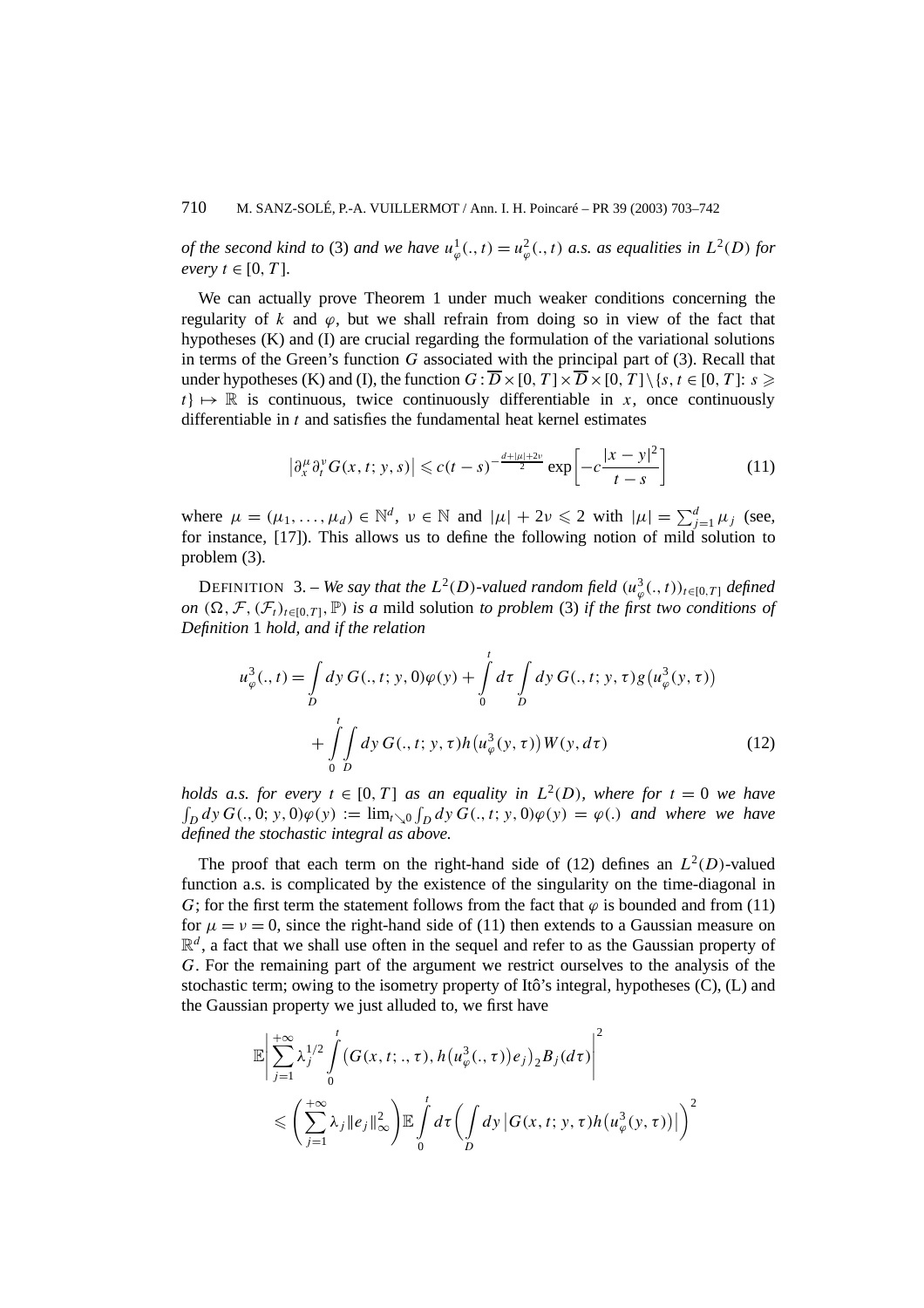$$
\leqslant c \mathbb{E}\left(1 + \int\limits_{0}^{t} d\tau \left(\int\limits_{D} dy \left|G(x, t; y, \tau)\right| \left|u_{\varphi}^{3}(y, \tau)\right|\right)^{2}\right)
$$
  

$$
\leqslant c \mathbb{E}\left(1 + \int\limits_{0}^{t} d\tau \int\limits_{D} dy \left|G(x, t; y, \tau)\right| \left|u_{\varphi}^{3}(y, \tau)\right|^{2}\right)
$$
(13)

for every  $x \in \overline{D}$ , where we obtained the very last estimate by applying Schwarz inequality relative to the finite measure  $dy |G(x, t; y, \tau)|$  on *D* in order to control the singularity of *G*. We then integrate both sides of (13) with respect to *x*; through repeated applications of Fubini's theorem and by using the Gaussian property once again along with (6) we obtain

$$
\mathbb{E}\int\limits_{D}dx\left|\sum_{j=1}^{+\infty}\lambda_j^{1/2}\int\limits_{0}^{t}\left(G(x,t;.,\tau),h\left(u_{\varphi}^3(.,\tau)\right)e_j\right)_2B_j(d\tau)\right|^2\\ \leqslant c\left(1+\sup\limits_{\tau\in[0,T]}\mathbb{E}\left\|u_{\varphi}^3(.,\tau)\right\|_2^2\right)<+\infty,
$$

which proves that  $x \mapsto \sum_{j=1}^{+\infty} \lambda_j^{1/2} \int_0^t (G(x, t; \cdot, \tau), h(u_{\varphi}^3(\cdot, \tau)) e_j)_2 B_j(d\tau) \in L^2(D)$  a.s.

Over the years, there have been several results in various contexts that establish relationships between different kinds of variational solutions and their mild formulations, both in the deterministic and in the stochastic case (see, for instance, [2,8,14,16,22,32, 50]). In particular, the case of semilinear, non-autonomous, stochastic evolution equations driven by semimartingales has been analyzed in [32] from a very abstract viewpoint. However, none of the above works has dealt with stochastic reaction–diffusion equations such as (3). Moreover, following [50], several notions of mild solutions that involve Green's functions, Green's distributions or more general semi-group arguments have been used to investigate the existence and the regularity properties of solutions to several classes of hyperbolic and parabolic stochastic partial differential equations (see, for instance, [6,7,12–14,20,44,46] and their references). In this perspective, we next state a result which, together with Theorem 1, establishes the existence and the uniqueness of a mild solution to (3).

THEOREM 2. – Assume that the above hypotheses hold; then, an  $L^2(D)$ -valued *random field is a variational solution of the second kind to* (3) *if, and only if, it is a mild solution*; *in fact, there exists a unique mild solution to* (3) *and we have*  $u^2_{\varphi}(\cdot, t) = u^3_{\varphi}(\cdot, t)$ *a.s. as equalities in*  $L^2(D)$  *for every*  $t \in [0, T]$ *.* 

As a consequence of Theorems 1 and 2, which prove the equivalence of the above three definitions, it is from now on legitimate to call *solution* to problem (3) an  $L^2(D)$ valued random field  $(u_{\varphi}(t), t)_{t \in [0, T]}$  that solves (3) in the sense of *any* of the three notions we have introduced. It turns out that such a solution enjoys several important boundedness and regularity properties, as stated in the following result.

THEOREM 3. – *Assume that the above hypotheses hold*; *then there exists a unique solution to problem* (3) *such that*  $x \mapsto u_\varphi(x, t) \in H^1(D)$  *a.s. for every*  $t \in [0, T]$ *, which*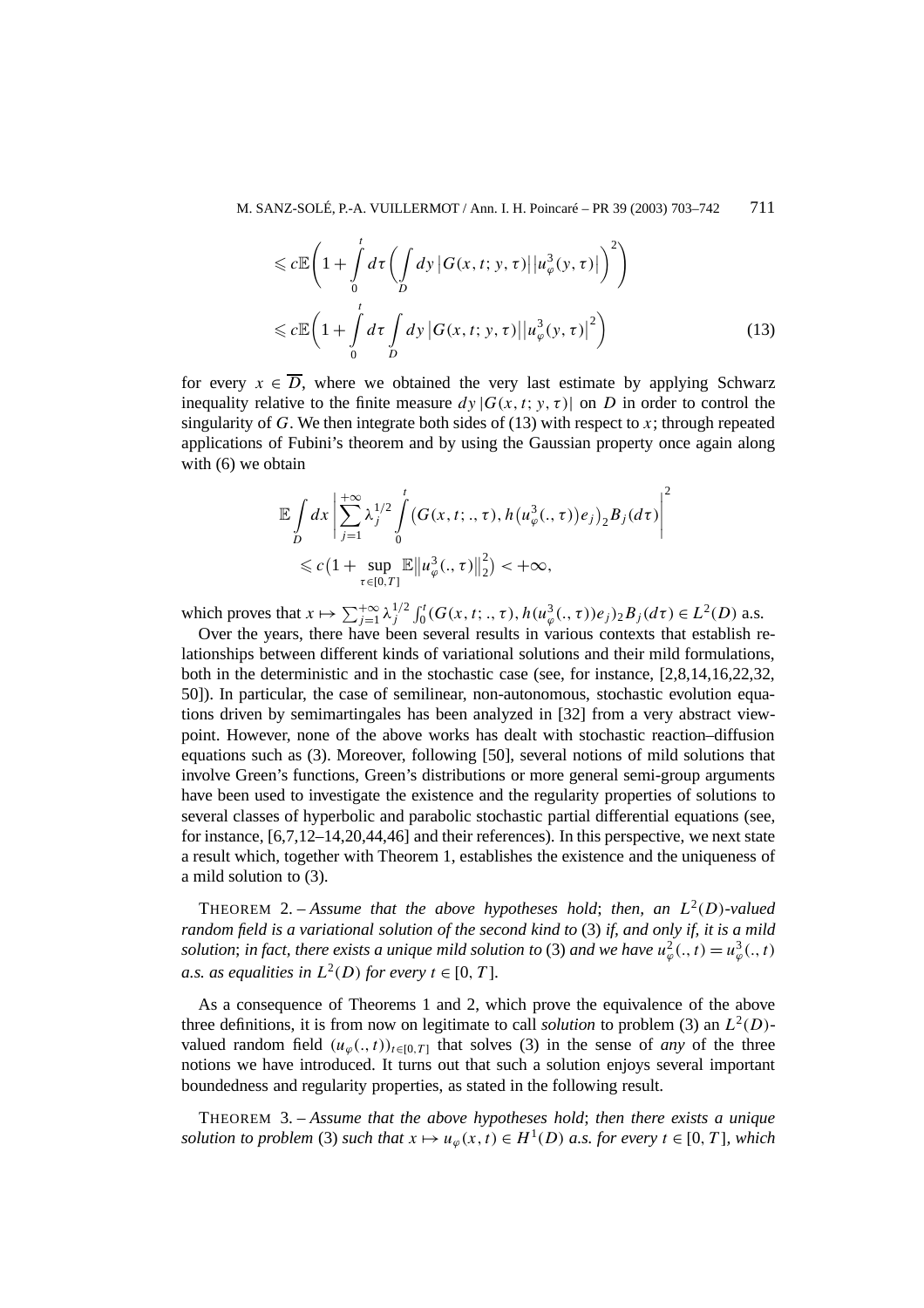*satisfies the relation*

$$
\sup_{(x,t)\in D\times[0,T]} \mathbb{E}\big|u_{\varphi}(x,t)\big|^r < +\infty\tag{14}
$$

*for every*  $r \in [1, +\infty)$ *. Moreover, there is a version of*  $(u_{\varphi}(x, t))_{(x,t) \in D \times [0, T]}$  *such that*  $u_{\varphi}(\cdot, \cdot) \in C^{\beta_1, \beta_2}(D \times [0, T])$  *a.s. for every*  $\beta_1 \in (0, \alpha)$  *and every*  $\beta_2 \in (0, \frac{\alpha}{2} \wedge \frac{2}{d+2})$ *.* 

In the preceding statement we remark that both  $\beta_1$  and  $\beta_2$  are independent of the exponent *β* of hypothesis (K); moreover,  $\beta_1$  is always independent of *d*, whereas  $\beta_2$ depends explicitly on the dimension but only for  $d \geqslant 3$ ; we shall see that the latter phenomenon is inherent in the presence of the stochastic term in (3).

As testified by the many references we have quoted in this article, a significant part of the recent literature on stochastic partial differential equations is based on notions of mild solution which differ from ours in that they do not have a built-in requirement for  $H^1(D)$ -regularity. In order to investigate this point in detail, we conclude this section by introducing a fourth type of solution for (3); we also state two existence and regularity theorems for it which hold under conditions weaker than (C); the first of these is the following.

*(*C<sup>*d*</sup>) There exists *s* ∈ *(d,* +∞) such that  $e_j$  ∈  $L^s(D)$  for each *j* and

$$
\sum_{j=1}^{+\infty} \lambda_j \|e_j\|_s^2 < +\infty.
$$
 (15)

We remark that hypothesis  $(C)$  implies hypothesis  $(C<sup>d</sup>)$ .

DEFINITION 4. – *We say that the real-valued random field*  $(u^4_\varphi(x,t))_{(x,t)\in D\times [0,T]}$ *defined on*  $(\Omega, \mathcal{F}, (\mathcal{F}_t)_{t \in [0,T]}, \mathbb{P})$  *is a* strong solution *to problem* (3) *if the following conditions hold*:

- (1)  $u_{\varphi}^4$  *is progressively measurable on*  $D \times [0, T] \times \Omega$ .
- (2) *We have*  $\sup_{(x,t) \in D \times [0,T]} \mathbb{E}[u^4_{\varphi}(x,t)|^r < +\infty$  for every  $r \in [1,+\infty)$ *.*
- (3) *The relation*

$$
u_{\varphi}^{4}(x,t) = \int_{D} dy \, G(x,t; y,0)\varphi(y) + \int_{0}^{t} d\tau \int_{D} dy \, G(x,t; y,\tau)g(u_{\varphi}^{4}(y,\tau)) + \int_{0}^{t} \int_{D} dy \, G(x,t; y,\tau)h(u_{\varphi}^{4}(y,\tau))W(y,d\tau)
$$
 (16)

*holds a.s. for every*  $(x, t) \in D \times [0, T]$ *, where G satisfies the same properties as in Definition* 3*.*

We note the change of viewpoint in the preceding definition: we consider  $u_{\varphi}^4$  along with each term on the right-hand side of (16) as real-valued random fields indexed by  $(x, t) \in D \times [0, T]$ , and no longer as random fields taking values in some functional space; furthermore, we assume the boundedness of the moments from the outset. From the preceding definition, it is then immediate that the first two terms on the right-hand side of (16) are finite a.s.. The same is true for the stochastic term by virtue of  $(C^d)$ ;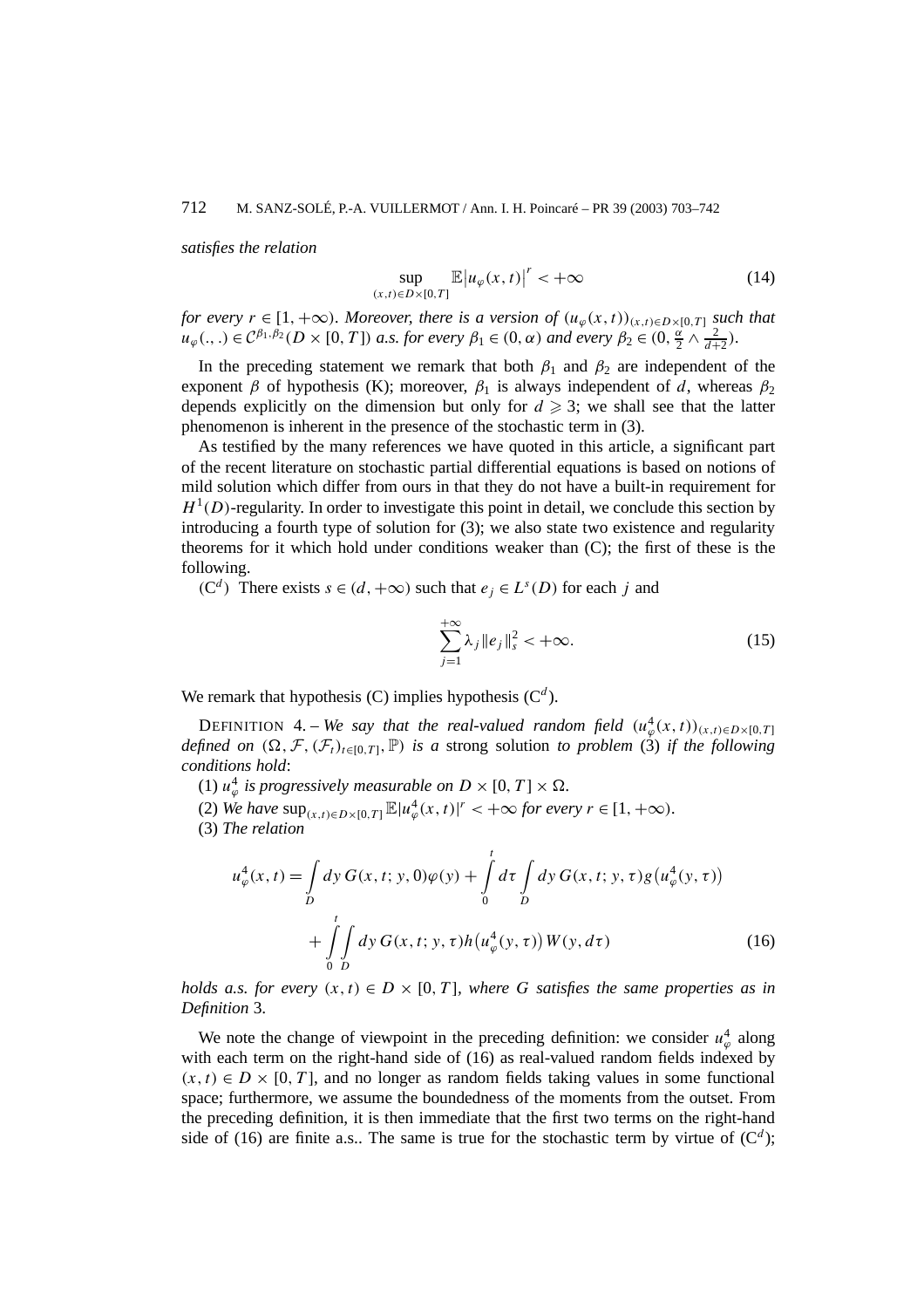in order to see this let  $s^* \in (1, \frac{d}{d-2})$  be the dual exponent of  $\frac{s}{2}$ ; then, by using the isometry property of Itô's integral, hypothesis (L), Schwarz inequality relative to the measure  $dy | G(x, t; y, \tau)|$  on *D*, the Gaussian property, (2) of Definition 4 and Hölder's inequality, we obtain

$$
\mathbb{E}\left|\sum_{j=1}^{+\infty}\lambda_{j}^{1/2}\int_{0}^{t}\left(G(x,t;.,\tau)h(u_{\varphi}^{4}(.,\tau)),e_{j}\right)_{2}B_{j}(d\tau)\right|^{2} \n\leq c\sum_{j=1}^{+\infty}\lambda_{j}\mathbb{E}\int_{0}^{t}d\tau\left(\int_{D}dy|G(x,t;y,\tau)e_{j}(y)|\left(1+|u_{\varphi}^{4}(y,\tau)|\right)\right)^{2} \n\leq c\sum_{j=1}^{+\infty}\lambda_{j}\int_{0}^{t}d\tau\int_{D}dy|G(x,t;y,\tau)||e_{j}(y)|^{2} \n\leq c\left(\sum_{j=1}^{+\infty}\lambda_{j}\|e_{j}\|_{s}^{2}\right)\int_{0}^{t}d\tau\left(\int_{D}dy|G(x,t;y,\tau)|^{s^{*}}\right)^{1/s^{*}} \n\leq c\int_{0}^{t}d\tau(t-\tau)^{-\frac{d}{2}+\frac{d}{2s^{*}}}\left(\int_{D}dy(t-\tau)^{-d/2}\exp\left[-c\frac{|x-y|^{2}}{t-\tau}\right]\right)^{1/s^{*}} \n\leq c\int_{0}^{t}d\tau(t-\tau)^{-\frac{d}{2}+\frac{d}{2s^{*}}}<+\infty
$$
\n(17)

since  $1 - \frac{d}{2} + \frac{d}{2s^*} > 0$ .

Whereas hypotheses  $(K)$ ,  $(L)$ ,  $(I)$  and  $(C<sup>d</sup>)$  allow us to prove the existence of a unique strong solution to (3), they do not suffice to imply the existence of a Hölder continuous version; for this we need to strengthen  $(C<sup>d</sup>)$  in the following way.

 $(C_q^d)$  There exist  $\eta \in (0, \frac{1}{2})$ ,  $s \in (\frac{d}{1-2\eta}, +\infty)$  such that  $e_j \in L^s(D)$  for each *j* and

$$
\sum_{j=1}^{+\infty} \lambda_j \|e_j\|_s^2 < +\infty.
$$
 (18)

Our next result is then the following.

THEOREM 4. – Assume that hypotheses  $(K)$ ,  $(L)$ ,  $(I)$  and  $(C<sup>d</sup>)$  hold; then, there exists *a* unique strong solution  $(u^4_\varphi(x, t))_{(x, t) \in D \times [0, T]}$  to (3). Moreover, if hypothesis  $(C^d_\eta)$  holds, *there is a version of*  $(u^4_\varphi(x,t))_{(x,t)\in D\times[0,T]}$  *such that*  $u^4_\varphi(.,.) \in C^{\gamma_1,\gamma_2}(D\times[0,T])$  *a.s. for every*  $\gamma_1 \in (0, \alpha)$  *and every*  $\gamma_2 \in (0, \frac{\alpha}{2} \wedge \frac{2}{d+2} \wedge \eta)$ *.* 

Finally, we note that we can weaken  $(C^d)$  and  $(C^d_\eta)$  even further by introducing the following two hypotheses, which now relate the covariance operator of the Wiener process to the differential operator in the principal part of (3).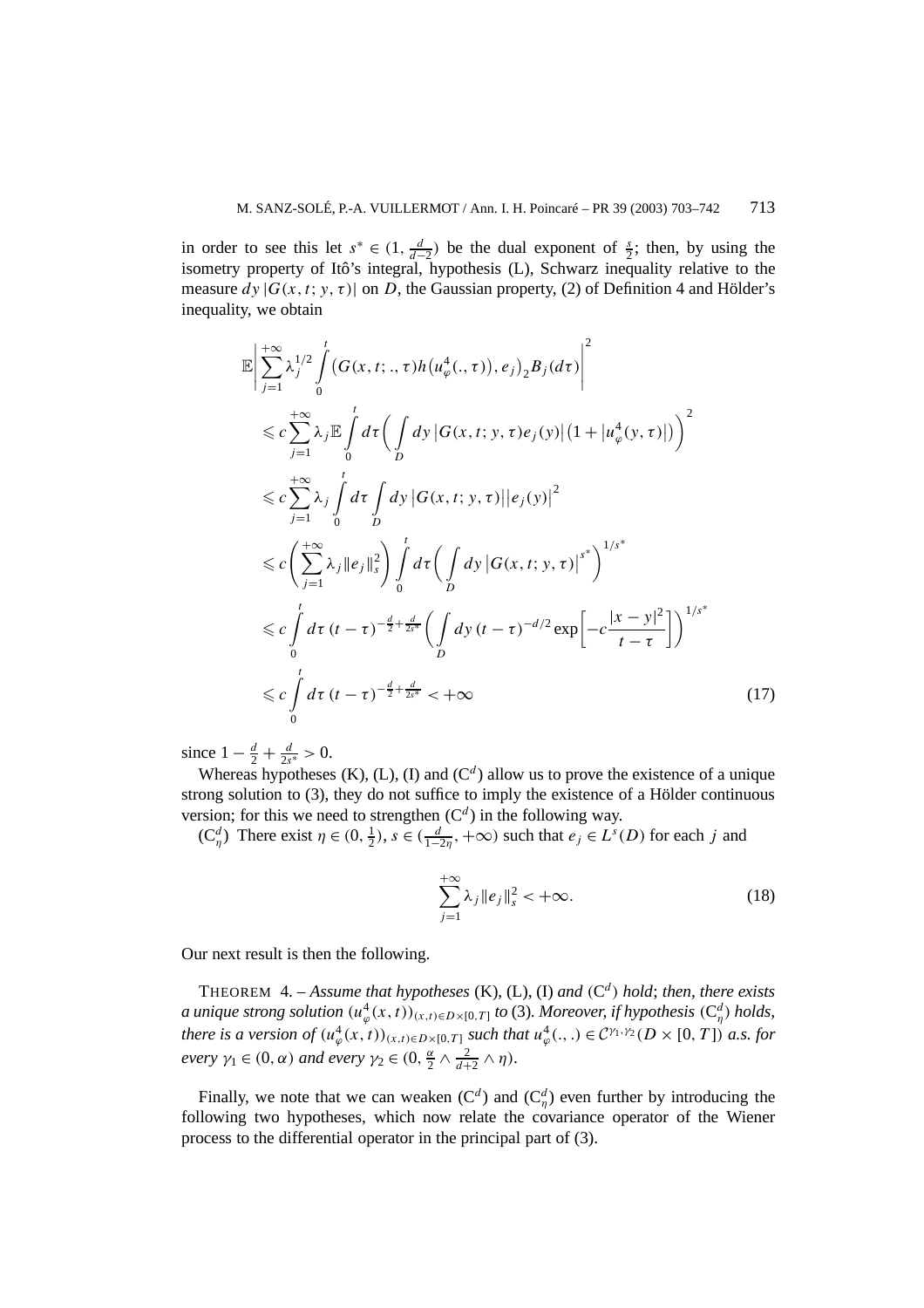# 714 M. SANZ-SOLÉ, P.-A. VUILLERMOT / Ann. I. H. Poincaré – PR 39 (2003) 703–742

(H) We have

$$
\sup_{(x,t)\in D\times[0,T]} \int\limits_0^t d\tau \sum_{j=1}^{+\infty} \lambda_j \bigg(\int\limits_D dy \, \big| G(x,t;y,\tau) \big| e_j(y)\bigg)^2 < +\infty. \tag{19}
$$

(H<sub>*η*</sub>) There exists  $\eta \in (0, \frac{1}{2})$  such that

$$
\sup_{(x,t)\in D\times[0,T]} \int\limits_{0}^{t} d\tau \, (t-\tau)^{-2\eta} \sum_{j=1}^{+\infty} \lambda_j \left( \int\limits_{D} dy \, |G(x,t;y,\tau)| e_j(y) \right)^2 < +\infty. \tag{20}
$$

Indeed, in the next section we show that  $(C^d)$  implies  $(H)$ , that  $(C^d_\eta)$  implies  $(H_\eta)$  and that we can still prove the existence and the Hölder regularity of  $a$  strong solution to (3) under hypotheses (19) and (20); however, this is at the expense of having to assume  $\kappa(x, y) \geq 0$  for almost all  $x, y \in D$ ; in fact, under this additional restriction we notice that the third term on the right-hand side of (16) is still finite a.s.: from the isometry property of Itô's integral, Parseval's relation relative to the orthonormal basis  $(e_i)_{i \in \mathbb{N}^+}$ and the self-adjointness of *C*, we get

$$
\mathbb{E}\left|\sum_{j=1}^{+\infty} \lambda_j^{1/2} \int_{0}^{t} (G(x, t;., \tau) h(u_{\varphi}^4(., \tau)), e_j)_2 B_j(d\tau)\right|^2
$$
\n
$$
\leq \mathbb{E} \int_{0}^{t} d\tau \sum_{j=1}^{+\infty} \lambda_j (G(x, t;., \tau) h(u_{\varphi}^4(., \tau)), e_j)_2^2
$$
\n
$$
= \mathbb{E} \int_{0}^{t} d\tau \sum_{j=1}^{+\infty} (C^{1/2} G(x, t;., \tau) h(u_{\varphi}^4(., \tau)), e_j)_2^2
$$
\n
$$
= \mathbb{E} \int_{0}^{t} d\tau (CG(x, t;., \tau) h(u_{\varphi}^4(., \tau)), G(x, t;., \tau) h(u_{\varphi}^4(., \tau)))_2
$$
\n
$$
\leq c \int_{0}^{t} d\tau \int_{D \times D} dy \, dz \, |G(x, t; y, \tau)| \times \kappa(y, z) \times |G(x, t; z, \tau)|
$$
\n
$$
\times (1 + \sup_{(y, \tau) \in D \times [0, T]} \mathbb{E} |u_{\varphi}^4(y, \tau)|^2) < +\infty
$$
\n(21)

by virtue of hypothesis (L), Schwarz inequality applied to the expectation functional, (2) of Definition 4 and the fact that we have

$$
\int_{0}^{t} d\tau \int_{D\times D} dy dz |G(x, t; y, \tau)| \times \kappa(y, z) \times |G(x, t; z, \tau)|
$$
\n
$$
= \int_{0}^{t} d\tau \sum_{j=1}^{+\infty} \lambda_{j} \left( \int_{D} dy |G(x, t; y, \tau)| e_{j}(y) \right)^{2} < +\infty
$$
\n(22)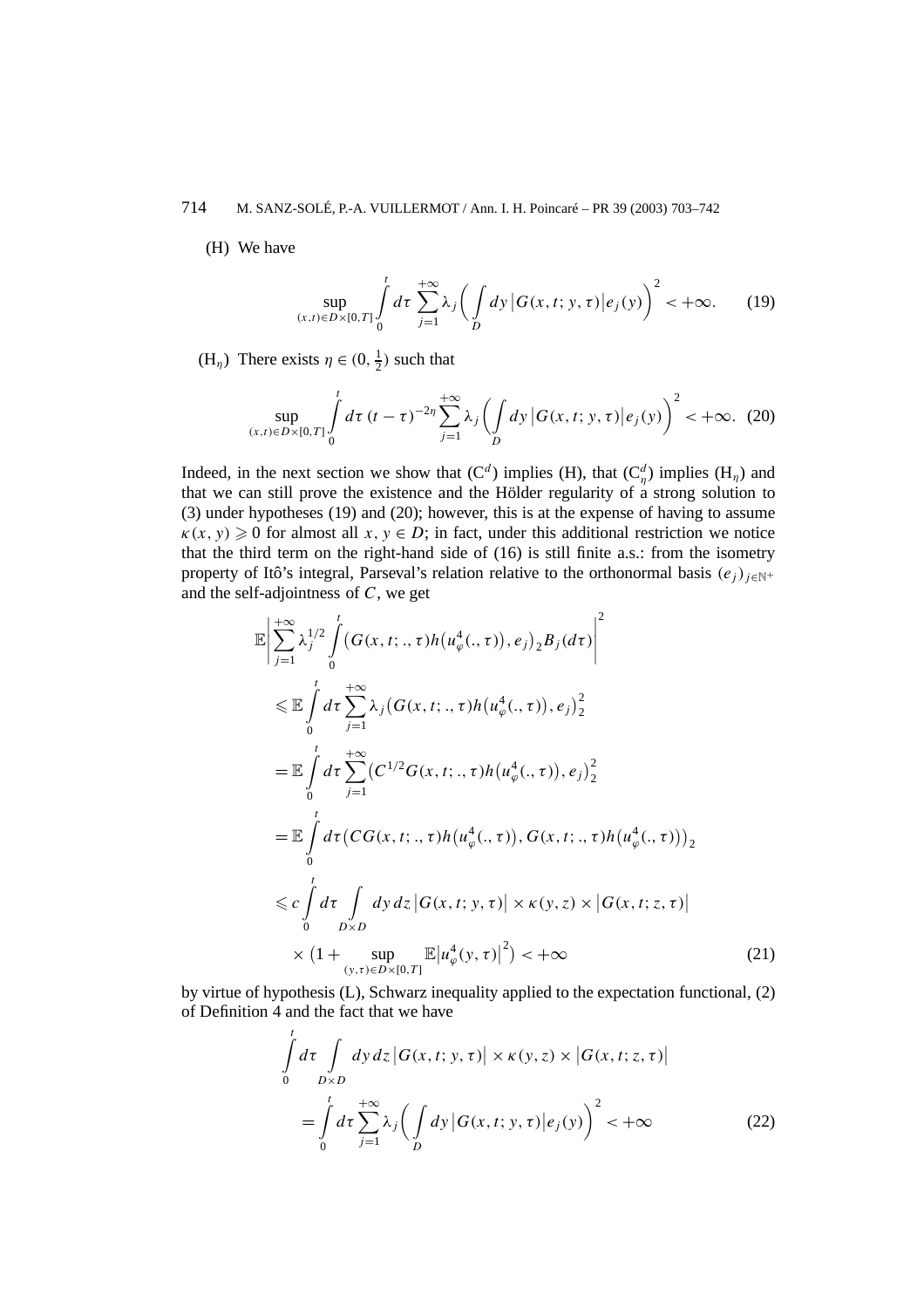because of (19). The last result of this section is then the following.

THEOREM 5. – *Assume that hypotheses* (K), (L), (I), (H) *hold and that*  $\kappa(x, y) \geq 0$ *for almost all*  $x, y \in D$ ; *then, there exists a unique strong solution to* (3)*. Moreover, if hypothesis*  $(H_{\eta})$  *holds, there is a version*  $(u_{\varphi}^4(x, t))_{(x, t) \in D \times [0, T]}$  *of this solution such that*  $u^4_{\varphi}(.,.) \in \mathcal{C}^{\gamma_1,\gamma_2}(D\times [0,T])$  a.s. for every  $\gamma_1 \in (0,\alpha)$  and every  $\gamma_2 \in (0,\frac{\alpha}{2} \wedge \frac{2}{d+2} \wedge \eta)$ .

We devote the remaining part of this article to proving the above five theorems; in particular, we show that it is precisely conditions (19) and (20) that play a similar rôle in our analysis of (3) as the spectral measure conditions we referred to at the very end of Section 1 play in the recent works we quoted there.

#### **3. Proof of the main results**

We begin by observing that every variational solution of the second kind to problem (3) is trivially a variational solution of the first kind. Therefore, we can reduce the proof of Theorem 1 to that of the converse statement. Let  $p: D \times [0, T] \mapsto \mathbb{R}$  be a polynomial in *x* and *t*, that is a finite sum of the form  $p(x, t) = \sum_{\mu,\nu} c_{\mu,\nu} x^{\mu} t^{\nu}$  where  $c_{\mu,\nu} \in \mathbb{R}$ , where  $\mu$  and  $\nu$  have the same meaning as in the preceding section, and where  $x^{\mu} = x_1^{\mu_1} x_2^{\mu_2} \dots x_d^{\mu_d}$  for  $x = (x_1, \dots, x_d)$ . Our first auxiliary result toward the proof of Theorem 1 is the following.

PROPOSITION 1. – *Assume that the same hypotheses as in Theorem* 1 *hold and let*  $(u^1_\varphi(., t))_{t\in[0,T]}$  *be a variational solution of the first kind to problem* (3). Then the integral *relation*

$$
\int_{D} dx \, p(x, t) u_{\varphi}^{1}(x, t) = \int_{D} dx \, p(x, 0) \varphi(x) + \int_{0}^{t} d\tau \int_{D} dx \, p_{\tau}(x, \tau) u_{\varphi}^{1}(x, \tau) \n- \int_{0}^{t} d\tau \int_{D} dx \, (\nabla p(x, \tau), k(x, \tau) \nabla u_{\varphi}^{1}(x, \tau))_{\mathbb{R}^{d}} \n+ \int_{0}^{t} d\tau \int_{D} dx \, p(x, \tau) g(u_{\varphi}^{1}(x, \tau)) \n+ \sum_{j=1}^{+\infty} \lambda_{j}^{1/2} \int_{0}^{t} (p(., \tau), h(u_{\varphi}^{1}(., \tau)) e_{j})_{2} B_{j}(d\tau) \qquad (23)
$$

*holds a.s. for every polynomial p and every*  $t \in [0, T]$ *.* 

The proof of the preceding proposition relies on several lemmas. Let us first introduce the anisotropic Sobolev space  $H^{1,0}(D\times(0,T))$  of all real-valued functions  $v \in L^2(D \times (0, T))$  that possess distributional derivatives  $v_{x_i} \in L^2(D \times (0, T))$  for every  $j \in \{1, ..., d\}$ , whose norm we denote by

$$
||v||_{1,2,T;0}^{2} = \int_{D\times(0,T)} dx \, d\tau \, \left| v(x,\tau) \right|^{2} + \sum_{j=1}^{d} \int_{D\times(0,T)} dx \, d\tau \, \left| v_{x_{j}}(x,\tau) \right|^{2}.
$$
 (24)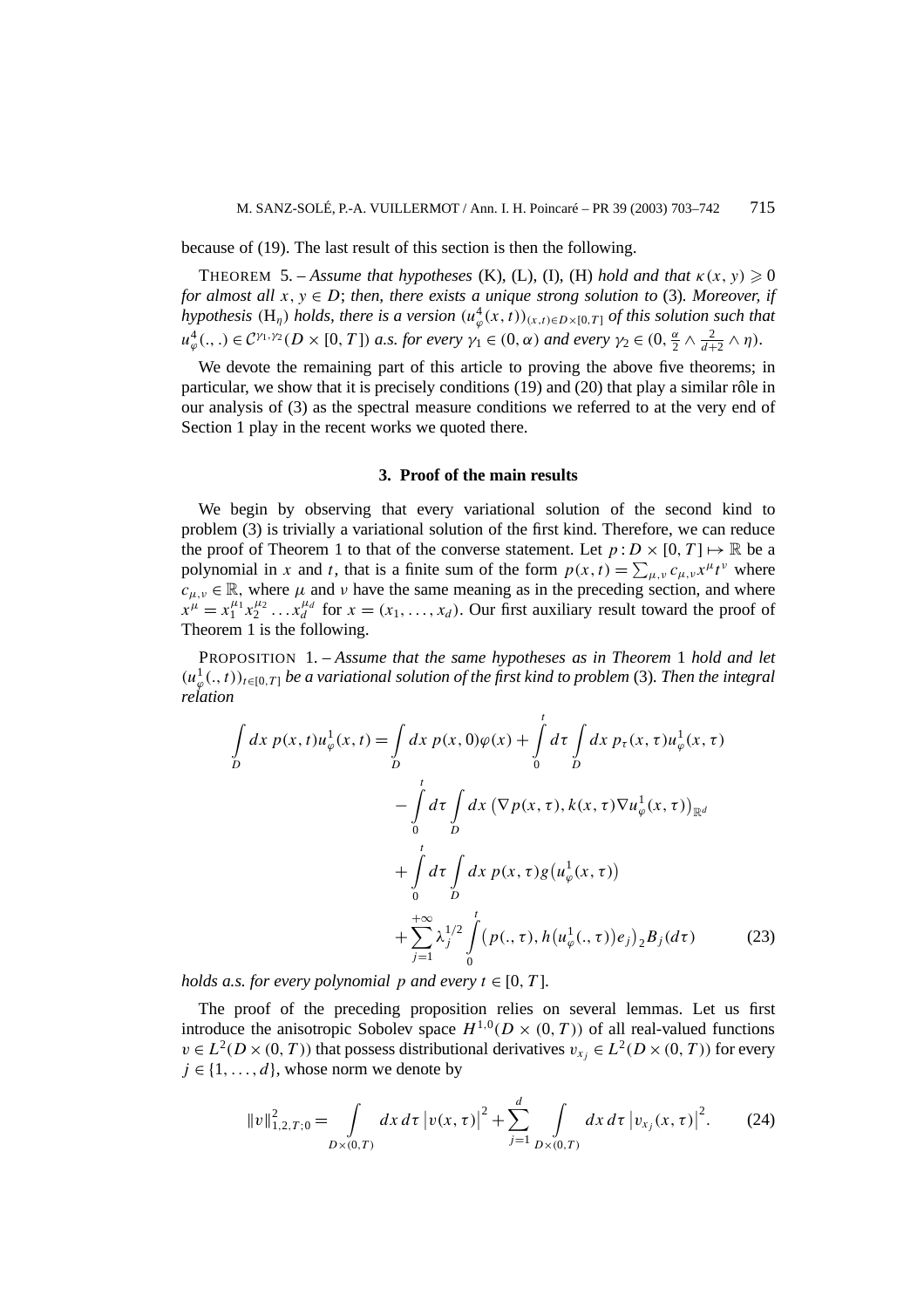While the  $H^1(D \times (0, t))$ 's are the basic spaces of test functions for variational solutions of the second kind,  $H^{1,0}(D\times(0,T))$  is the fundamental space in which the random field *u*<sup>1</sup><sub> $\varphi$ </sub> lives since relation (5) immediately implies that  $u^1_{\varphi}$ (...)  $\in H^{1,0}(D \times (0,T))$  a.s.. The preceding remark first leads to the following integrability properties, whose proofs are elementary and therefore omitted.

LEMMA 1. – *Assume that the same hypotheses as in Theorem* 1 *hold and let*  $(u^1_\varphi(., t))_{t \in [0,T]}$  *be as in Proposition* 1*. Then we have* 

$$
(x,\tau) \mapsto (\nabla v(x), k(x,\tau) \nabla u^1_{\varphi}(x,\tau))_{\mathbb{R}^d} \in L^1(D \times (0,T))
$$

*and*

 $(x, \tau) \mapsto v(x)g(u_{\varphi}^1(x, \tau)) \in L^1(D \times (0, T))$ 

*a.s. for every*  $v \in H^1(D)$ *.* 

The preceding lemma now leads to the following identity.

LEMMA 2. – *Assume that the same hypotheses as in Theorem* 1 *hold and let*  $(u^1_\varphi(\cdot,t))_{t\in[0,T]}$  *be as in Proposition* 1*. Then, for any real-valued function*  $\chi \in C^1([0,T])$ *satisfying*  $\chi(0) = 0$ *, the identity* 

$$
\int_{0}^{t} d\tau \chi'(\tau) \int_{D} dx \, v(x) u_{\varphi}^{1}(x, \tau) \n= \chi(t) \int_{D} dx \, v(x) u_{\varphi}^{1}(x, t) + \int_{0}^{t} d\tau \chi(\tau) \int_{D} dx \, (\nabla v(x), k(x, \tau) \nabla u_{\varphi}^{1}(x, \tau))_{\mathbb{R}^{d}} \n- \int_{0}^{t} d\tau \, \chi(\tau) \int_{D} dx \, v(x) g(u_{\varphi}^{1}(x, \tau)) \n- \sum_{j=1}^{+\infty} \lambda_{j}^{1/2} \int_{0}^{t} \chi(\tau) (v, h(u_{\varphi}^{1}(.,\tau)) e_{j})_{2} B_{j}(d\tau)
$$
\n(25)

*holds a.s. for every*  $v \in H^1(D)$  *and every*  $t \in [0, T]$ *.* 

*Proof.* – We may assume  $t > 0$  and then start out from relation (7) at  $t = \sigma$ , multiply both sides by  $\chi'(\sigma)$  and integrate with respect to  $\sigma$  on the interval  $(0, t)$ ; we obtain

$$
\int_{0}^{t} d\sigma \chi'(\sigma) \int_{D} dx \, v(x) u_{\varphi}^{1}(x, \sigma)
$$
\n
$$
= \chi(t) \int_{D} dx \, v(x) \varphi(x) - \int_{0}^{t} d\sigma \, \chi'(\sigma) \int_{0}^{\sigma} d\tau \int_{D} dx \, (\nabla v(x), k(x, \tau) \nabla u_{\varphi}^{1}(x, \tau))_{\mathbb{R}^{d}}
$$
\n
$$
+ \int_{0}^{t} d\sigma \, \chi'(\sigma) \int_{0}^{\sigma} d\tau \int_{D} dx \, v(x) g(u_{\varphi}^{1}(x, \tau))
$$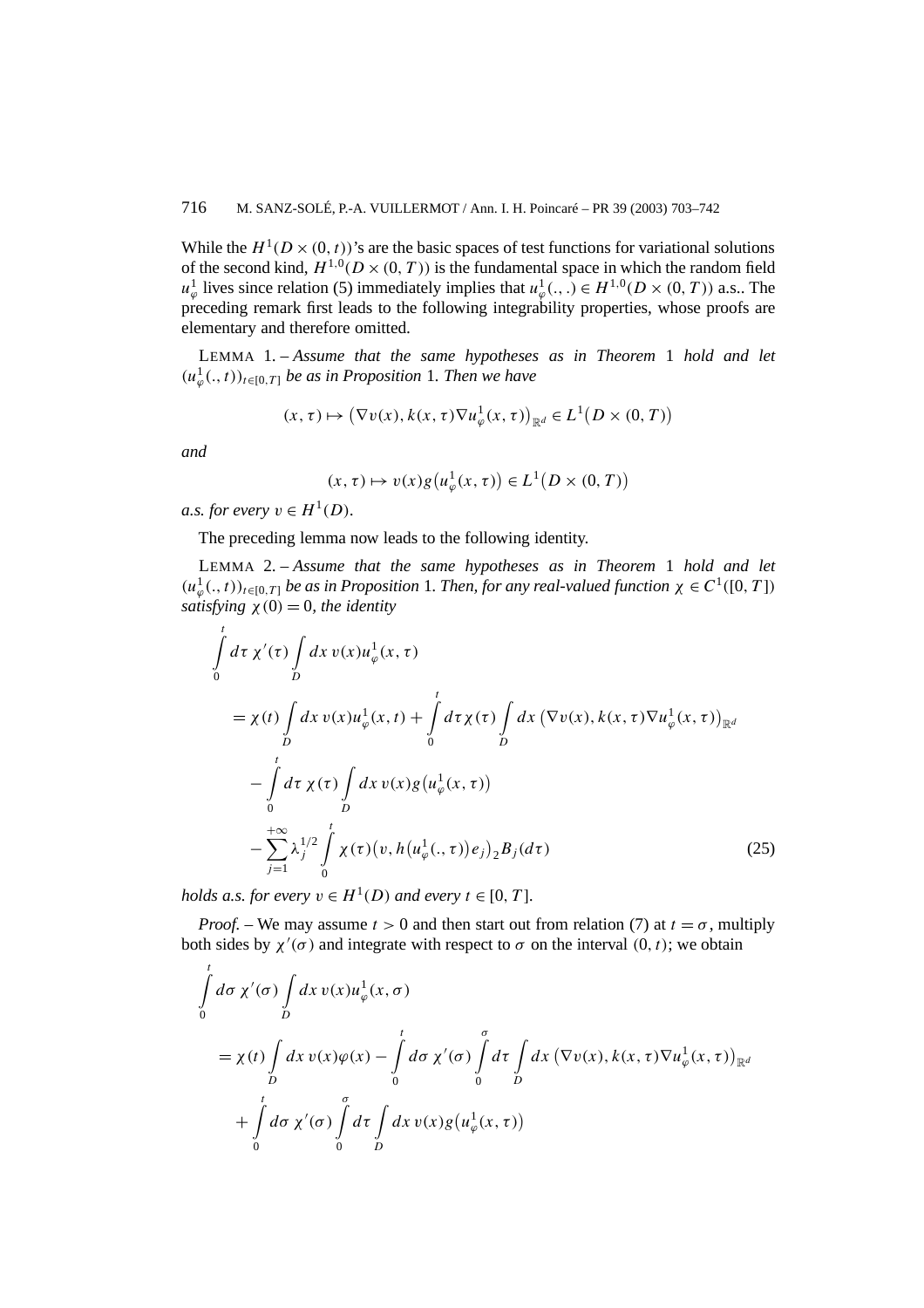M. SANZ-SOLÉ, P.-A. VUILLERMOT / Ann. I. H. Poincaré – PR 39 (2003) 703–742 717

$$
+\int_{0}^{t} d\sigma \chi'(\sigma) \sum_{j=1}^{+\infty} \lambda_j^{1/2} \int_{0}^{\sigma} (v, h(u^1_{\varphi}(.,\tau))e_j)_2 B_j(d\tau) \tag{26}
$$

a.s. for every  $v \in H^1(D)$  and every  $t \in [0, T]$ . Owing to the result of Lemma 1 we may then integrate by parts the second, third and fourth terms on the right-hand side of (26); in this way, by invoking Itô's formula to handle the stochastic term and by taking into account the fact that *χ* is non-random and satisfies  $\chi(0) = 0$  we get

$$
\int_{0}^{t} d\tau \chi'(\tau) \int_{D} dx \, v(x) u_{\varphi}^{1}(x, \tau)
$$
\n
$$
= \chi(t) \int_{D} dx \, v(x) \varphi(x) - \chi(t) \int_{0}^{t} d\tau \int_{D} dx \, (\nabla v(x), k(x, \tau) \nabla u_{\varphi}^{1}(x, \tau))_{\mathbb{R}^{d}}
$$
\n
$$
+ \int_{0}^{t} d\tau \chi(\tau) \int_{D} dx \, (\nabla v(x), k(x, \tau) \nabla u_{\varphi}^{1}(x, \tau))_{\mathbb{R}^{d}}
$$
\n
$$
+ \chi(t) \int_{0}^{t} d\tau \int_{D} dx \, v(x) g(u_{\varphi}^{1}(x, \tau)) - \int_{0}^{t} d\tau \chi(\tau) \int_{D} dx \, v(x) g(u_{\varphi}^{1}(x, \tau))
$$
\n
$$
+ \chi(t) \sum_{j=1}^{+\infty} \lambda_{j}^{1/2} \int_{0}^{t} (v, h(u_{\varphi}^{1}(.,\tau)) e_{j})_{2} B_{j}(d\tau)
$$
\n
$$
- \int_{0}^{t} \chi(\tau) \sum_{j=1}^{+\infty} \lambda_{j}^{1/2} (v, h(u_{\varphi}^{1}(.,\tau)) e_{j})_{2} B_{j}(d\tau) \qquad (27)
$$

a.s. for every  $v \in H^1(D)$  and every  $t \in [0, T]$ . We then group together all terms containing  $\chi(t)$  and use relation (7) once again to obtain (25).  $\Box$ 

The preceding considerations now allow us to prove relation (23).

*Proof of Proposition 1. –* We first split the polynomial *p* as

$$
p(x,t) = p(x,0) + p^*(x,t) := \sum_{\mu} c_{\mu,0} x^{\mu} + \sum_{\substack{\mu,\nu\\ \nu \neq 0}} c_{\mu,\nu} x^{\mu} t^{\nu}
$$
 (28)

and we observe that  $x \mapsto p(x, 0) \in H^1(D)$  since *D* is bounded. We may then choose  $v(.) = p(., 0)$  in relation (7), so that we have

$$
\int_{D} dx \, p(x, t) u_{\varphi}^{1}(x, t) = \int_{D} dx \, p(x, 0) u_{\varphi}^{1}(x, t) + \int_{D} dx \, p^{*}(x, t) u_{\varphi}^{1}(x, t)
$$
\n
$$
= \int_{D} dx \, p(x, 0) \varphi(x) - \int_{0}^{t} d\tau \int_{D} dx \, (\nabla p(x, 0), k(x, \tau) \nabla u_{\varphi}^{1}(x, \tau))_{\mathbb{R}^{d}}
$$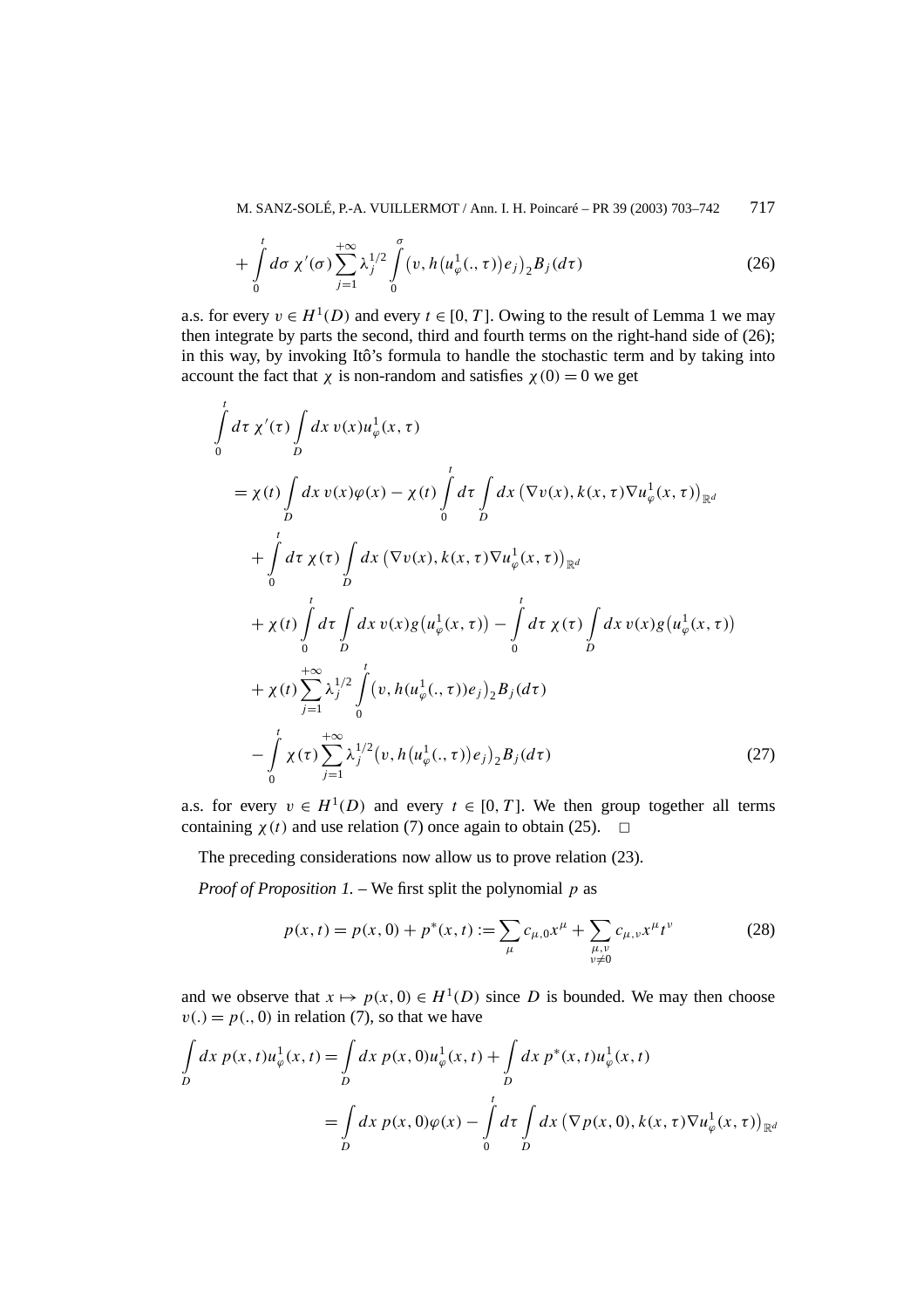$$
+\int_{0}^{t} d\tau \int_{D} dx \, p(x,0)g(u_{\varphi}^{1}(x,\tau)) + \sum_{j=1}^{+\infty} \lambda_{j}^{1/2} \int_{0}^{t} (p(.,0), h(u_{\varphi}^{1}(.,\tau))e_{j})_{2}B_{j}(d\tau) + \int_{D} dx \, p^{*}(x,t)u_{\varphi}^{1}(x,t)
$$
(29)

a.s. for every  $t \in [0, T]$ . In order to deal with the last term of the preceding expression, we consider the term that contains the partial derivative  $p<sub>\tau</sub>$  in (23), which we rewrite as

$$
\int_{0}^{t} d\tau \int_{D} dx \, p_{\tau}(x, \tau) u_{\varphi}^{1}(x, \tau) = \int_{0}^{t} d\tau \int_{D} dx \, p_{\tau}^{*}(x, \tau) u_{\varphi}^{1}(x, \tau)
$$
\n
$$
= \sum_{\substack{\mu, \nu \\ \nu \neq 0}} c_{\mu, \nu} \int_{0}^{t} d\tau \left(\nu \tau^{\nu-1}\right) \int_{D} dx \, x^{\mu} u_{\varphi}^{1}(x, \tau). \tag{30}
$$

The next, crucial observation is that the integral contribution in the very last term of (30) is exactly equal to the left-hand side of (25) when we choose  $\tau \mapsto \chi(\tau) = \tau^{\nu}$  and  $x \rightarrow \tau^{\nu}$  $v(x) = x^{\mu}$  there. Since these two functions obviously satisfy the hypotheses of Lemma 2, we may then rewrite the very last term of (30) by means of relation (25) for these choices of *χ* and *v*. By substituting the resulting expression in (30) and by resumming over  $\mu$ and *ν* we obtain

$$
\int_{D} dx \, p^*(x, t) u_{\varphi}^1(x, t) = \int_{0}^{t} d\tau \int_{D} dx \, p_{\tau}^*(x, \tau) u_{\varphi}^1(x, \tau) \n- \int_{0}^{t} d\tau \int_{D} dx \, (\nabla p^*(x, \tau), k(x, \tau) \nabla u_{\varphi}^1(x, \tau))_{\mathbb{R}^d} \n+ \int_{0}^{t} d\tau \int_{D} dx \, p^*(x, \tau) g(u_{\varphi}^1(x, \tau)) \n+ \sum_{j=1}^{+\infty} \lambda_j^{1/2} \int_{0}^{t} (p^*(., \tau), h(u_{\varphi}^1(., \tau)) e_j)_2 B_j(d\tau) \qquad (31)
$$

a.s. for every  $t \in [0, T]$ . We finally replace the last term on the right-hand side of (29) by the right-hand side of (31) and group together all terms of the resulting expression by means of relation (28).  $\Box$ 

We can now easily extend the validity of relation (23) by means of Weierstrass' approximation theorem. Indeed, for every  $t \in (0, T]$  let  $C^1(\overline{D} \times [0, t])$  be the space of all real, once continuously differentiable functions *v* defined on  $\overline{D} \times [0, t]$ , endowed with the  $C^1$ -topology induced by the norm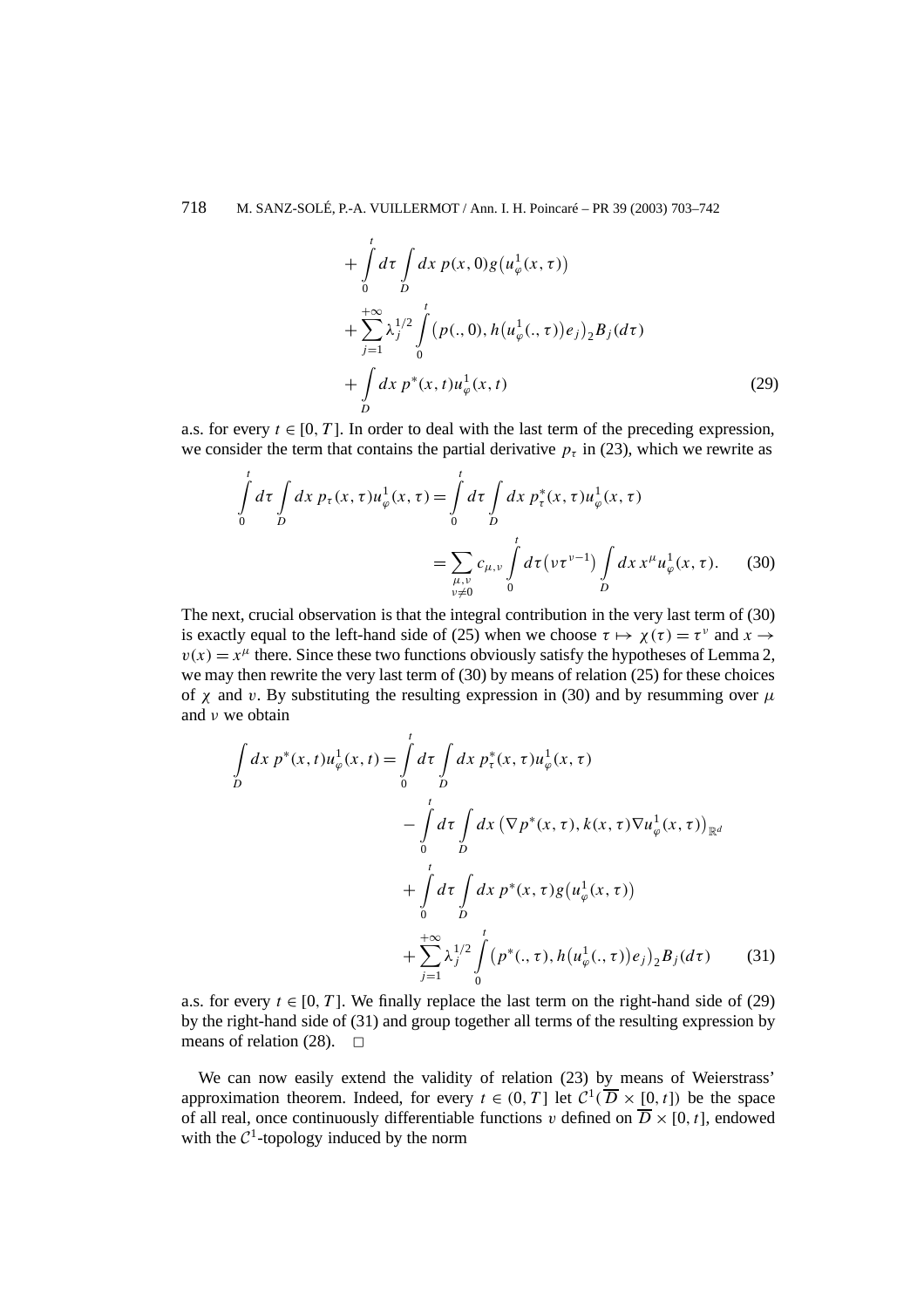$$
||v||_{\mathcal{C}^{1},t} = \max_{(x,\tau)\in\overline{D}\times[0,t]} |v(x,\tau)| + \sum_{j=1}^{d} \max_{(x,\tau)\in\overline{D}\times[0,t]} |v_{x_j}(x,\tau)| + \max_{(x,\tau)\in\overline{D}\times[0,t]} |v_{\tau}(x,\tau)|.
$$
\n(32)

We then have the following result.

PROPOSITION 2. – *Assume that the same hypotheses as in Theorem* 1 *hold and let*  $(u^1_\varphi(., t))_{t\in[0,T]}$  *be a variational solution of the first kind to problem* (3). Then the integral *relation*

$$
\int_{D} dx \, v(x, t) u_{\varphi}^{1}(x, t) = \int_{D} dx \, v(x, 0) \varphi(x) + \int_{0}^{t} d\tau \int_{D} dx \, v_{\tau}(x, \tau) u_{\varphi}^{1}(x, \tau)
$$
\n
$$
- \int_{0}^{t} d\tau \int_{D} dx \, (\nabla v(x, \tau), k(x, \tau) \nabla u_{\varphi}^{1}(x, \tau))_{\mathbb{R}^{d}}
$$
\n
$$
+ \int_{0}^{t} d\tau \int_{D} dx \, v(x, \tau) g(u_{\varphi}^{1}(x, \tau))
$$
\n
$$
+ \sum_{j=1}^{t} \lambda_{j}^{1/2} \int_{0}^{t} (v(., \tau), h(u_{\varphi}^{1}(., \tau)) e_{j})_{2} B_{j}(d\tau) \qquad (33)
$$

*holds a.s. for every*  $v \in C^1(\overline{D} \times [0, t])$  *and every*  $t \in [0, T]$ *.* 

*Proof.* – Relation (33) clearly holds for  $t = 0$ , so that we may assume  $t > 0$ . Let  $v \in C^1(\overline{D} \times [0, t])$ ; on the one hand, by the classic Weierstrass approximation theorem, there exists a sequence of polynomials  $(p_n)_{n \in \mathbb{N}^+}$  such that the estimate

$$
||v - p_n||_{\mathcal{C}^1, t} < \frac{1}{n} \tag{34}
$$

holds for every  $n \in \mathbb{N}^+$  (see, for instance, [28]). On the other hand, we have

$$
\int_{D} dx \, p_{n}(x, t) u_{\varphi}^{1}(x, t) = \int_{D} dx \, p_{n}(x, 0) \varphi(x) + \int_{0}^{t} d\tau \int_{D} dx \, p_{n, \tau}(x, \tau) u_{\varphi}^{1}(x, \tau) \n- \int_{0}^{t} d\tau \int_{D} dx \, (\nabla p_{n}(x, \tau), k(x, \tau) \nabla u_{\varphi}^{1}(x, \tau))_{\mathbb{R}^{d}} \n+ \int_{0}^{t} d\tau \int_{D} dx \, p_{n}(x, \tau) g(u_{\varphi}^{1}(x, \tau)) \n+ \sum_{j=1}^{+\infty} \lambda_{j}^{1/2} \int_{0}^{t} (p_{n}(., \tau), h(u_{\varphi}^{1}(., \tau)) e_{j})_{2} B_{j}(d\tau) \qquad (35)
$$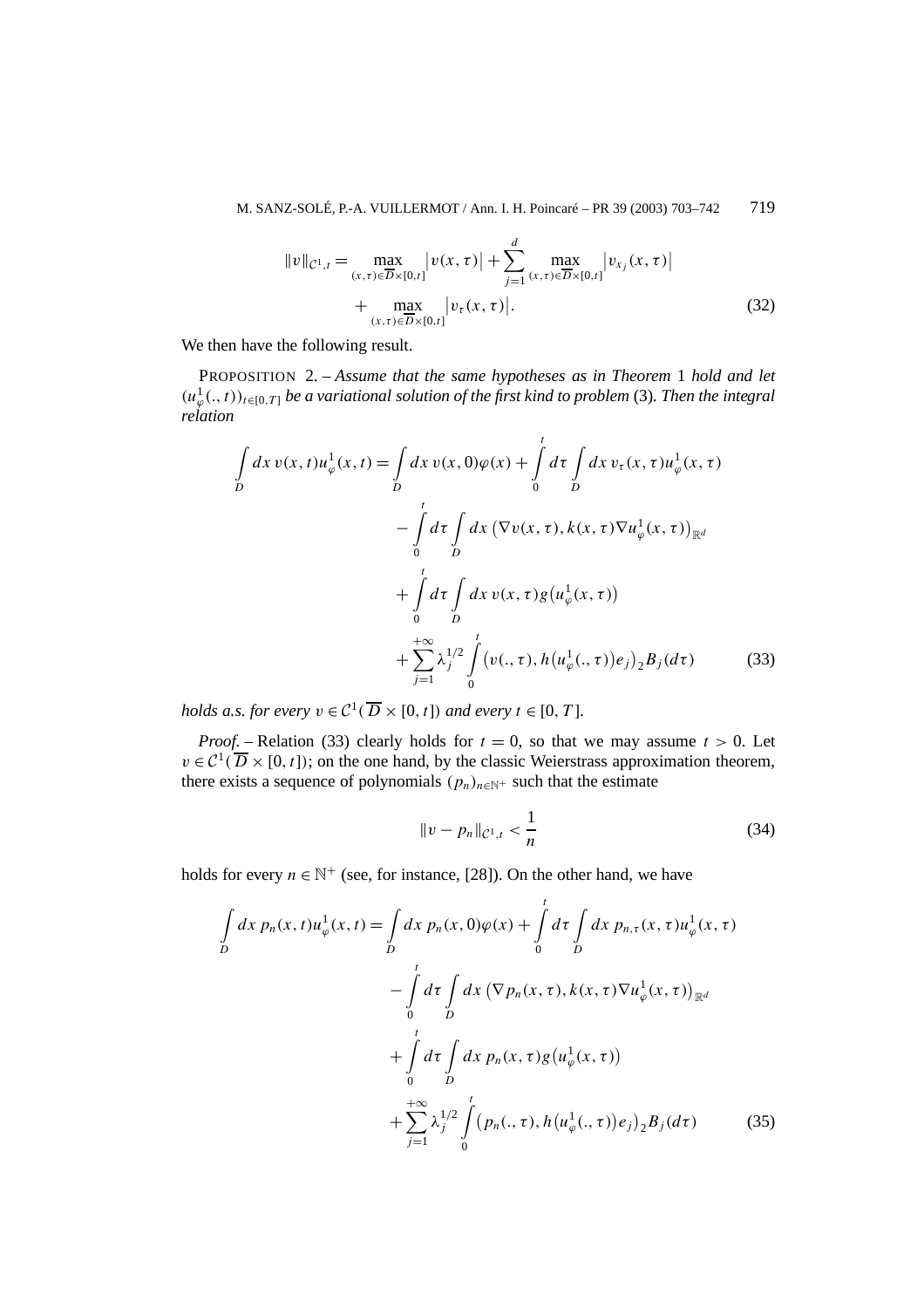a.s. for every  $n \in \mathbb{N}^+$  and every  $t \in [0, T]$  by the statement of Proposition 1. We now show that relations (34) and (35) imply relation (33). The convergence of the terms of the first line in (35) toward the corresponding terms of (33) as  $n \to +\infty$  is trivial. As for the gradient term we have, owing to Schwarz inequality in  $\mathbb{R}^d$ , relation (34), the boundedness of the coefficients  $k_i$ , on  $\overline{D} \times [0, T]$  and the definition of the norm (24), the sequence of estimates

$$
\int_{0}^{t} d\tau \int_{D} dx \left| (\nabla v(x, \tau) - \nabla p_{n}(x, \tau), k(x, \tau) \nabla u_{\varphi}^{1}(x, \tau))_{\mathbb{R}^{d}} \right|
$$
\n
$$
\leq \int_{0}^{t} d\tau \int_{D} dx \left| \nabla v(x, \tau) - \nabla p_{n}(x, \tau) \right| |k(x, \tau) \nabla u_{\varphi}^{1}(x, \tau)|
$$
\n
$$
\leq c \|v - p_{n}\|_{C^{1}, t} \sum_{i, j=1}^{d} \int_{0}^{t} d\tau \int_{D} dx \left| k_{i, j}(x, \tau) u_{\varphi, x_{j}}^{1}(x, \tau) \right|
$$
\n
$$
\leq \frac{c}{n} \|u_{\varphi}^{1}(., .) \|_{1, 2, T; 0} \to 0
$$
\n(36)

a.s. as  $n \rightarrow +\infty$ . In a similar way we have

$$
\int_{0}^{t} d\tau \int_{D} dx \, |v(x,\tau) - p_n(x,\tau)||g(u_{\varphi}^1(x,\tau))| \leq \frac{c}{n} (1 + \|u_{\varphi}^1(.,.)\|_{1,2,T;0}) \to 0 \quad (37)
$$

a.s. as  $n \to +\infty$  since g is Lipschitz continuous. It remains to investigate the convergence of the stochastic integrals in (35). More specifically, we wish to show that

$$
\lim_{l \to +\infty} \sum_{j=1}^{+\infty} \lambda_j^{1/2} \int_0^t \left(v(., \tau) - p_{n_l}(., \tau), h\left(u^1_{\varphi}(., \tau)\right) e_j\right)_2 B_j(d\tau) = 0 \tag{38}
$$

a.s. for every  $t \in [0, T]$  along a suitable subsequence of polynomials  $(p_{n_l})_{l \in \mathbb{N}^+}$ . In order to achieve this it is sufficient to prove that

$$
\lim_{n \to +\infty} \mathbb{E} \left| \sum_{j=1}^{+\infty} \lambda_j^{1/2} \int_0^t \left( v(., \tau) - p_n(., \tau), h(u^1_\varphi(., \tau)) e_j \right)_2 B_j(d\tau) \right|^2 = 0 \tag{39}
$$

for every  $t \in [0, T]$ . Using successively the isometry property of Itô's integral, the definition of the norm (32), Schwarz inequality and the fact that *h* is Lipschitz continuous we obtain

$$
\mathbb{E}\left|\sum_{j=1}^{+\infty}\lambda_j^{1/2}\int\limits_0^t(v(.,\tau)-p_n(.,\tau),h(u^1_\varphi(.,\tau))e_j)_2B_j(d\tau)\right|^2
$$
  

$$
\leqslant \sum_{j=1}^{+\infty}\lambda_j\mathbb{E}\int\limits_0^t d\tau\left|\left(v(.,\tau)-p_n(.,\tau),h(u^1_\varphi(.,\tau))e_j\right)_2\right|^2
$$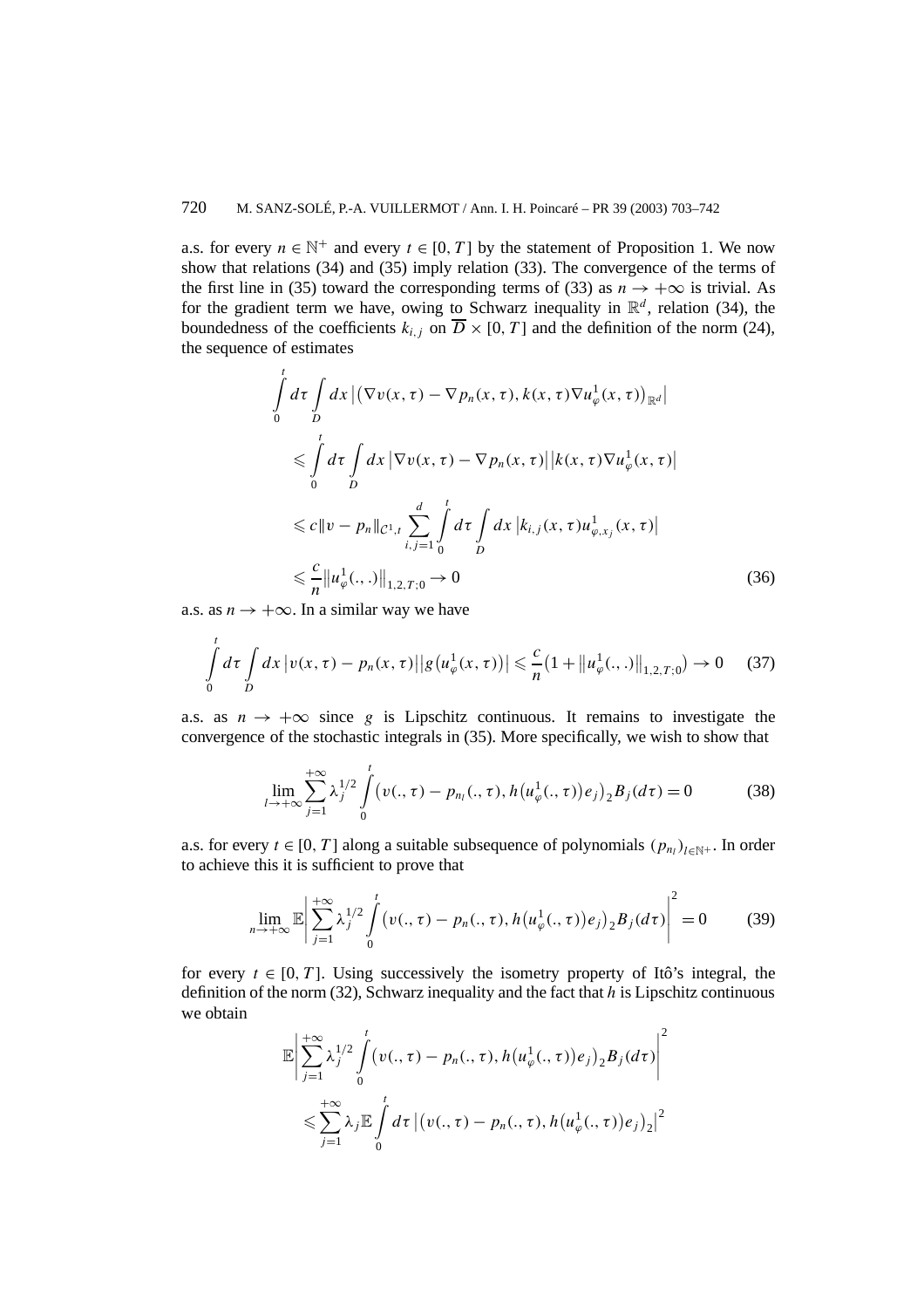$$
\leq c \|v - p_n\|_{\mathcal{C}^1, t}^2 \sum_{j=1}^{+\infty} \lambda_j \mathbb{E} \int_0^T d\tau \int_D dx \left(1 + \left|u_{\varphi}^1(x, \tau)\right|^2\right)
$$
  

$$
\leqslant \frac{c}{n^2} \operatorname{Tr} C \left(1 + \mathbb{E} \int_0^T d\tau \left\|u_{\varphi}^1(., \tau)\right\|_2^2\right) \to 0
$$

as  $n \to +\infty$ , because of (34), (5) and the fact that  $||e_i||_2 = 1$  for each  $i \in \mathbb{N}^+$ . This proves (39) and hence (38), so that the above remarks along with relations (36), (37), and (38) prove relation (33).  $\Box$ 

The above considerations now lead to the following.

*Proof of Theorem 1.* – Let  $(u^1_\varphi(\cdot,t))_{t\in[0,T]}$  be a variational solution of the first kind, fix *t* > 0 and let *v* ∈ *H*<sup>1</sup>(*D* × (0*, t*)); since the base  $\partial$ *D* of the cylinder *D* × (0*, t*) is smooth, there exists a sequence  $(v_n)_{n \in \mathbb{N}^+} \subset C^1(\overline{D} \times [0, t])$  such that the estimate

$$
||v - v_n||_{1,2,t} \leqslant \frac{1}{n}
$$
\n(40)

holds for every  $n \in \mathbb{N}^+$  (see, for instance, [38]). Furthermore, we have

$$
\int_{D} dx \, v_{n}(x, t) u_{\varphi}^{1}(x, t) = \int_{D} dx \, v_{n}(x, 0) \varphi(x) + \int_{0}^{t} d\tau \int_{D} dx \, v_{n, \tau}(x, \tau) u_{\varphi}^{1}(x, \tau) \n- \int_{0}^{t} d\tau \int_{D} dx \, (\nabla v_{n}(x, \tau), k(x, \tau) \nabla u_{\varphi}^{1}(x, \tau))_{\mathbb{R}^{d}} \n+ \int_{0}^{t} d\tau \int_{D} dx \, v_{n}(x, \tau) g(u_{\varphi}^{1}(x, \tau)) \n+ \sum_{j=1}^{t} \lambda_{j}^{1/2} \int_{0}^{t} (v_{n}(., \tau), h(u_{\varphi}^{1}(., \tau)) e_{j})_{2} B_{j}(d\tau)
$$
\n(41)

a.s. for every  $n \in \mathbb{N}^+$  and every  $t \in [0, T]$ , by the statement of Proposition 2. We can now ensure the convergence of each term of the first line in (41) toward the corresponding term in (33) by means of standard Sobolev trace-inequalities, while we can handle the third and fourth term on the right-hand side of (41) exactly as we did in the proof of Proposition 2. Regarding the convergence of the stochastic integrals, we have to argue slightly differently than we did to establish relation (38) in order to retrieve the appropriate norm; in fact, it is sufficient to proceed exactly as we did to establish relation (8); this gives

$$
\mathbb{E}\left|\sum_{j=1}^{+\infty}\lambda_j^{1/2}\int\limits_0^t\big(v(.,\tau)-v_n(.,\tau),h\big(u_\varphi^1(.,\tau)\big)e_j\big)_2B_j(d\tau)\right|^2
$$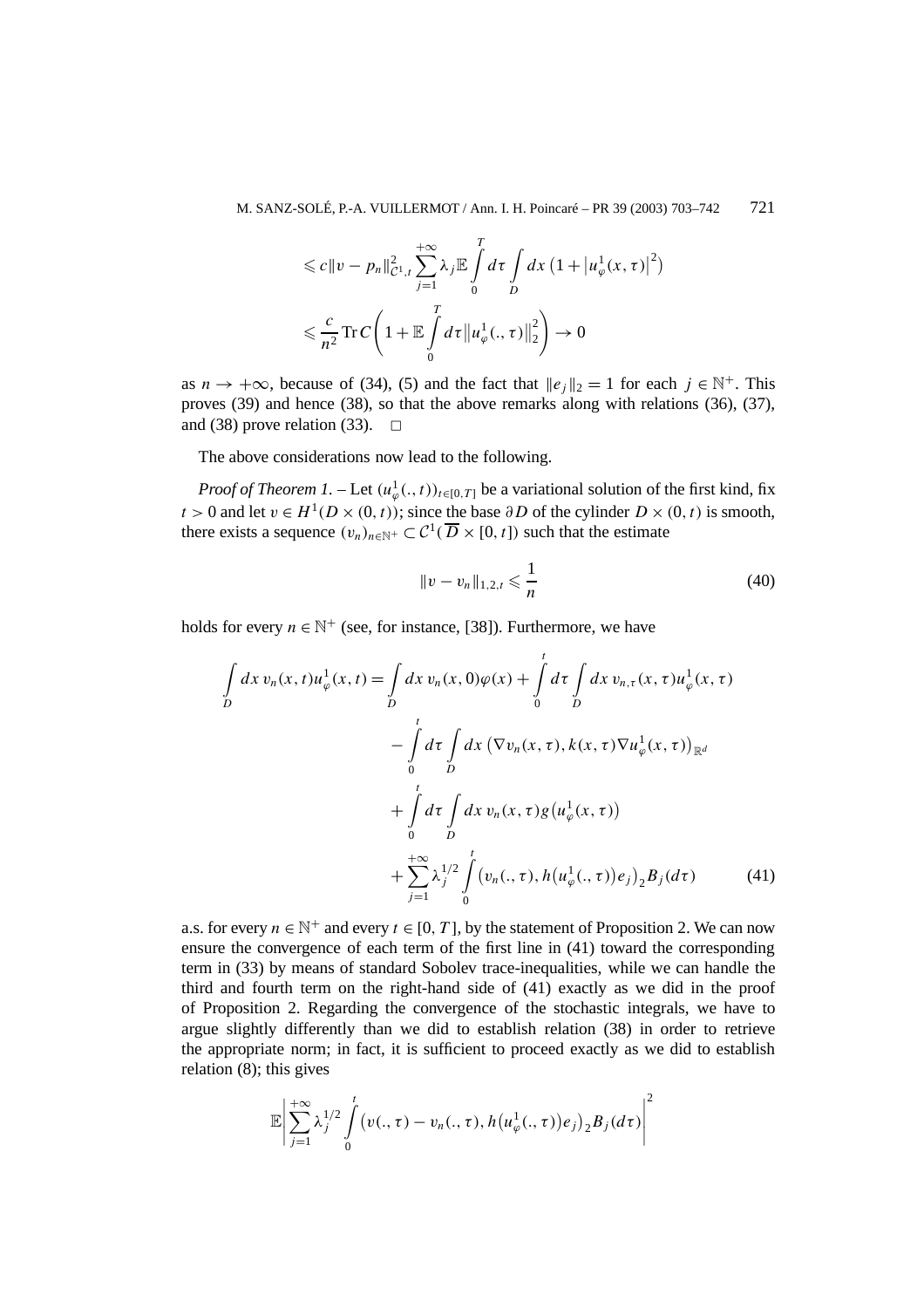$$
\leq c \|v - v_n\|_{1,2,t}^2 \left( \sum_{j=1}^{+\infty} \lambda_j \|e_j\|_{\infty}^2 \right) \left(1 + \sup_{t \in [0,T]} \mathbb{E} \|u_{\varphi}^1(.,t)\|_2^2 \right)
$$
  

$$
\leq \frac{c}{n^2} \left( \sum_{j=1}^{+\infty} \lambda_j \|e_j\|_{\infty}^2 \right) \left(1 + \sup_{t \in [0,T]} \mathbb{E} \|u_{\varphi}^1(.,t)\|_2^2 \right) \to 0
$$

as  $n \to +\infty$  by virtue of (4), (6) and (40). This proves that an appropriate subsequence of the stochastic integrals in  $(41)$  converges to the stochastic integral in  $(33)$  a.s. for each  $t \in [0, T]$ , thereby completing the proof of relation (33) for  $v \in H^1(D \times (0, t))$ ; from this and the standard existence and uniqueness results for variational solutions of the first kind [30,42], we can conclude that there exists a unique variational solution of the second kind to (3) such that  $u^1_{\varphi}(.,t) = u^2_{\varphi}(.,t)$  a.s. as equalities in  $L^2(D)$  for every  $t \in [0, T]$ . □

We now turn to the proof of Theorem 2, which will require one preparatory result. Let  $q:[0, T] \times H^1(D) \times H^1(D) \mapsto \mathbb{R}$  be the symmetric quadratic form defined by

$$
q(t; v, \hat{v}) = \int_{D} dx \left( k(x, t) \nabla v(x), \nabla \hat{v}(x) \right)_{\mathbb{R}^d}
$$

and set  $q(t; v) = q(t; v, v)$ . From this definition and hypothesis (K), we infer in particular that the Hölder continuity estimate

$$
\left| \mathbf{q}(s;v) - \mathbf{q}(t;v) \right| \leqslant c|s-t|^{\beta} \mathbf{q}(t;v) \tag{42}
$$

holds for all *s*, *t*  $\in$  [0, *T*] and every  $v \in H^1(D)$ , where  $\beta \in (\frac{1}{2}, 1]$ . From (42), the uniform ellipticity of (3) and the general theory of linear parabolic equations (see, for instance, [1, 26,34,48]), we conclude that there exists a two-parameter family of evolution operators  $U(t; s)_{0 \leq s \leq t \leq T}$  in  $L^2(D)$  associated with the principal part of (3) given by

$$
U(t,s)v = \begin{cases} v & \text{if } s = t, \\ \int_D dy \, G(.,t; y, s)v(y) & \text{if } s < t, \end{cases}
$$
 (43)

where  $G$  is the Green's function that enters relation  $(12)$ . We also infer from the first representation theorem for forms [27], or from the general considerations of [34], that there exists a self-adjoint, positive realization  $A(t) = -\text{div}(k(., t)\nabla)$  of the elliptic partial differential operator with conormal boundary conditions in the principal part of (3); this operator generates the family  $U(t; s)_{0 \le s \le t \le T}$ , and its self-adjointness domain in  $L^2(D)$  is

$$
\mathcal{D}(A(t)) = \{ v \in H^1(D): A(t)v \in L^2(D), (A(t)v, \hat{v})_2 = q(t; v, \hat{v}) \}
$$
(44)

for every  $\hat{v} \in H^1(D)$ . We note that the self-adjointness of  $A(t)$  implies the selfadjointness of each one of the  $U(t, s)$  (see, for instance, [1,48]), which in turn implies that the Green's function *G* is symmetric in its space variables, a fact we shall use frequently in the sequel. The preparatory result we alluded to above is central to the proof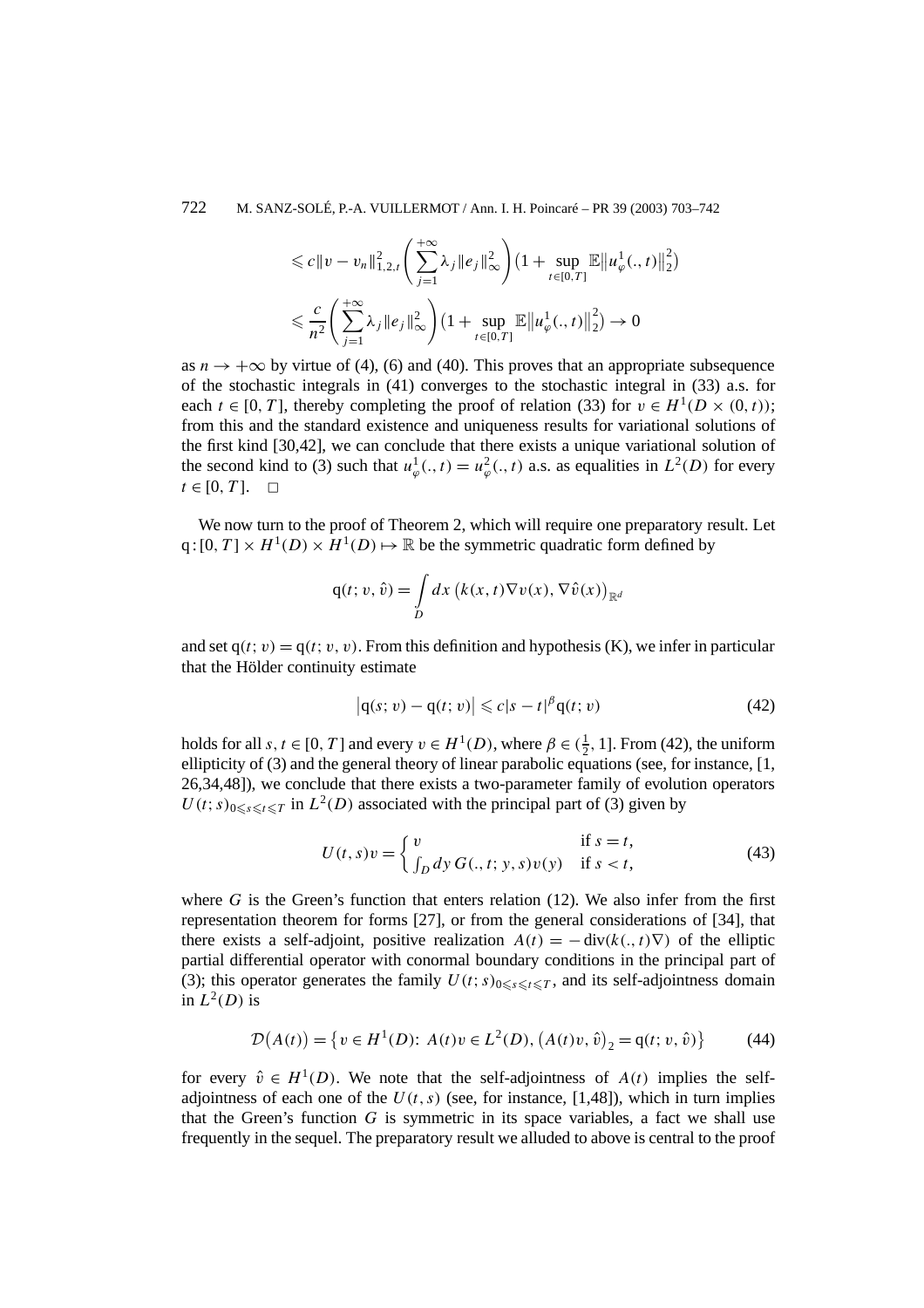of Theorem 2; it shows that we can cancel out two terms in relation (10) provided we choose an appropriate class of test functions there, which we construct from the operators  $U(t; s)_{0 \leq s \leq t \leq T}$ . We write  $C_0^2(D)$  for the space of all real-valued, twice continuously differentiable functions with compact support in *D*.

LEMMA 3. – *Assume that the same hypotheses as in Theorem* 2 *hold and let*  $(u^2_{\varphi}(., t))_{t \in [0,T]}$  *be a variational solution of the second kind to problem* (3)*. For every*  $v \in C_0^2(D)$ *, define*  $v^t(., s) = U(t, s)v$  *for all*  $s, t \in [0, T]$  *such that*  $s \leq t$ *. Then*  $v^t \in$  $H^1(D \times (0,t))$  *for every*  $t \in (0,T]$  *and the relation* 

$$
\int_{D} dx \, v(x) u_{\varphi}^{2}(x, t) = \int_{D} dx \, v^{t}(x, 0) \varphi(x) + \int_{0}^{t} d\tau \int_{D} dx \, v^{t}(x, \tau) g(u_{\varphi}^{2}(x, \tau)) + \sum_{j=1}^{+\infty} \lambda_{j}^{1/2} \int_{0}^{t} (v^{t}(., \tau), h(u_{\varphi}^{2}(., \tau)) e_{j})_{2} B_{j}(d\tau)
$$
\n(45)

*holds a.s. for every*  $t \in [0, T]$ *.* 

*Proof. –* The symmetry of *G* and relation (43) imply that

$$
v^{t}(x, s) = \begin{cases} v(x) & \text{if } s = t, \\ \int_{D} dy \, G(y, t; x, s) v(y) & \text{if } s < t, \end{cases}
$$
 (46)

for every  $x \in \overline{D}$ . Moreover, for  $s < t$  the function G is twice continuously differentiable in  $x$ , once continuously differentiable in  $s$  and is a classical solution to the boundaryvalue problem

$$
G_s(y, t; x, s) = -\operatorname{div}(k(x, s)\nabla_x G(y, t; x, s)), \quad (x, s) \in D \times (0, T],
$$

$$
\frac{\partial G(y, t; x, s)}{\partial n(k)} = 0, \quad (x, s) \in \partial D \times (0, T]
$$
(47)

(see, for instance, [17] or [19]). From these considerations, the fact that *G* satisfies the heat-kernel estimates (11) and from Gauss' divergence theorem, we easily infer that

$$
\nabla v^t(x,s) = \int_D dy \, \nabla_x G(y,t;x,s) v(y)
$$
\n(48)

along with

$$
v_s^t(x, s) = \int_D dy \, G_s(y, t; x, s) v(y)
$$
  
= 
$$
- \int_D dy \, G(y, t; x, s) \operatorname{div} (k(y, s) \nabla v(y))
$$
(49)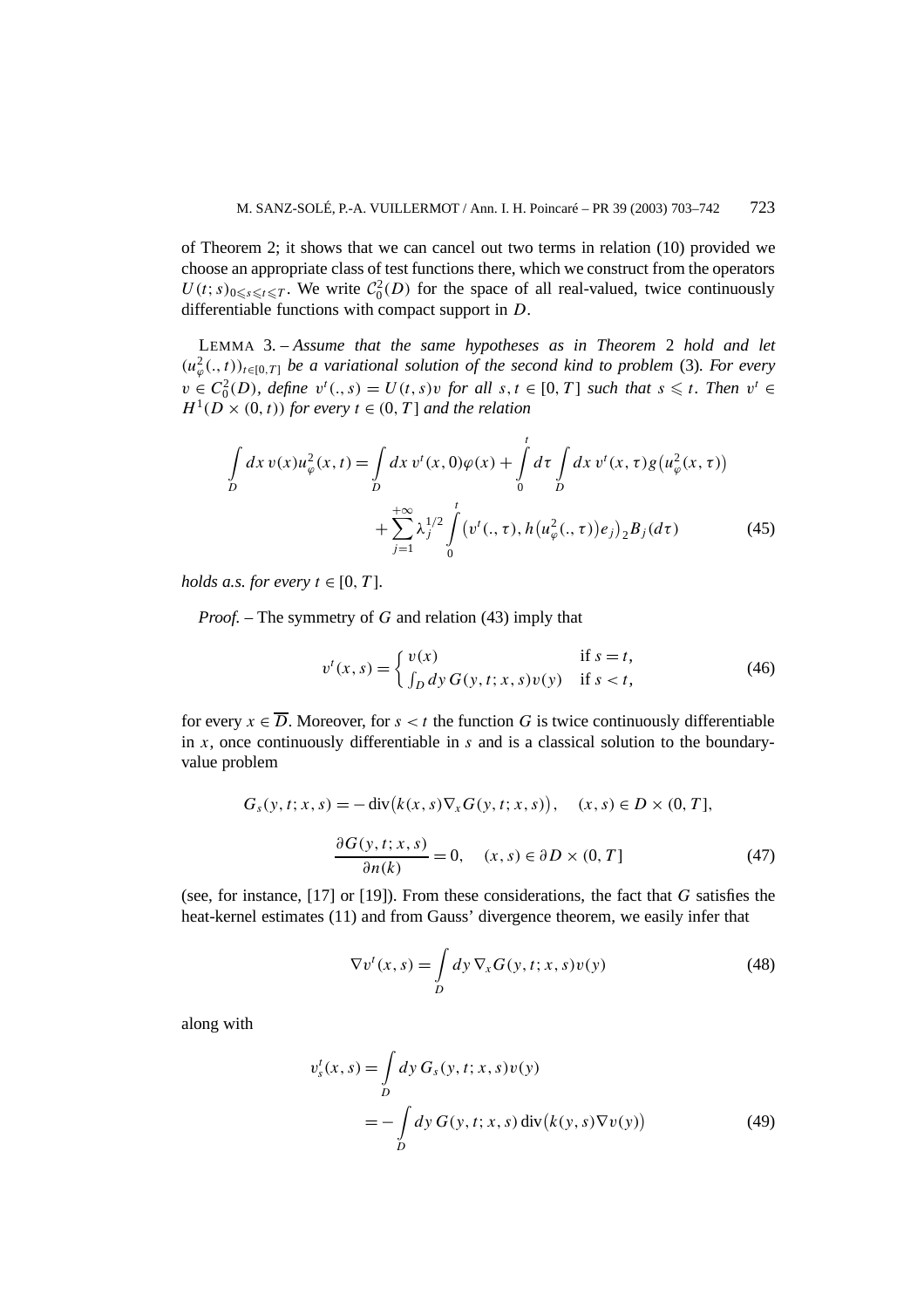and we have  $v^t \in H^1(D \times (0, t))$ ; we may then choose  $v^t$  as a test function in (10), which shows that (45) holds if, and only if, the relation

$$
\int_{0}^{t} d\tau \int_{D} dx \, v_{\tau}^{t}(x,\tau) u_{\varphi}^{2}(x,\tau) = \int_{0}^{t} d\tau \int_{D} dx \left( \nabla v^{t}(x,\tau), k(x,\tau) \nabla u_{\varphi}^{2}(x,\tau) \right)_{\mathbb{R}^{d}} \tag{50}
$$

holds a.s. for every  $t \in [0, T]$ . In order to prove (50) we assume  $t > 0$ , choose  $\varepsilon > 0$ sufficiently small and first show that we have

$$
\int_{0}^{t-\varepsilon} d\tau \int_{D} dx \, v_{\tau}^{t}(x,\tau) u_{\varphi}^{2}(x,\tau) = \int_{0}^{t-\varepsilon} d\tau \int_{D} dx \left( \nabla v^{t}(x,\tau), k(x,\tau) \nabla u_{\varphi}^{2}(x,\tau) \right)_{\mathbb{R}^{d}} \tag{51}
$$

a.s.. From relation (11) and for a fixed  $\tau \in [0, t - \varepsilon]$  we first have  $(x, y) \mapsto$  $G_{\tau}(y, t; x, \tau)v(y)u_{\varphi}^{2}(x, \tau) \in L^{1}(D \times D)$  a.s. as a consequence of the integrability properties of *v* and  $u^2_{\varphi}(., \tau)$ . Therefore, by invoking successively the first equality in (49), the first equation in (47) and Fubini's theorem, we obtain

$$
\int_{0}^{t-\varepsilon} d\tau \int_{D} dx \, v_{\tau}^{t}(x,\tau) u_{\varphi}^{2}(x,\tau)
$$
\n
$$
= -\int_{0}^{t-\varepsilon} d\tau \int_{D} dy \Big( \int_{D} dx \, \text{div}\big(k(x,\tau) \nabla_{x} G(y,t;x,\tau)\big) u_{\varphi}^{2}(x,\tau) \Big) v(y) \qquad (52)
$$

a.s.. Furthermore, relation (11) also implies that  $\sum_{j=1}^{d} k_{i,j}(.,t) \times G_{x_j}(.,t; y, s) \in H^1(D)$ for every  $i \in \{1, ..., d\}$  since the  $k_{i,j}$ 's and the  $k_{i,j,x_i}$ 's are bounded from above on  $D \times (0, T)$  because of hypothesis (K). This property along with the fact that  $u^2_{\varphi}(., \tau) \in$  $H<sup>1</sup>(D)$  a.s. allows us to transform the integral between the parentheses of (52) by using Gauss' divergence theorem, the second equation in (47) along with the fact that  $k(x, \tau)$ is a symmetric matrix; we get

$$
\int_{0}^{t-\varepsilon} d\tau \int_{D} dx \, v_{\tau}^{t}(x,\tau) u_{\varphi}^{2}(x,\tau)
$$
\n
$$
= \int_{0}^{t-\varepsilon} d\tau \int_{D} dy \int_{D} dx \, (\nabla_{x} G(y,t;x,\tau) v(y), k(x,\tau) \nabla u_{\varphi}^{2}(x,\tau))_{\mathbb{R}^{d}}
$$
\n
$$
= \int_{0}^{t-\varepsilon} d\tau \int_{D} dx \, (\nabla v^{t}(x,\tau), k(x,\tau) \nabla u_{\varphi}^{2}(x,\tau))_{\mathbb{R}^{d}}
$$

a.s. as a consequence of (48) and Fubini's theorem, which is the desired assertion. It remains to investigate the limit  $\varepsilon \to 0$  in (51). Regarding the convergence of the lefthand side of that expression we have successively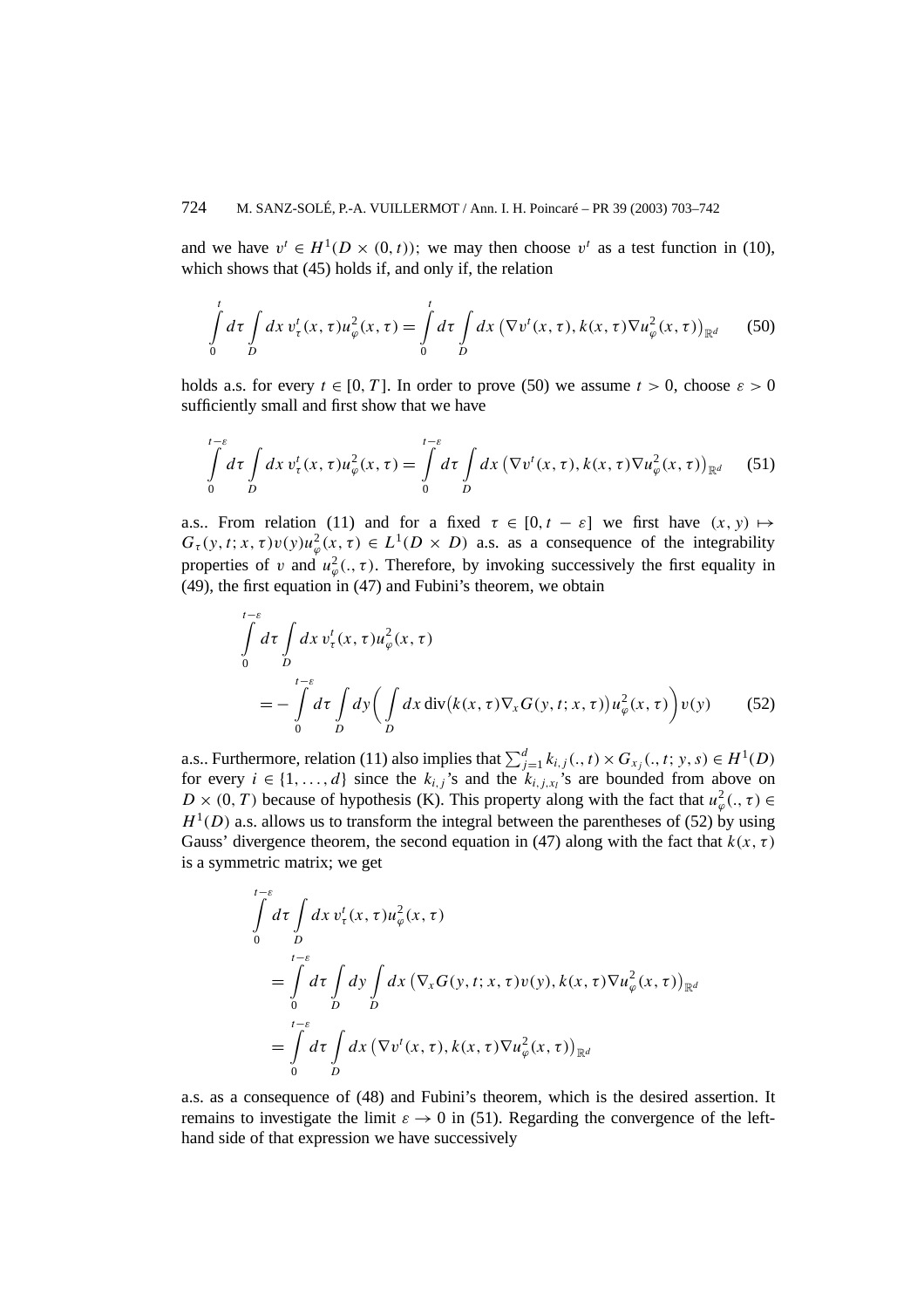$$
\mathbb{E}\left|\int_{0}^{t} d\tau \int_{D} dx \, v_{\tau}^{t}(x,\tau) u_{\varphi}^{2}(x,\tau) - \int_{0}^{t-\varepsilon} d\tau \int_{D} dx \, v_{\tau}^{t}(x,\tau) u_{\varphi}^{2}(x,\tau)\right|
$$
  

$$
\leq c_{t} \mathbb{E} \int_{t-\varepsilon}^{t} d\tau \left\|u_{\varphi}^{2}(.,\tau)\right\|_{1} \leq c_{t} \int_{t-\varepsilon}^{t} d\tau \mathbb{E}^{1/2}(\left\|u_{\varphi}^{2}(.,\tau)\right\|_{2}^{2})
$$
  

$$
\leq c_{t} \mathbb{E}^{1/2}(\sup_{\tau\in[0,T]} \left\|u_{\varphi}^{2}(.,\tau)\right\|_{2}^{2}) < +\infty
$$

by virtue of the boundedness of  $v^t$  in  $D \times (0, t)$ ; as for the corresponding estimate of the right-hand side of (51) we get

$$
\mathbb{E}\left|\int_{t-\varepsilon}^{t} d\tau \int_{D} dx \left(\nabla v^{t}(x,\tau), k(x,\tau) \nabla u_{\varphi}^{2}(x,\tau)\right)_{\mathbb{R}^{d}}\right|
$$
\n
$$
\leq c \sum_{j=1}^{d} \left(\int_{t-\varepsilon}^{t} d\tau \int_{D} dx \left|v_{x_{j}}^{t}(x,\tau)\right|^{2}\right)^{1/2} \mathbb{E}^{1/2}\left(\int_{0}^{T} d\tau \left\|u_{\varphi}^{2}(.,\tau)\right\|_{1,2}^{2}\right)
$$

as a consequence of Schwarz inequality and (5), so that the preceding expression goes to zero as  $\varepsilon \to 0$  by virtue of the absolute continuity of the Lebesgue integral in the second to last factor. Therefore, there exists a sequence  $(\varepsilon_n)_{n \in \mathbb{N}^+} \subset \mathbb{R}^+$  converging to zero such that the two relations

$$
\lim_{n \to +\infty} \int_{0}^{t-\varepsilon_n} d\tau \int_{D} dx \, v_{\tau}^t(x,\tau) u_{\varphi}^2(x,\tau) = \int_{0}^{t} d\tau \int_{D} dx \, v_{\tau}^t(x,\tau) u_{\varphi}^2(x,\tau) \tag{53}
$$

and

$$
\lim_{n \to +\infty} \int_{0}^{t-\varepsilon_n} d\tau \int_{D} dx \left( \nabla v^t(x,\tau), k(x,\tau) \nabla u^2_{\varphi}(x,\tau) \right)_{\mathbb{R}^d}
$$
\n
$$
= \int_{0}^{t} d\tau \int_{D} dx \left( \nabla v^t(x,\tau), k(x,\tau) \nabla u^2_{\varphi}(x,\tau) \right)_{\mathbb{R}^d}
$$
\n(54)

hold a.s.. It is now plain that  $(51)$ ,  $(53)$  and  $(54)$  imply  $(50)$ .  $\Box$ 

The preceding considerations now lead to the following.

*Proof of Theorem 2. – By substituting (46) into (45), by applying the deterministic and* stochastic versions of Fubini's theorem to the resulting expression and by regrouping terms we get

$$
\int_{D} dx \, v(x) \left( u_{\varphi}^{2}(x, t) - \int_{D} dy \, G(x, t; y, 0) \varphi(y) \right)
$$
\n
$$
= \int_{D} dx \, v(x) \int_{0}^{t} d\tau \int_{D} dy \, G(x, t; y, \tau) g(u_{\varphi}^{2}(y, \tau))
$$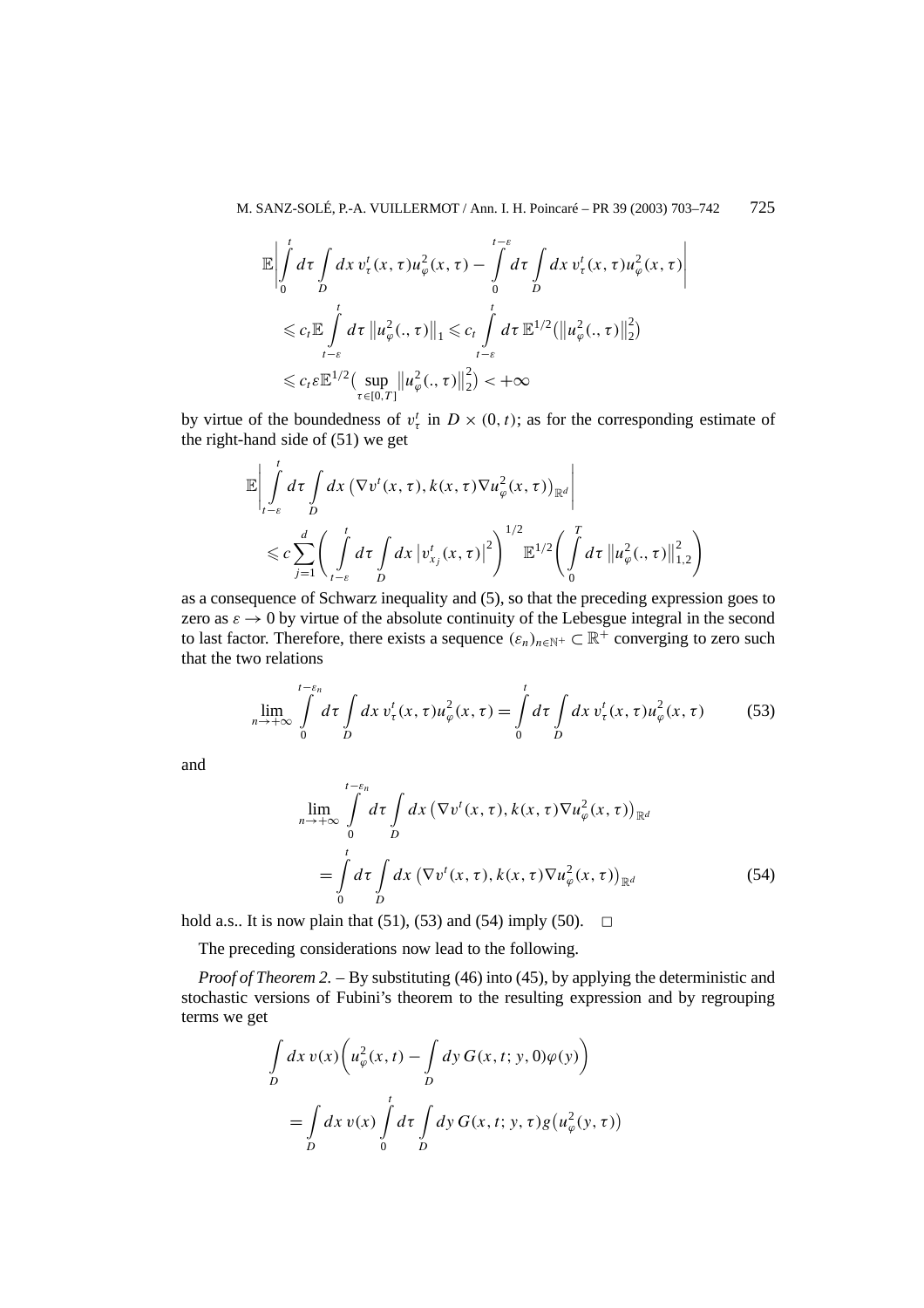726 M. SANZ-SOLÉ, P.-A. VUILLERMOT / Ann. I. H. Poincaré – PR 39 (2003) 703–742

$$
+\int\limits_{D}dx\,v(x)\int\limits_{0}^{t}\int\limits_{D}dy\,G(x,t;y,\tau)h\big(u_{\varphi}^{2}(y,\tau)\big)W(y,d\tau)
$$

a.s. for every  $v \in C_0^2(D)$  and every  $t \in [0, T]$ ; from this, we infer that

$$
u_{\varphi}^{2}(. ,t) - \int_{D} dy \, G(.,t; y, 0) \varphi(y) - \int_{0}^{t} d\tau \int_{D} dy \, G(.,t; y, \tau) g(u_{\varphi}^{2}(y, \tau)) - \int_{0}^{t} \int_{D} dy \, G(.,t; y, \tau) h(u_{\varphi}^{2}(y, \tau)) W(y, d\tau)
$$

is orthogonal to  $C_0^2(D)$  a.s. for every  $t \in [0, T]$ , so that  $(u_\varphi^2(., t))_{t \in [0, T]}$  is a mild solution to (3) since  $C_0^2(D)$  is dense in  $L^2(D)$ . Conversely, let  $(u^3_\varphi(.,t))_{t\in[0,T]}$  be a mild solution to (3); then, both  $(u^2_{\varphi}(., t))_{t \in [0,T]}$  and  $(u^3_{\varphi}(., t))_{t \in [0,T]}$  satisfy (12), so that we get

$$
\mathbb{E}|u_{\varphi}^{2}(x,t) - u_{\varphi}^{3}(x,t)|^{2}
$$
\n
$$
\leq c \mathbb{E} \left| \int_{0}^{t} d\tau \int_{D} dy \, G(x,t; y, \tau) \big(g(u_{\varphi}^{2}(y,\tau)) - g(u_{\varphi}^{3}(y,\tau))\big) \right|^{2}
$$
\n
$$
+ c \mathbb{E} \left| \int_{0}^{t} \int_{D} dy \, G(x,t; y, \tau) \big(h(u_{\varphi}^{2}(y,\tau)) - h(u_{\varphi}^{3}(y,\tau))\big) W(y, d\tau) \right|^{2}
$$
\n
$$
\leq c \int_{0}^{t} d\tau \int_{D} dy \big| G(x,t; y, \tau) \big| \mathbb{E} |u_{\varphi}^{2}(y,\tau) - u_{\varphi}^{3}(y,\tau) \big|^{2}
$$

by using techniques similar to the ones above. By integrating the preceding inequality with respect to *x*, by applying Fubini's theorem and by invoking the Gaussian property for *G*, we obtain

$$
\mathbb{E}\|u_{\varphi}^{2}(.,t) - u_{\varphi}^{3}(.,t)\|_{2}^{2} \leq c \int_{0}^{t} d\tau \int_{D} dy \, \mathbb{E}\left|u_{\varphi}^{2}(y,\tau) - u_{\varphi}^{3}(y,\tau)\right|^{2}
$$
\n
$$
= c \int_{0}^{t} d\tau \, \mathbb{E}\left\|u_{\varphi}^{2}(.,\tau) - u_{\varphi}^{3}(.,\tau)\right\|_{2}^{2} \tag{55}
$$

for every  $t \in [0, T]$ . We now notice that  $\tau \mapsto \mathbb{E} \|u^2_{\varphi}(., \tau) - u^3_{\varphi}(., \tau) \|_2^2 \in L^1((0, t))$  by virtue of (6), so that from (55) and Gronwall's inequality we can conclude that  $u^2_{\varphi}(., t) =$  $u_{\varphi}^{3}(. , t)$  a.s. in  $L^{2}(D)$  for every  $t \in [0, T]$  since  $u_{\varphi}^{2}, u_{\varphi}^{3} \in L^{2}(\Omega; \mathcal{C}([0, T]; L^{2}(D))).$ Therefore, every mild solution to (3) is a variational solution of the second kind, and there exists a unique such mild solution to (3).  $\Box$ 

We now turn to the proof of Theorem 3, which will require several preparatory results as it is not *a priori* evident that the above random fields should also satisfy (14)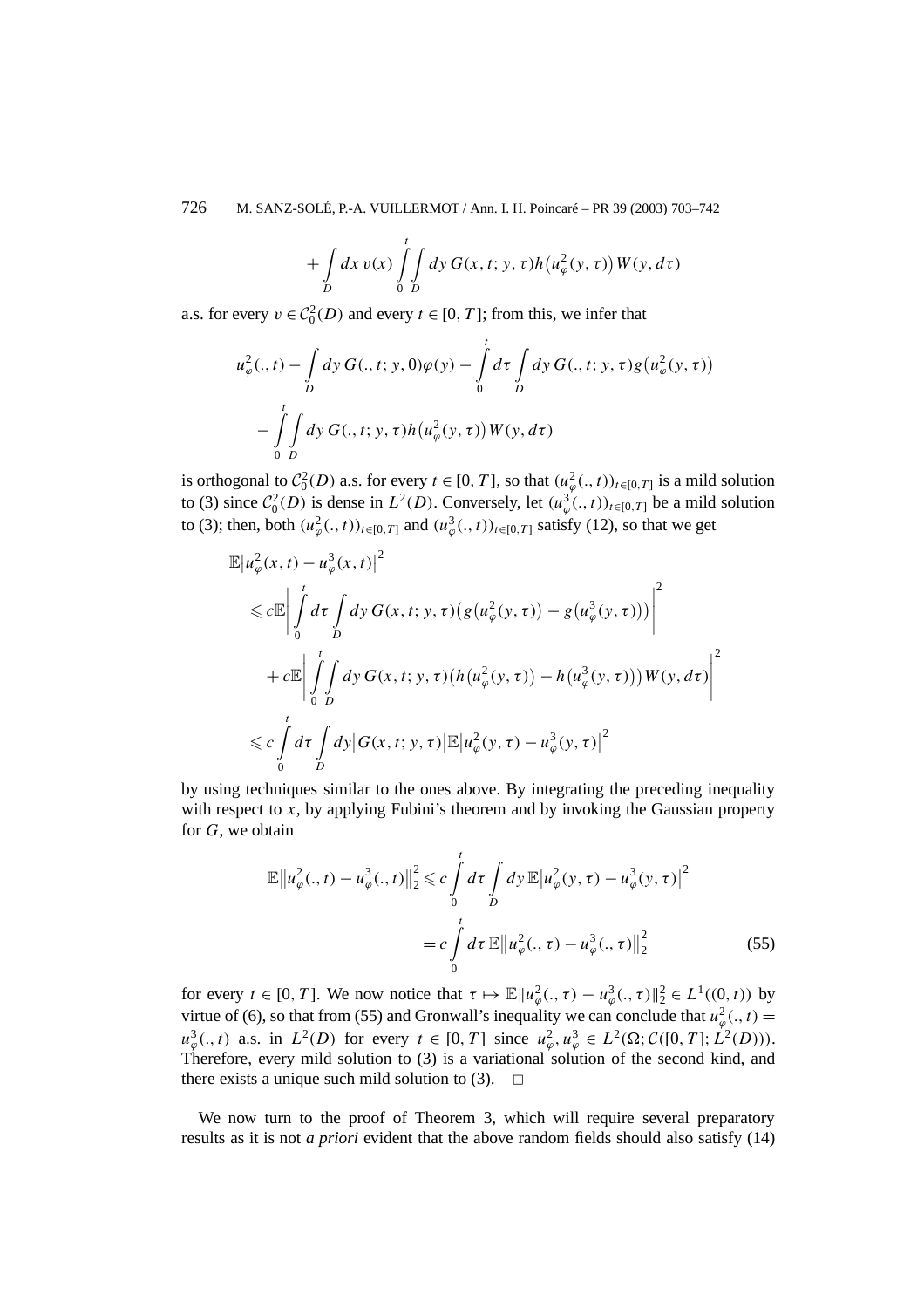along with joint Hölder regularity properties in  $(x, t)$ ; in fact, we will need quite a few additional arguments to show that there exists a version of  $(u^1_\varphi(.,t))_{t\in[0,T]}$  with these properties. In our next result we prove the existence of a progressively measurable, real-valued process  $(u_{\varphi}(x, t))_{(x, t) \in D \times [0, T]}$  that satisfies (12) along with (14), through a suitable fixed point argument. From now on we take  $r \in [2, +\infty)$  without restricting the generality, and define  $\mathcal{B}_r$  as the real Banach space consisting of all real-valued (equivalence classes of) processes *u* indexed by  $(x, t) \in D \times [0, T]$ , progressively measurable on  $D \times [0, T] \times \Omega$ , endowed with the usual pointwise operations and the norm

$$
u \mapsto \left(\sup_{(x,t)\in D\times[0,T]} \mathbb{E}\left|u(x,t)\right|^r\right)^{1/r} < +\infty. \tag{56}
$$

Let  $M_{\varphi}$ :  $\mathcal{B}_r \to \mathcal{B}_r$  be the map induced by (12), that is

$$
M_{\varphi}u(x,t) = \int_{D} dy \, G(x,t; y,0)\varphi(y) + \int_{0}^{t} d\tau \int_{D} dy \, G(x,t; y,\tau)g(u(y,\tau)) + \int_{0}^{t} \int_{D} dy \, G(x,t; y,\tau)h(u(y,\tau))W(y,d\tau)
$$
 (57)

a.s.. Regarding  $M_{\varphi}$  we have the following result.

PROPOSITION 3. – Assume that the same hypotheses as in Theorem 3 hold; then  $M_{\varphi}$ *possesses a unique fixed point*  $u_{\varphi}$  *in*  $\mathcal{B}_r$  *for every*  $r \in [2, +\infty)$ *.* 

*Proof.* – We begin by showing that  $M_{\varphi}$  is indeed well defined on  $\mathcal{B}_r$ . Owing to the boundedness of  $\varphi$  and the Gaussian property for *G* we first get

$$
\mathbb{E}\left|M_{\varphi}u(x,t)\right|^{r} \leq c\left(1+\mathbb{E}\left|\int_{0}^{t} d\tau \int_{D} dy \, G(x,t;y,\tau)g(u(y,\tau))\right|^{r} + \mathbb{E}\left|\int_{0}^{t} \int_{D} dy \, G(x,t;y,\tau)h(u(y,\tau))W(y,d\tau)\right|^{r}\right).
$$
 (58)

Furthermore, as a consequence of hypothesis (L), the Gaussian property and Hölder's inequality relative to the finite measure  $dy d\tau |G(x, t; y, \tau)|$  on  $D \times (0, t)$ , we can estimate the first expectation in (58) as

$$
\mathbb{E}\left|\int_{0}^{t} d\tau \int_{D} dy \, G(x, t; y, \tau)g(u(y, \tau))\right|^{r}
$$
  
\$\leqslant c\left(1+\mathbb{E}\left(\int\_{0}^{t} d\tau \int\_{D} dy |G(x, t; y, \tau)||u(y, \tau)|\right)^{r}\right)\$  
\$\leqslant c\left(1+\int\_{0}^{t} d\tau \int\_{D} dy |G(x, t; y, \tau)||E|u(y, \tau)|^{r}\right)\$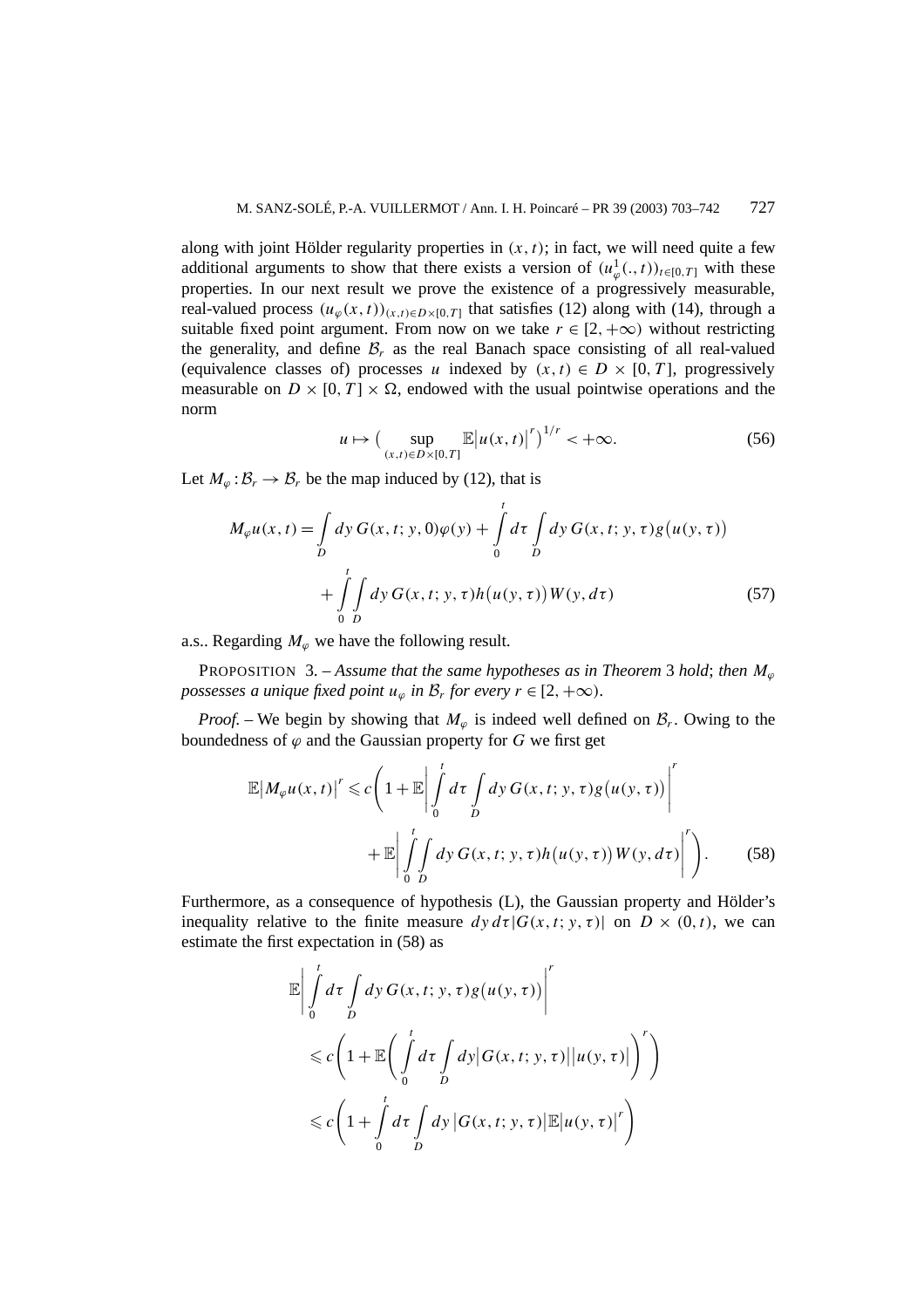728 M. SANZ-SOLÉ, P.-A. VUILLERMOT / Ann. I. H. Poincaré – PR 39 (2003) 703–742

$$
\leqslant c\left(1+\sup_{(y,\tau)\in D\times[0,T]}\mathbb{E}\big|u(y,\tau)\big|^r\right)<+\infty\tag{59}
$$

since  $u \in \mathcal{B}_r$ . In order to obtain a similar estimate for the second expectation in (58), we invoke successively the definition of the stochastic integral, Burkholder's inequality and Hölder's inequality relative to the measure  $d\tau$  on the interval  $(0, t)$ ; we get

$$
\mathbb{E}\left|\int_{0}^{t}\int_{D}dy\,G(x,t;y,\tau)h(u(y,\tau))W(y,d\tau)\right|^{r}
$$
\n
$$
\leq c\mathbb{E}\left|\int_{0}^{t}d\tau\sum_{j=1}^{+\infty}\lambda_{j}\left(\int_{D}dy\,G(x,t;y,\tau)h(u(y,\tau))e_{j}(y)\right)^{2}\right|^{r/2}
$$
\n
$$
\leq c\mathbb{E}\int_{0}^{t}d\tau\left(\sum_{j=1}^{+\infty}\lambda_{j}\left(\int_{D}dy\,G(x,t;y,\tau)h(u(y,\tau))e_{j}(y)\right)^{2}\right)^{r/2}
$$
\n
$$
\leq c\mathbb{E}\int_{0}^{t}d\tau\left(1+\int_{D}dy\left|G(x,t;y,\tau)\right|u(y,\tau)\right|^{r}\right)
$$
\n
$$
\leq c\left(1+\int_{0}^{t}d\tau\int_{D}dy\left|G(x,t;y,\tau)\right|\mathbb{E}|u(y,\tau)\right|^{r}\right)
$$
\n
$$
\leq c\left(1+\sup_{(y,\tau)\in D\times[0,T]}\mathbb{E}|u(y,\tau)|^{r}\right) < +\infty
$$
\n(60)

where we have also used hypotheses (L) and (C) along with Hölder's inequality relative to the finite measure  $dy |G(x, t; y, \tau)|$  on *D*. From (58), (59) and (60) we infer that  $\sup_{(x,t)\in D\times[0,T]}\mathbb{E}[M_{\varphi}u(x,t)|^r < +\infty$ , so that  $M_{\varphi}u \in \mathcal{B}_r$ . Now let  $u, u^* \in \mathcal{B}_r$ ; then, from (57) we have

$$
M_{\varphi}u(x, t) - M_{\varphi}u^{*}(x, t)
$$
  
=  $\int_{0}^{t} d\tau \int_{D} dy G(x, t; y, \tau) (g(u(y, \tau)) - g(u^{*}(y, \tau)))$   
+  $\int_{0}^{t} d\tau \int_{D} dy G(x, t; y, \tau) (h(u(y, \tau)) - h(u^{*}(y, \tau))) W(y, d\tau)$ 

a.s., so that the Lipschitz properties of *g* and *h* along with arguments entirely similar to those leading to (59) and (60) give

$$
\mathbb{E}\left|M_{\varphi}u(x,t) - M_{\varphi}u^*(x,t)\right|^r
$$
  
\$\leqslant c\int\limits\_0^t d\tau \int\limits\_D dy \left|G(x,t;y,\tau)\right| \mathbb{E}\left|u(y,\tau) - u^\*(y,\tau)\right|^r\$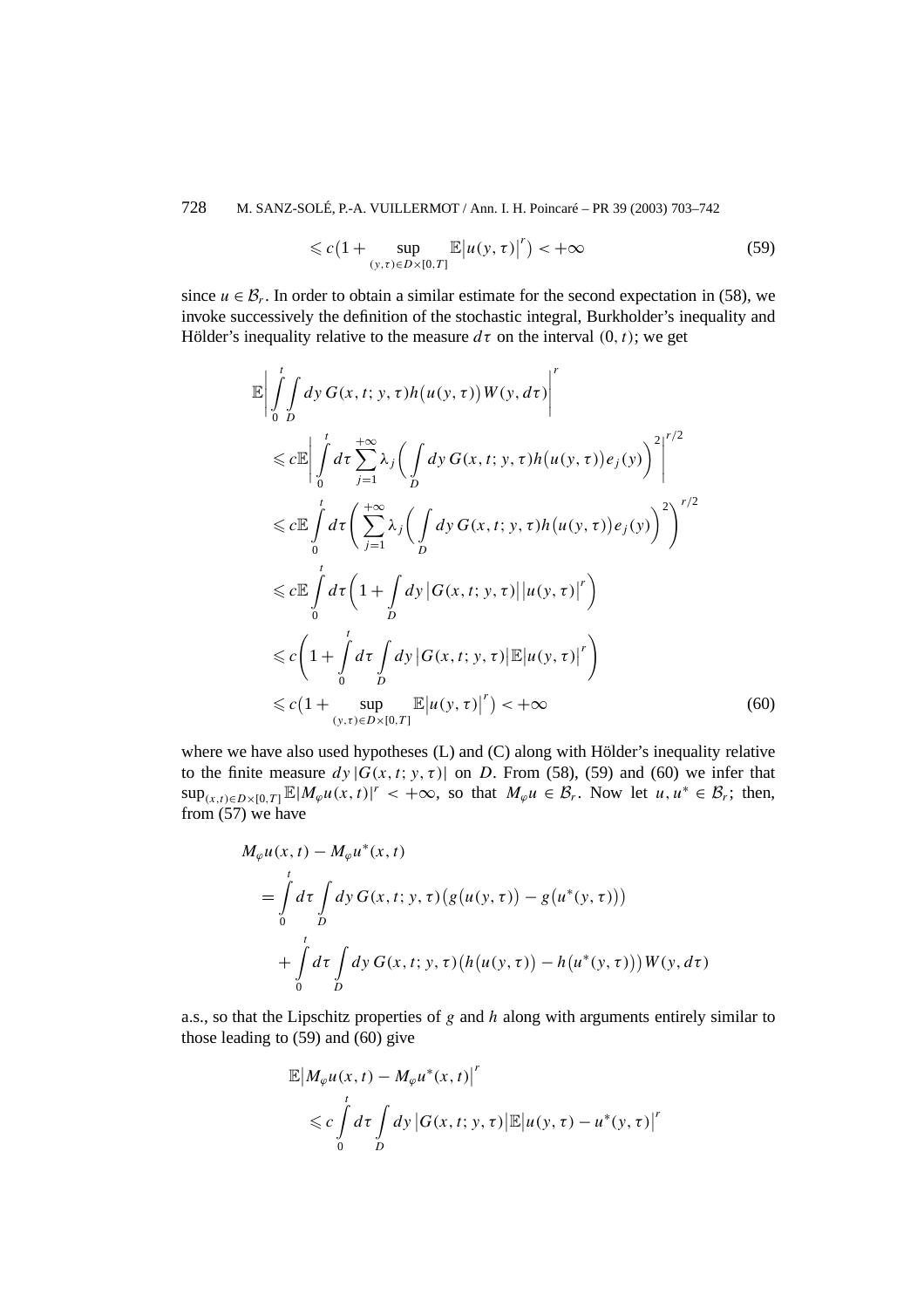$$
\leqslant c \int\limits_{0}^{t} d\tau \sup\limits_{y \in D} \mathbb{E} \big| u(y,\tau) - u^{*}(y,\tau) \big|^{r}
$$

for every  $(x, t) \in D \times [0, T]$ . The preceding relation along with standard considerations now show that the *N*th iterate  $M_{\varphi}^{(N)}$  of  $M_{\varphi}$  is a contraction in  $\mathcal{B}_r$  for *N* sufficiently large.  $\square$ 

It is worth stressing the fact that the preceding construction does *not* imply  $u_\varphi$  should exhibit any Sobolev regularity in *x* or any continuity in *t* as  $(u^1_\varphi(., t))_{t \in [0,T]}$  does, so that the preceding result does *not yet* prove that  $u_\varphi$  is a solution to (3); in fact, thus far the variables  $(x, t) \in D \times [0, T]$  merely index  $u_{\varphi}$  but we shall show below that  $(u^1_\varphi(.,t))_{t\in[0,T]}$  and  $(u_\varphi(x,t))_{(x,t)\in D\times[0,T]}$  are actually indistinguishable; for the time being we prove a series of results that will lead us to the existence of a jointly Hölder continuous version of  $u_\varphi$ . For this we also use relation (12), each term of which we investigate separately; we begin with the following proposition, which is an immediate consequence of the theory developed in [17] as the first term of (12) is a classical solution to (3) when  $g = h = 0$ .

 $\int_D dy G(x, t; y, 0) \varphi(y) \in C^{\alpha, \alpha/2}(\overline{D} \times [0, T]).$ **PROPOSITION** 4. – *Assume that hypotheses* (K) *and* (I) *hold*; *then we have*  $(x, t) \mapsto$ 

We next turn to the analysis of the second term in  $(12)$  for which we have the following result.

PROPOSITION 5. – *Assume that the same hypotheses as in Theorem* 3 *hold and let*  $(u_{\varphi}(x, t))_{(x,t)\in D\times[0,T]}$  *be the random field of Proposition* 3; *then we have* 

$$
\mathbb{E}\left|\int\limits_{0}^{t}d\tau\int\limits_{D}dy\big(G(x_1,t;y,\tau)-G(x_2,t;y,\tau)\big)g(u_{\varphi}(y,\tau))\right|^{r}\leqslant c|x_1-x_2|^{r}
$$
 (61)

*for all*  $x_1, x_2 \in D$  *uniformly in*  $t \in [0, T]$ *, along with* 

$$
\mathbb{E}\left|\int_{0}^{t_1} d\tau \int_{D} dy \, G(x, t_1; y, \tau) g(u_{\varphi}(y, \tau)) - \int_{0}^{t_2} d\tau \int_{D} dy \, G(x, t_2; y, \tau) g(u_{\varphi}(y, \tau))\right|^{r}
$$
\n
$$
\leq c|t_1 - t_2|^{\gamma r}
$$
\n(62)

*for all*  $t_1, t_2 \in [0, T]$  *uniformly in*  $x \in D$ *, for every*  $\gamma \in (0, 1)$  *and every*  $r \in [2, +\infty)$ *.* 

*Proof. –* Since *D* is convex, we first invoke the mean-value theorem for *G* along with estimate (11) and hypothesis (L); since the measure  $dy d\tau (t-\tau)^{-\frac{d+1}{2}} \exp[-c\frac{|x^* - y|^2}{t-\tau}]$  is finite on  $D \times (0, t)$  by virtue of the Gaussian property, we obtain

$$
\mathbb{E}\left|\int_{0}^{t} d\tau \int_{D} dy \big(G(x_1, t; y, \tau) - G(x_2, t; y, \tau)\big) g(u_{\varphi}(y, \tau))\right|^{r}
$$
  
\$\leq\$  $c \mathbb{E}\left(\int_{0}^{t} d\tau \int_{D} dy (t-\tau)^{-\frac{d+1}{2}} \exp\left[-c\frac{|x^* - y|^2}{t-\tau}\right] (1+|u_{\varphi}(y, \tau)|)\right)^{r}|x_1 - x_2|^{r}$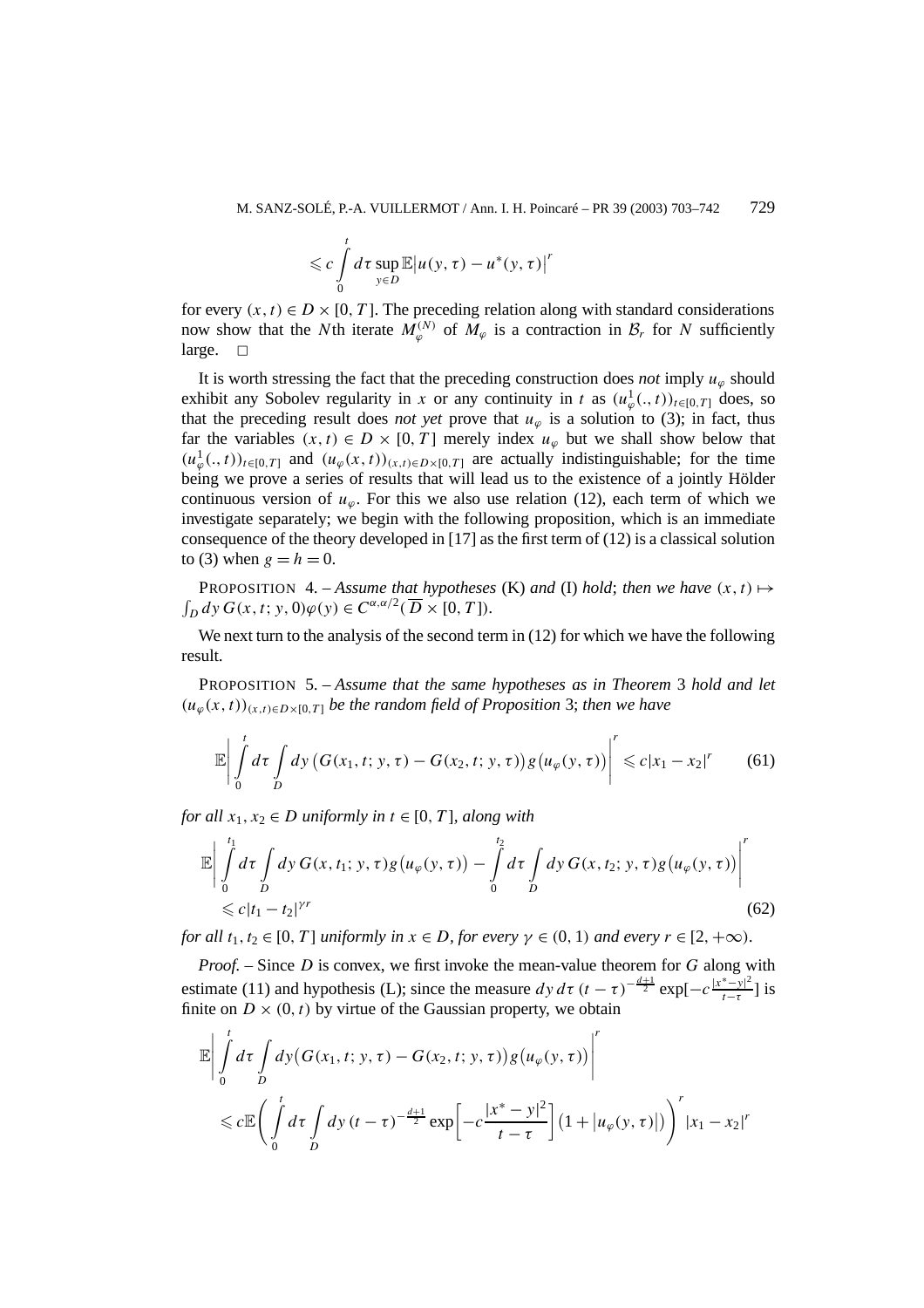730 M. SANZ-SOLÉ, P.-A. VUILLERMOT / Ann. I. H. Poincaré – PR 39 (2003) 703–742

$$
\leqslant c \mathbb{E}\left(1+\int\limits_{0}^{t} d\tau \int\limits_{D} dy \, (t-\tau)^{-\frac{d+1}{2}} \exp\left[-c\frac{|x^{*}-y|^{2}}{t-\tau}\right] |u_{\varphi}(y,\tau)|\right)^{r} |x_{1}-x_{2}|^{r}
$$

where  $x^*$  belongs to the segment connecting  $x_1$  and  $x_2$ ; consequently, by applying Hölder's inequality for this measure to the last integral and by taking (56) into account, we get relation (61). Without restricting the generality we now choose  $\sigma > 0$  sufficiently small and set  $t_1 = t + \sigma$  and  $t_2 = t$  in order to prove (62); for the left-hand side of (62) we first get the upper bounds

$$
\mathbb{E}\left|\int_{0}^{t} d\tau \int_{D} dy \left(G(x, t + \sigma; y, \tau) - G(x, t; y, \tau)\right) g(u_{\varphi}(y, \tau))\right|^{r}
$$
\n
$$
+ \mathbb{E}\left|\int_{t}^{t + \sigma} d\tau \int_{D} dy \, G(x, t + \sigma; y, \tau) g(u_{\varphi}(y, \tau))\right|^{r}
$$
\n
$$
\leq \mathbb{E}\left|\int_{0}^{t} d\tau \int_{D} dy \left(G(x, t + \sigma; y, \tau) - G(x, t; y, \tau)\right) g(u_{\varphi}(y, \tau))\right|^{r}
$$
\n
$$
+ c\left(1 + \sup_{(y, \tau) \in D \times [0, T]} \mathbb{E}|u_{\varphi}(y, \tau)|^{r}\right) \sigma^{r}
$$
\n(63)

where we have used the Gaussian property for  $G$ , hypothesis  $(L)$  along with (56) to obtain the last inequality. It remains to estimate the integral involving the time-increment of *G*; the first part of the argument is essentially similar to what we just did and we obtain

$$
\mathbb{E}\left|\int_{0}^{t} d\tau \int_{D} dy \left(G(x, t + \sigma; y, \tau) - G(x, t; y, \tau)\right) g(u_{\varphi}(y, \tau))\right|^{r}
$$
  
\$\leq c \left(1 + \sup\_{(y, \tau) \in D \times [0, T]} \mathbb{E}|u\_{\varphi}(y, \tau)|^{r}\right)\$  
\$\times \left(\int\_{0}^{t} d\tau \int\_{D} dy \left|G(x, t + \sigma; y, \tau) - G(x, t; y, \tau)\right|\right)^{r}\$. \tag{64}\$

But we now have to proceed differently than we did to establish (61) in order to control the singularity on the time-diagonal of *G*. Let  $\gamma \in (\frac{d}{d+2}, 1)$ ; then, by invoking successively the mean-value theorem,  $(11)$  and the Gaussian property, we can estimate the last integral in (64) as

$$
\int_{0}^{t} d\tau \int_{D} dy \left| G(x, t + \sigma; y, \tau) - G(x, t; y, \tau) \right|
$$
\n
$$
\leq c \left( \int_{0}^{t} d\tau \int_{D} dy \left( \left| G(x, t + \sigma; y, \tau) \right| + \left| G(x, t; y, \tau) \right| \right)^{1-\gamma} \left| G_{t^{*}}(x, t^{*}; y, \tau) \right|^{\gamma} \right) \sigma^{\gamma}
$$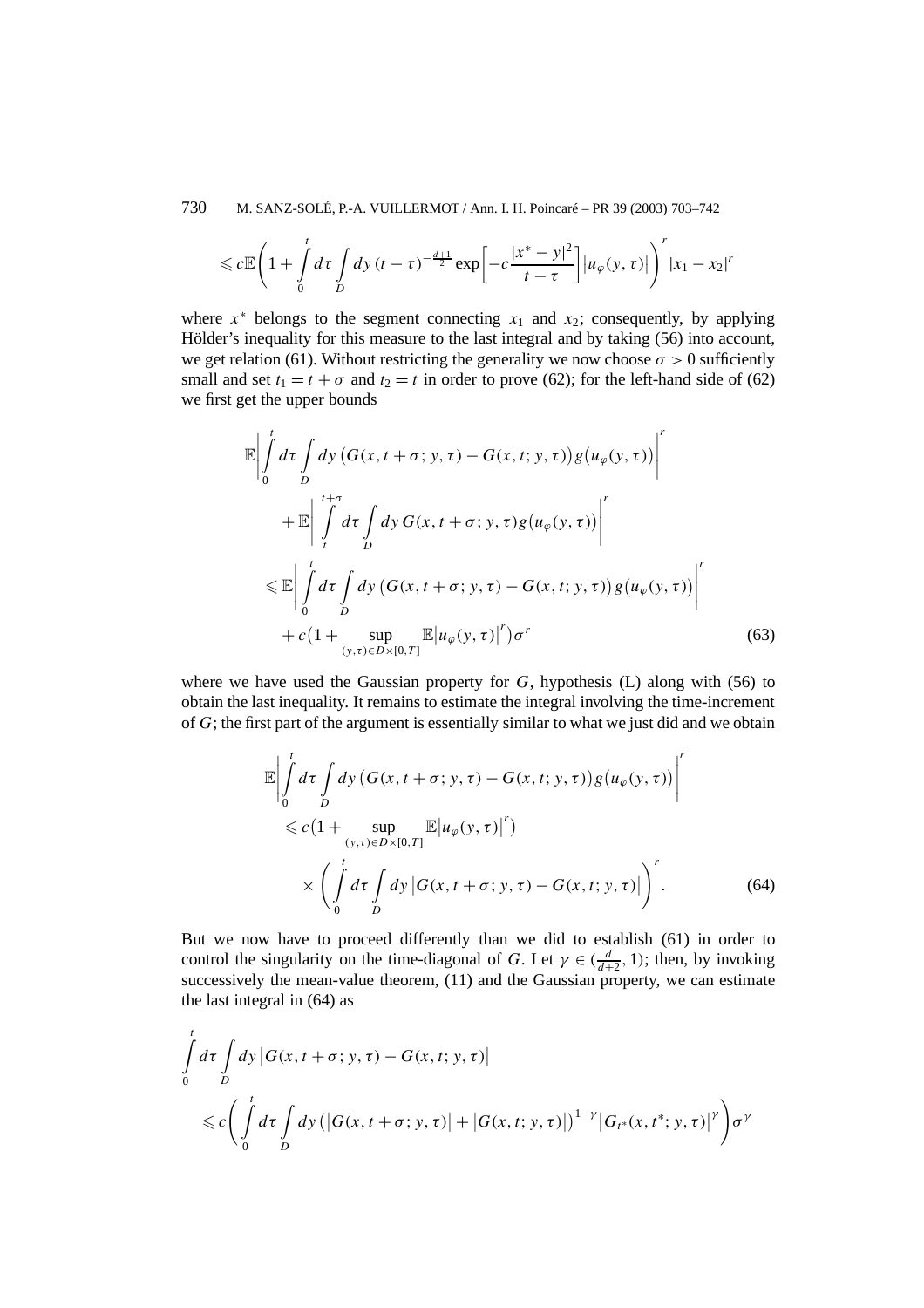$$
\leq c \left( \int_{0}^{t} d\tau \left( t - \tau \right)^{-\frac{d}{2}(1-\gamma)} (t^{*} - \tau)^{-\frac{d+2}{2}\gamma + \frac{d}{2}} \right) \int_{D} dy \left( t^{*} - \tau \right)^{-d/2} \exp \left[ -c \frac{|x - y|^{2}}{t^{*} - \tau} \right] \sigma^{\gamma}
$$
  

$$
\leq c \left( \int_{0}^{t} d\tau \left( t - \tau \right)^{-\frac{d}{2}(1-\gamma)} (t^{*} - \tau)^{-\frac{d+2}{2}\gamma + \frac{d}{2}} \right) \sigma^{\gamma}
$$
  

$$
\leq c \left( \int_{0}^{t} d\tau \left( t - \tau \right)^{-\gamma} \right) \sigma^{\gamma} \leq c \sigma^{\gamma}
$$

since  $\sigma > 0$ ,  $t^* \in (t, t + \sigma)$ ,  $-\frac{d+2}{2}\gamma + \frac{d}{2} < 0$  and  $-\frac{d}{2}(1 - \gamma) - \frac{d+2}{2}\gamma + \frac{d}{2} = -\gamma$ . The substitution of the preceding estimate into (64) along with (63) lead to relation (62) for every  $\gamma \in (\frac{d}{d+2}, 1)$ , and *a fortiori* for every  $\gamma \in (0, 1)$ .  $\Box$ 

Finally, regarding the third term in (12) we have the following result in which the dimension *d does* impose a restriction on one of the estimates for the first time.

PROPOSITION 6. – *Assume that the same hypotheses as in Theorem* 3 *hold and let*  $(u_{\varphi}(x, t))_{(x,t)\in D\times[0,T]}$  *be the random field of Proposition* 3; *then we have* 

$$
\mathbb{E}\left|\int_{0}^{t} \int_{D} dy \left(G(x_{1}, t; y, \tau) - G(x_{2}, t; y, \tau)\right) h\left(u_{\varphi}(y, \tau)\right) W(y, d\tau)\right|^{r} \leq c|x_{1} - x_{2}|^{\gamma r} \tag{65}
$$

*for all*  $x_1, x_2 \in D$  *uniformly in*  $t \in [0, T]$ *, for every*  $\gamma \in (0, 1)$  *and every*  $r \in [2, +\infty)$ ; *moreover, we have*

$$
\mathbb{E}\left|\int_{0}^{t_1}\int_{D}dy\,G(x,t_1;y,\tau)h(u_{\varphi}(y,\tau))W(y,d\tau)\right|
$$

$$
-\int_{0}^{t_2}\int_{D}dy\,G(x,t_2;y,\tau)h(u_{\varphi}(y,\tau))W(y,d\tau)\right|^r
$$

$$
\leq c|t_1-t_2|^{\gamma r}
$$
(66)

*for all*  $t_1, t_2 \in [0, T]$  *uniformly in*  $x \in D$ *, for every*  $\gamma \in (0, \frac{1}{2} \wedge \frac{2}{d+2})$  *and every*  $r \in$  $[2, +\infty)$ *.* 

The proof of this proposition is much more elaborate than that of Proposition 5 and relies on two lemmas; it is based on an extension of the so-called *factorization method*, which was originally introduced in [15] to deal with regularity questions concerning autonomous, linear stochastic partial differential equations; the method provides a way to express the stochastic integral in (12) by means of an auxiliary random field whose moments are uniformly bounded in some sense. For every  $\delta \in (0, \frac{1}{2})$ , we define  $Y_{\delta}$  by

$$
Y_{\delta}(x,t) = \int_{0}^{t} (t-\tau)^{-\delta} \int_{D} dy \, G(x,t; y,\tau) h(u_{\varphi}(y,\tau)) W(y,d\tau)
$$
 (67)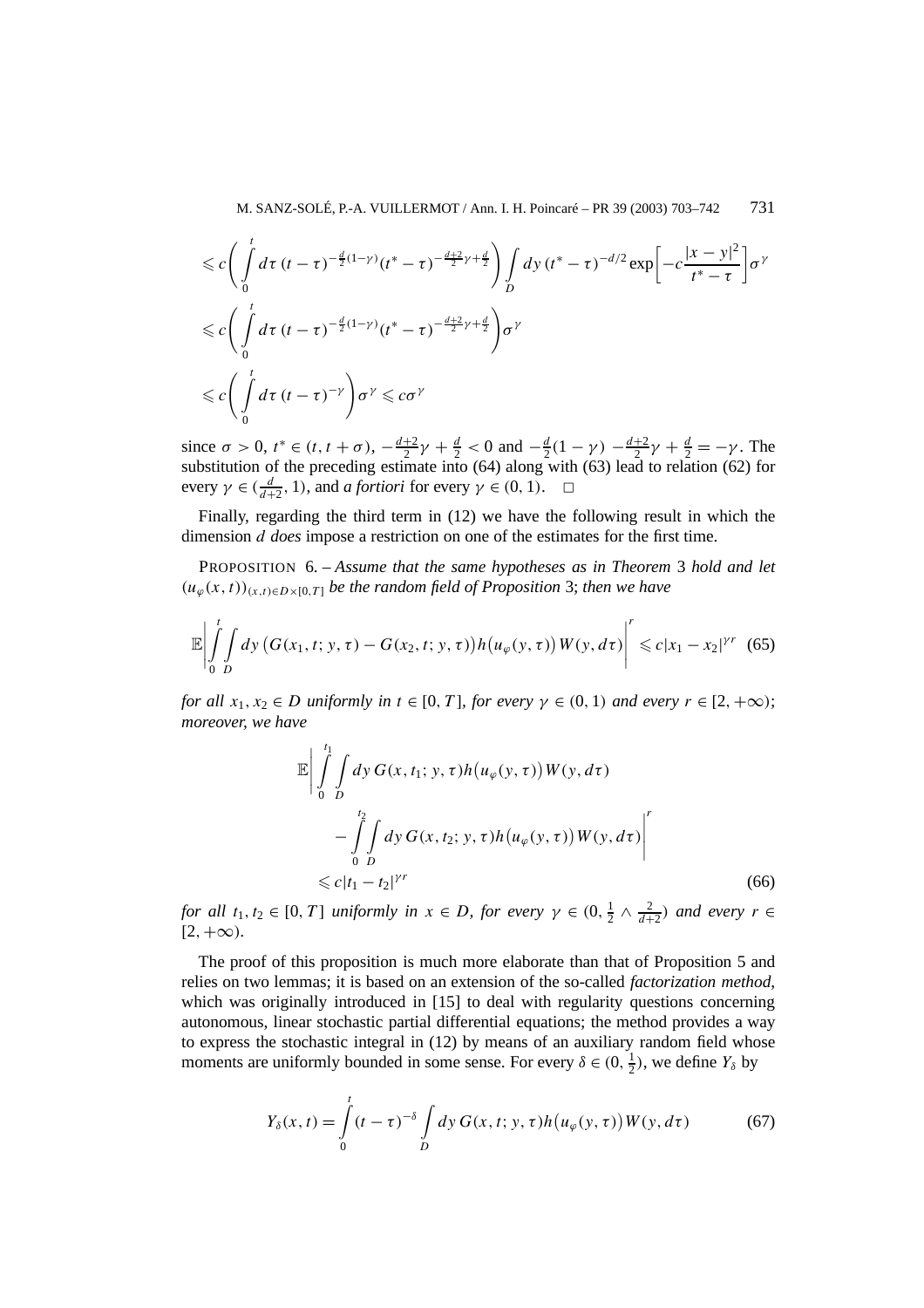for every  $x \in D$  and every  $t \in [0, T]$ ; as before, we can easily prove that this expression is well-defined and finite a.s.; in fact, this is a trivial consequence of the boundedness property we just alluded to, which we describe in the following result.

LEMMA 4. – *Assume that the same hypotheses as in Theorem* 3 *hold*; *then we have*

$$
\sup_{(x,t)\in D\times[0,T]} \mathbb{E}\big|Y_{\delta}(x,t)\big|^r < +\infty\tag{68}
$$

*for every*  $r \in [2, +\infty)$ *.* 

*Proof.* – We show that (68) is a direct consequence of (56) for  $u_\varphi$ . Owing to Burkholder's inequality and to hypotheses (C) and (L), we first get the estimates

$$
\mathbb{E}\left|Y_{\delta}(x,t)\right|^{r} \leqslant c\Bigg(\sum_{j=1}^{+\infty}\lambda_{j}\|e_{j}\|_{\infty}^{2}\Bigg)^{r/2} \times \mathbb{E}\Bigg(\int_{0}^{t}d\tau\,(t-\tau)^{-2\delta}\Big(\int_{D}dy\,\big|G(x,t;y,\tau)h\big(u_{\varphi}(y,\tau)\big)\big|\Bigg)^{2}\Bigg)^{r/2} \leqslant c\mathbb{E}\Bigg(\int_{0}^{t}d\tau\,(t-\tau)^{-2\delta}\Big(\int_{D}dy\,\big|G(x,t;y,\tau)\big|\big(1+\big|u_{\varphi}(y,\tau)\big|\big)\Bigg)^{2}\Bigg)^{r/2}.
$$

Furthermore, the measure  $d\tau (t - \tau)^{-2\delta}$  is finite on  $(0, t)$  since we have  $\delta \in (0, \frac{1}{2})$ ; by applying Hölder's inequality for this measure to the last integral and by invoking the Gaussian property of *G*, we obtain

$$
\mathbb{E}\left|Y_{\delta}(x,t)\right|^{r} \leq c \mathbb{E}\int_{0}^{t} d\tau \, (t-\tau)^{-2\delta} \bigg(\int_{D} dy \, |G(x,t;y,\tau)| \, (1+|u_{\varphi}(y,\tau)|)\bigg)^{r}
$$
\n
$$
\leq c \mathbb{E}\int_{0}^{t} d\tau \, (t-\tau)^{-2\delta} \bigg(1+\int_{D} dy \, |G(x,t;y,\tau)| |u_{\varphi}(y,\tau)|^{r}\bigg)
$$
\n
$$
\leq c \big(1+\sup_{(y,\tau)\in D\times[0,T]} \mathbb{E}\left|u_{\varphi}(y,\tau)\right|^{r}\big) < +\infty
$$

uniformly in  $(x, t) \in D \times [0, T]$ , where we used Hölder's inequality relative to the finite measure  $dy |G(x, t; y, \tau)|$  on *D* along with relation (56) for  $u_\varphi$ .  $\Box$ 

Property (68) along with the following relation between the stochastic integral in (12) and  $Y_\delta$  will be crucial to our proof of Proposition 6.

LEMMA 5. – *Assume that the same hypotheses as in Theorem* 3 *hold*; *then the relation*

$$
\int_{0}^{t} \int_{D} dy \, G(x, t; y, \tau) h(u_{\varphi}(y, \tau)) W(y, d\tau) \n= \frac{\sin(\delta \pi)}{\pi} \int_{0}^{t} d\tau \, (t - \tau)^{\delta - 1} \int_{D} dy \, G(x, t; y, \tau) Y_{\delta}(y, \tau)
$$
\n(69)

*holds a.s. for every*  $\delta \in (0, \frac{1}{2})$  *and every*  $(x, t) \in D \times [0, T]$ *.*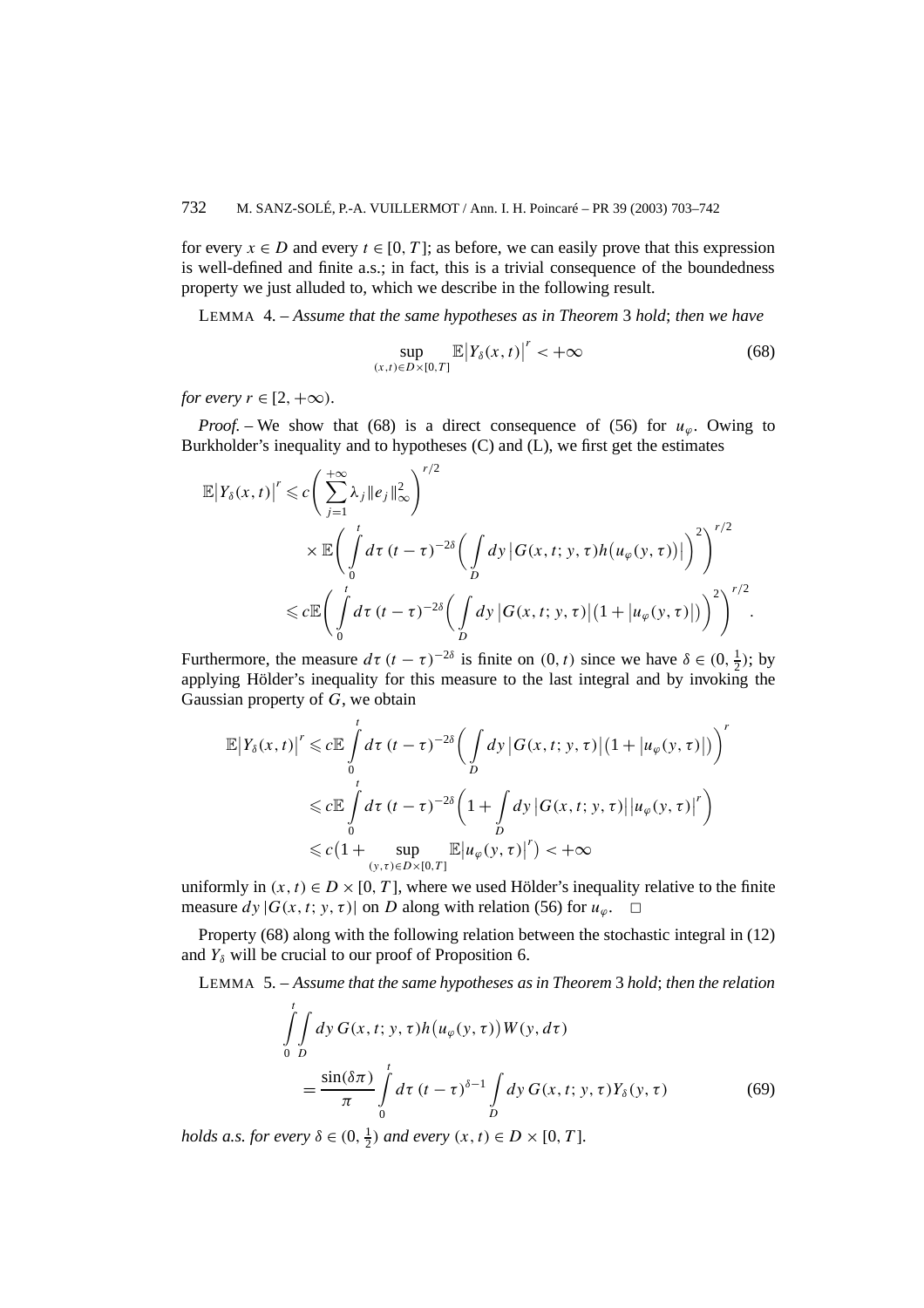*Proof.* – Let  $\sigma$ ,  $\tau$ ,  $t \in [0, T]$  such that  $\sigma < \tau < t$ ; then the evolution operators (43) satisfy the fundamental property  $U(t, \tau)U(\tau, \sigma) = U(t, \sigma)$ ; equivalently, we have

$$
G(x, t; z, \sigma) = \int_{D} dy \, G(x, t; y, \tau) G(y, \tau; z, \sigma) \tag{70}
$$

for the corresponding Green's function, for all  $x, z \in D$ . Relation (69) then follows from the substitution of (67) into (69), the deterministic and stochastic versions of Fubini's theorem, relation (70) and the identity  $\int_{\sigma}^{t} d\tau (t-\tau)^{\delta-1} \times (\tau-\sigma)^{-\delta} = \pi/\sin(\delta \pi)$ .  $\Box$ 

The preceding results now lead to the following.

*Proof of Proposition 6.* – In order to prove (65), we have to argue differently than we did to prove (61) because of the singular factor  $(t - \tau)^{\delta-1}$  in (69); owing to the Gaussian property for *G*, we first notice that the measure  $dy d\tau (t - \tau)^{\delta-1} |G(x_1, t; y, \tau) - G(x_2, \tau) |$ *t*; *y*, *τ*)| is finite on  $D \times (0, t)$ ; then, by using successively (69), Hölder's inequality relative to this measure along with (68) we get

$$
\mathbb{E}\left|\int_{0}^{t}\int_{D}dy\left(G(x_{1},t;y,\tau)-G(x_{2},t;y,\tau)\right)h(u_{\varphi}(y,\tau))W(y,d\tau)\right|^{r}
$$
\n
$$
\leq c\left(\sup_{(y,\tau)\in D\times[0,T]}\mathbb{E}\left|Y_{\delta}(y,\tau)\right|^{r}\right)
$$
\n
$$
\times\left(\int_{0}^{t}d\tau\left(t-\tau\right)^{\delta-1}\int_{D}dy\left|G(x_{1},t;y,\tau)-G(x_{2},t;y,\tau)\right|\right)^{r}.\tag{71}
$$

Let  $\gamma \in (0, 1)$ ; by using the Gaussian property we can estimate the last integral in the preceding expression as

$$
\int_{0}^{t} d\tau \left(t - \tau\right)^{\delta - 1} \int_{D} dy \left| G(x_{1}, t; y, \tau) - G(x_{2}, t; y, \tau) \right|
$$
\n
$$
\leq \int_{0}^{t} d\tau \left(t - \tau\right)^{\delta - 1}
$$
\n
$$
\times \int_{D} dy \left( \left| G(x_{1}, t; y, \tau) \right| + \left| G(x_{2}, t; y, \tau) \right| \right)^{1 - \gamma} \left| G(x_{1}, t; y, \tau) - G(x_{2}, t; y, \tau) \right|^{ \gamma}
$$
\n
$$
\leq c \int_{0}^{t} d\tau \left(t - \tau\right)^{\delta - 1 - \frac{d}{2}(1 - \gamma)} \int_{D} dy \left| G(x_{1}, t; y, \tau) - G(x_{2}, t; y, \tau) \right|^{ \gamma} . \tag{72}
$$

In order to control the space-increment of *G* in the last line of (72) we now choose  $\delta \in (\frac{\gamma}{2}, \frac{1}{2})$ , and then use successively the mean-value theorem along with (11) and the Gaussian property; writing again  $x^*$  for a point on the segment between  $x_1$  and  $x_2$  we obtain from (72) the estimates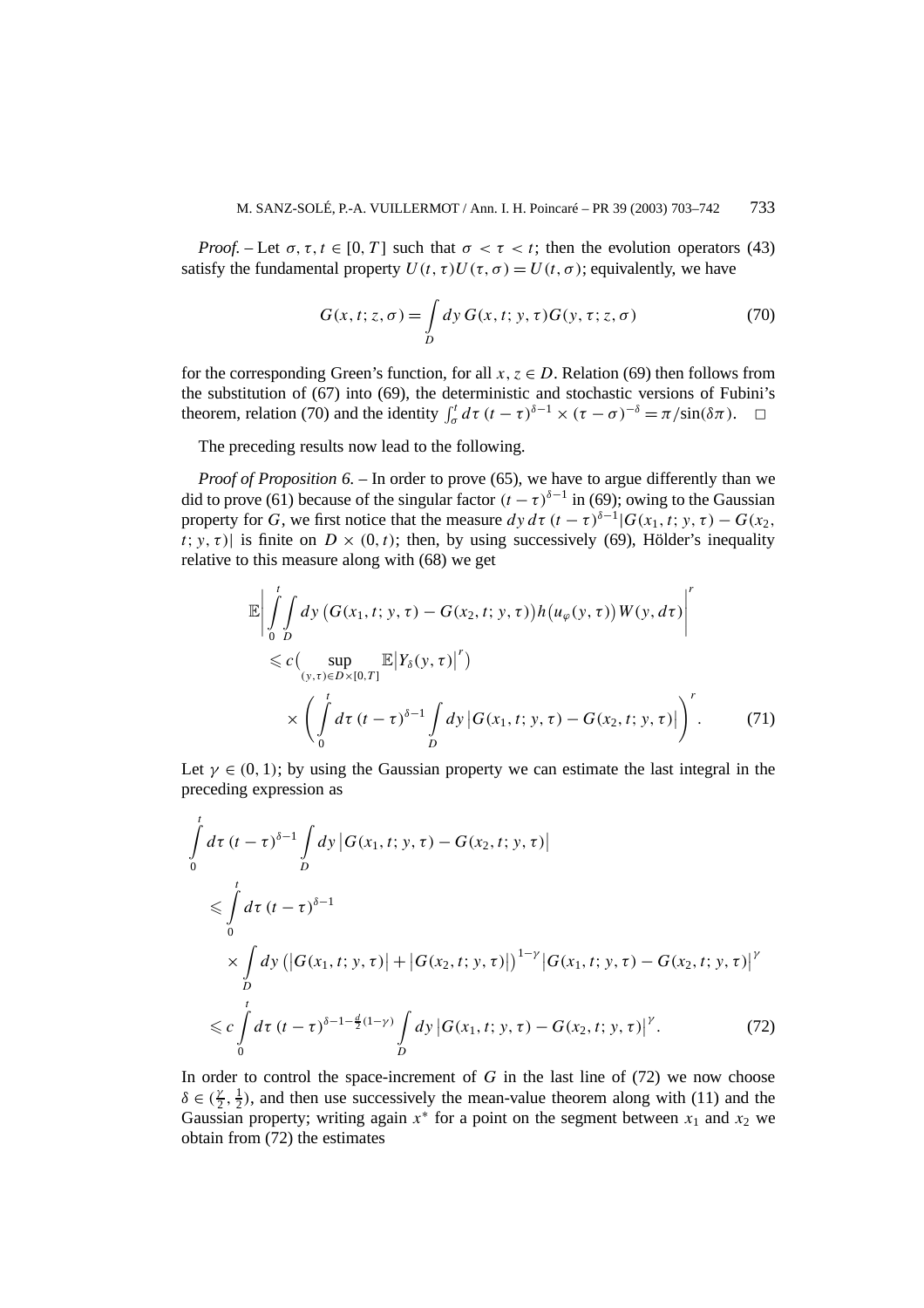$$
\int_{0}^{t} d\tau \, (t-\tau)^{\delta-1} \int_{D} dy \, |G(x_{1}, t; y, \tau) - G(x_{2}, t; y, \tau)|
$$
\n
$$
\leq c \int_{0}^{t} d\tau \, (t-\tau)^{\delta-1-\frac{d}{2}(1-\gamma)} \int_{D} dy \, (t-\tau)^{-\frac{d+1}{2}\gamma} \exp\left[-c\frac{|x^{*}-y|^{2}}{t-\tau}\right] |x_{1}-x_{2}|^{\gamma}
$$
\n
$$
= c \left(\int_{0}^{t} d\tau \, (t-\tau)^{\delta-1-\frac{\gamma}{2}} \int_{D} dy \, (t-\tau)^{-\frac{d}{2}} \exp\left[-c\frac{|x^{*}-y|^{2}}{t-\tau}\right]\right) |x_{1}-x_{2}|^{\gamma}
$$
\n
$$
\leq c \left(\int_{0}^{t} d\tau \, (t-\tau)^{\delta-1-\frac{\gamma}{2}}\right) |x_{1}-x_{2}|^{\gamma} \leq c |x_{1}-x_{2}|^{\gamma}
$$

since  $\delta - \frac{\gamma}{2} > 0$ . The substitution of the preceding estimate into (71) proves (65).

We now show that (66) holds by choosing again  $\sigma > 0$  sufficiently small,  $t_1 = t + \sigma$ and  $t_2 = t$ ; owing to (69) we can first bound the left-hand side of (66) from above by

$$
\mathbb{E}\left|\int_{0}^{t} d\tau \left(t+\sigma-\tau\right)^{\delta-1}\int_{D} dy \,G(x,t+\sigma;y,\tau)Y_{\delta}(y,\tau)\right|
$$

$$
-\int_{0}^{t} d\tau \left(t-\tau\right)^{\delta-1}\int_{D} dy \,G(x,t;y,\tau)Y_{\delta}(y,\tau)\right|^{r}
$$

$$
+\mathbb{E}\left|\int_{t}^{t+\sigma} d\tau \left(t+\sigma-\tau\right)^{\delta-1}\int_{D} dy \,G(x,t+\sigma;y,\tau)Y_{\delta}(y,\tau)\right|^{r}
$$
(73)

and we proceed by investigating each term of (73) separately. Regarding the second term, we notice by arguing as before that the measure  $dy d\tau (t + \sigma - \tau)^{\delta-1} |G(x, t + \sigma; y, \tau)|$  is finite on  $D \times (t, t + \sigma)$ ; then, letting  $\gamma \in (0, \frac{1}{2})$ ,  $\delta \in (\gamma, \frac{1}{2})$  and using Hölder's inequality relative to this measure along with (68) and the Gaussian property, we obtain

$$
\mathbb{E}\left|\int_{t}^{t+\sigma} d\tau \left(t+\sigma-\tau\right)^{\delta-1} \int_{D} dy \, G(x,t+\sigma; y,\tau) Y_{\delta}(y,\tau)\right|^{r}
$$
\n
$$
\leq \left(\sup_{(y,\tau)\in D\times[0,T]} \mathbb{E}\left|Y_{\delta}(y,\tau)\right|^{r}\right)
$$
\n
$$
\times \left(\int_{t}^{t+\sigma} d\tau \left(t+\sigma-\tau\right)^{\delta-1} \int_{D} dy \left|G(x,t+\sigma; y,\tau)\right|\right)^{r}
$$
\n
$$
\leq c \left(\int_{t}^{t+\sigma} d\tau \left(t+\sigma-\tau\right)^{\delta-1}\right)^{r} \leq c\sigma^{\delta r} \leq c\sigma^{\gamma r}.
$$
\n(74)

The analysis of the first term in (73) is more complicated; the first part of the argument is similar to what we just did to derive the first inequality in (74); this remark and the Gaussian property lead to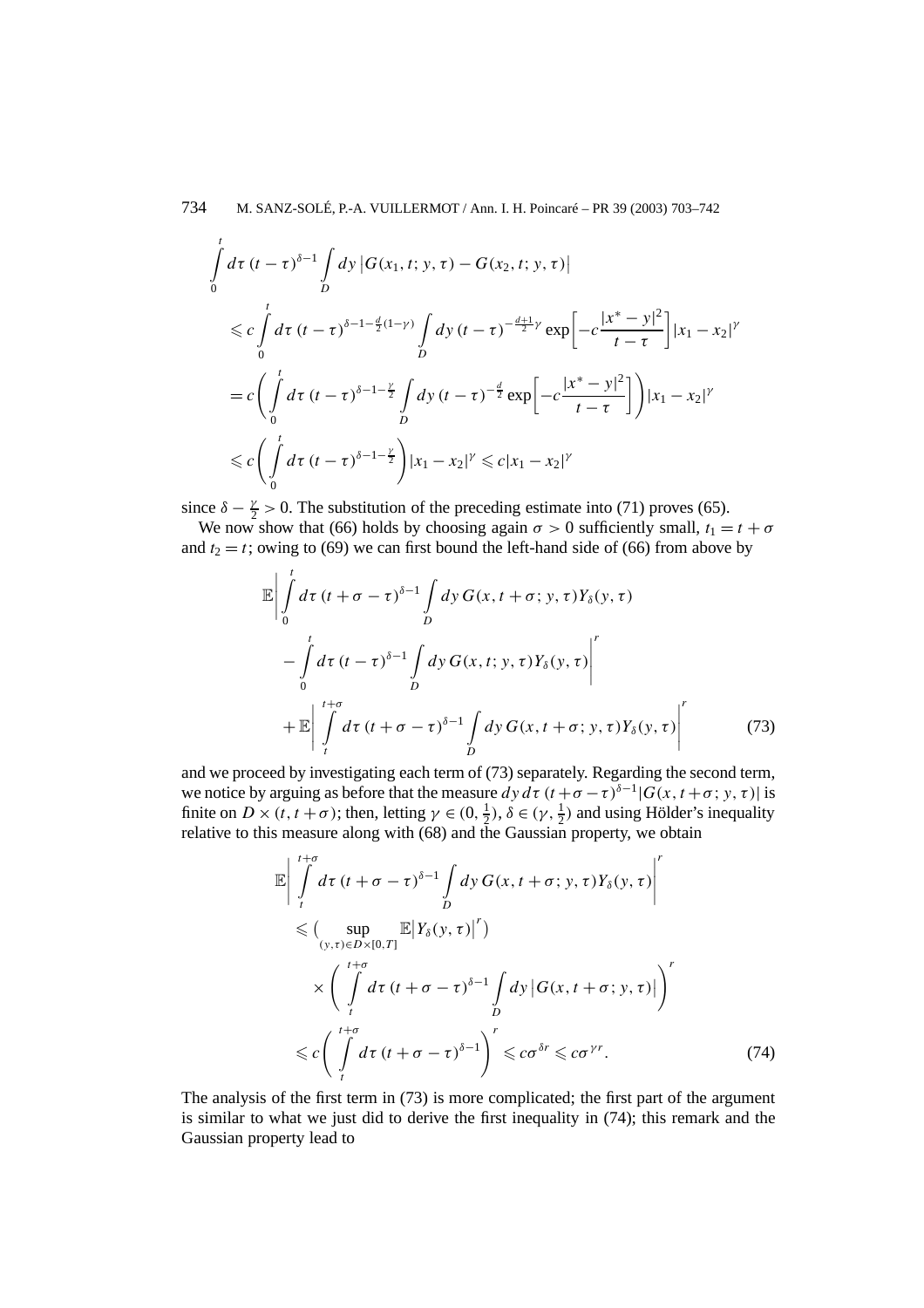$$
\mathbb{E}\left|\int_{0}^{t} d\tau \left(t+\sigma-\tau\right)^{\delta-1}\int_{D} dy \,G(x,t+\sigma;y,\tau)Y_{\delta}(y,\tau) \right|
$$
\n
$$
-\int_{0}^{t} d\tau \left(t-\tau\right)^{\delta-1}\int_{D} dy \,G(x,t;y,\tau)Y_{\delta}(y,\tau)\Big|^{r}
$$
\n
$$
\leq \left(\sup_{(y,\tau)\in D\times[0,T]} \mathbb{E}\left|Y_{\delta}(y,\tau)\right|^{r}\right)
$$
\n
$$
\times \left(\int_{0}^{t} d\tau \int_{D} dy \left|(t+\sigma-\tau)^{\delta-1}G(x,t+\sigma;y,\tau)-(t-\tau)^{\delta-1}G(x,t;y,\tau)\right|\right)^{r}
$$
\n
$$
\leq c \left(\int_{0}^{t} d\tau \left|(t+\sigma-\tau)^{\delta-1}-(t-\tau)^{\delta-1}\right|\right)^{r}
$$
\n
$$
+ c \left(\int_{0}^{t} d\tau \left(t+\sigma-\tau\right)^{\delta-1}\int_{D} dy \left|G(x,t+\sigma;y,\tau)-G(x,t;y,\tau)\right|\right)^{r}.\tag{75}
$$

On the one hand, in order to control the increment of the line before last in (75), let us choose  $\gamma \in (0, \frac{1}{2})$  and  $\delta \in (\gamma, \frac{1}{2})$  again; from the mean-value theorem we get

$$
\int_{0}^{t} d\tau \left| (t + \sigma - \tau)^{\delta - 1} - (t - \tau)^{\delta - 1} \right|
$$
\n
$$
\leq c \int_{0}^{t} d\tau \ (t - \tau)^{(\delta - 1)(1 - \gamma)} \left| (t + \sigma - \tau)^{\delta - 1} - (t - \tau)^{\delta - 1} \right|^{\gamma}
$$
\n
$$
\leq c \left( \int_{0}^{t} d\tau \ (t - \tau)^{(\delta - 1)(1 - \gamma) + (\delta - 2)\gamma} \right) \sigma^{\gamma} \leq c \sigma^{\gamma}
$$
\n(76)

since  $(\delta - 1)(1 - \gamma) + (\delta - 2)\gamma = \delta - \gamma - 1 > -1$ . On the other hand, in order to control the increment of the last line of (75) we first invoke the Gaussian property; we obtain

$$
\int_{0}^{t} d\tau \left(t + \sigma - \tau\right)^{\delta - 1} \int_{D} dy \left| G(x, t + \sigma; y, \tau) - G(x, t; y, \tau) \right|
$$
\n
$$
\leq c \int_{0}^{t} d\tau \left(t + \sigma - \tau\right)^{\delta - 1 - \frac{d}{2}(1 - \gamma)} \int_{D} dy \exp\left[-c\frac{|x - y|^2}{t + \sigma - \tau}\right]
$$
\n
$$
\times \left| G(x, t + \sigma; y, \tau) - G(x, t; y, \tau) \right|^{ \gamma} + c \int_{0}^{t} d\tau \left(t + \sigma - \tau\right)^{\delta - 1} (t - \tau)^{-\frac{d}{2}(1 - \gamma)}
$$
\n
$$
\times \int_{D} dy \exp\left[-c\frac{|x - y|^2}{t - \tau}\right] \left| G(x, t + \sigma; y, \tau) - G(x, t; y, \tau) \right|^{ \gamma}.
$$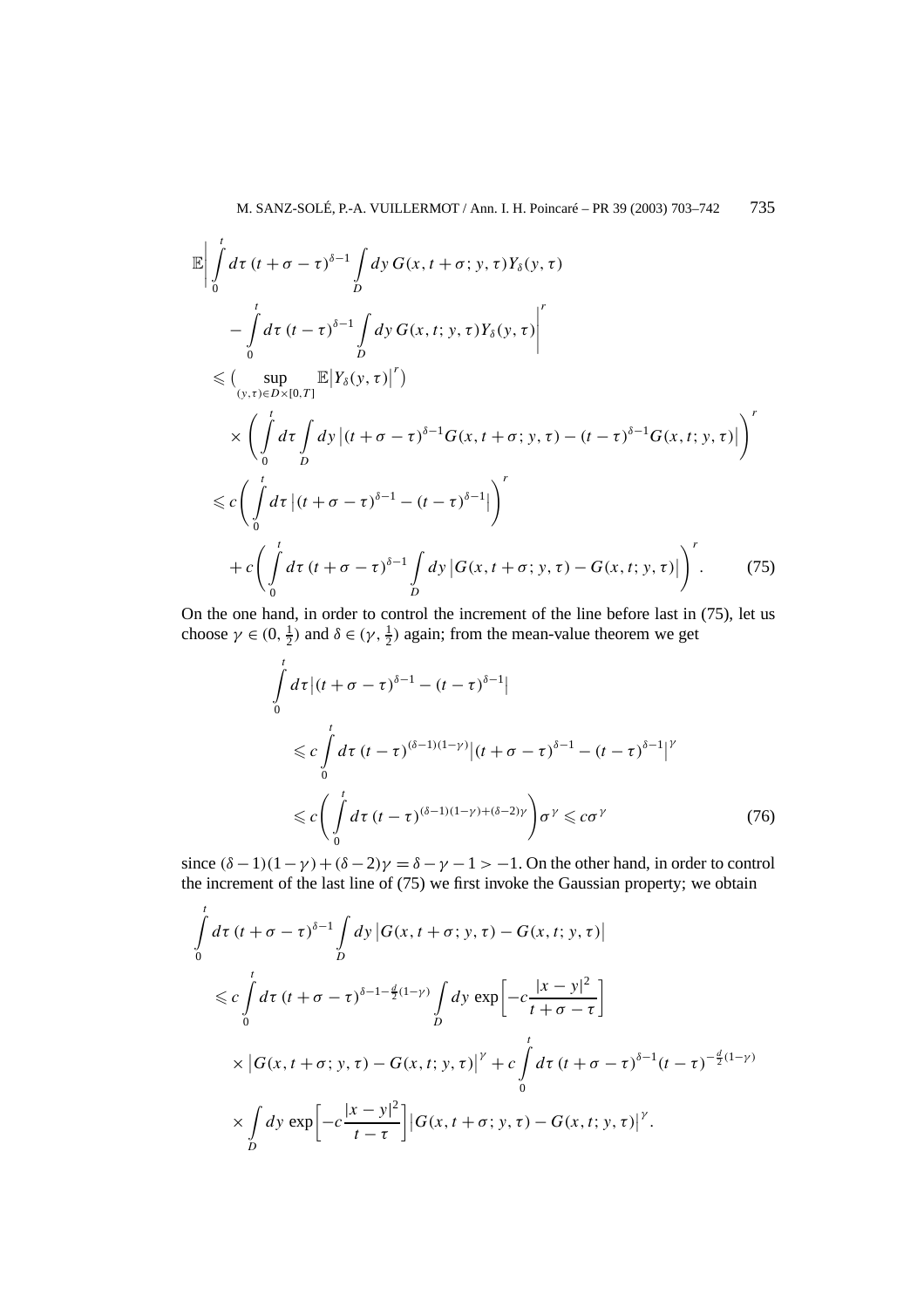We then apply the mean-value theorem to the last two time-increments of *G* along with (11); this leads to

$$
\int_{0}^{t} d\tau (t + \sigma - \tau)^{\delta - 1} \int_{D} dy \left| G(x, t + \sigma; y, \tau) - G(x, t; y, \tau) \right|
$$
\n
$$
\leq c \int_{0}^{t} d\tau (t + \sigma - \tau)^{\delta - 1 - \frac{d}{2}(1 - \gamma)} (t^{*} - \tau)^{-\frac{d + 2}{2}\gamma} \int_{D} dy \exp\left[ -c \frac{|x - y|^{2}}{t + \sigma - \tau} \right] \sigma^{\gamma}
$$
\n
$$
+ c \int_{0}^{t} d\tau (t + \sigma - \tau)^{\delta - 1} (t - \tau)^{-\frac{d}{2}(1 - \gamma)} (t^{*} - \tau)^{-\frac{d + 2}{2}\gamma}
$$
\n
$$
\times \int_{D} dy \exp\left[ -c \frac{|x - y|^{2}}{t - \tau} \right] \sigma^{\gamma}.
$$

To go further, we have to impose an additional restriction on *γ* by choosing  $\gamma \in (0, \frac{2}{d+2})$ ; we then take  $\delta \in (\gamma, \frac{2}{d+2})$  and use the Gaussian property once again; from the preceding estimates we get

$$
\int_{0}^{t} d\tau (t + \sigma - \tau)^{\delta - 1} \int_{D} dy |G(x, t + \sigma; y, \tau) - G(x, t; y, \tau)|
$$
\n
$$
\leq c \Biggl( \int_{0}^{t} d\tau (t + \sigma - \tau)^{\delta - 1 + \frac{d}{2}\gamma} (t^{*} - \tau)^{-\frac{d+2}{2}\gamma} \Biggr) \sigma^{\gamma}
$$
\n
$$
+ c \Biggl( \int_{0}^{t} d\tau (t + \sigma - \tau)^{\delta - 1} (t - \tau)^{\frac{d}{2}\gamma} (t^{*} - \tau)^{-\frac{d+2}{2}\gamma} \Biggr) \sigma^{\gamma}
$$
\n
$$
\leq c \Biggl( \int_{0}^{t} d\tau (t - \tau)^{\delta - 1 + \frac{d}{2}\gamma - \frac{d+2}{2}\gamma} \Biggr) \sigma^{\gamma}
$$
\n
$$
= c \Biggl( \int_{0}^{t} d\tau (t - \tau)^{\delta - 1 - \gamma} \Biggr) \sigma^{\gamma} \leq c \sigma^{\gamma}
$$
\n(77)

since *σ* > 0, *t*<sup>\*</sup> ∈ (*t*, *t* + *σ*),  $δ - 1 + \frac{d}{2}γ < \frac{d+2}{2}δ - 1 < 0$  and  $δ - 1 - γ > -1$ . It is now clear that if  $\gamma \in (0, \frac{1}{2} \wedge \frac{2}{d+2})$ , then the substitution of (76) and (77) into (75) along with (74) imply relation (66).  $\Box$ 

The preceding considerations now lead to the following.

*Proof of Theorem 3.* – We first show that the random fields  $(u^1_\varphi(.,t))_{t\in[0,T]}$  and  $(u_\varphi(., t))_{t\in[0,T]}$  are indistinguishable, which will immediately imply the first two properties of the theorem. On the one hand, from our construction of  $u_\varphi$  in the proof of Proposition 3 we have  $u_\varphi(., t) \in L^2(D)$  a.s. for every  $t \in [0, T]$ . On the other hand,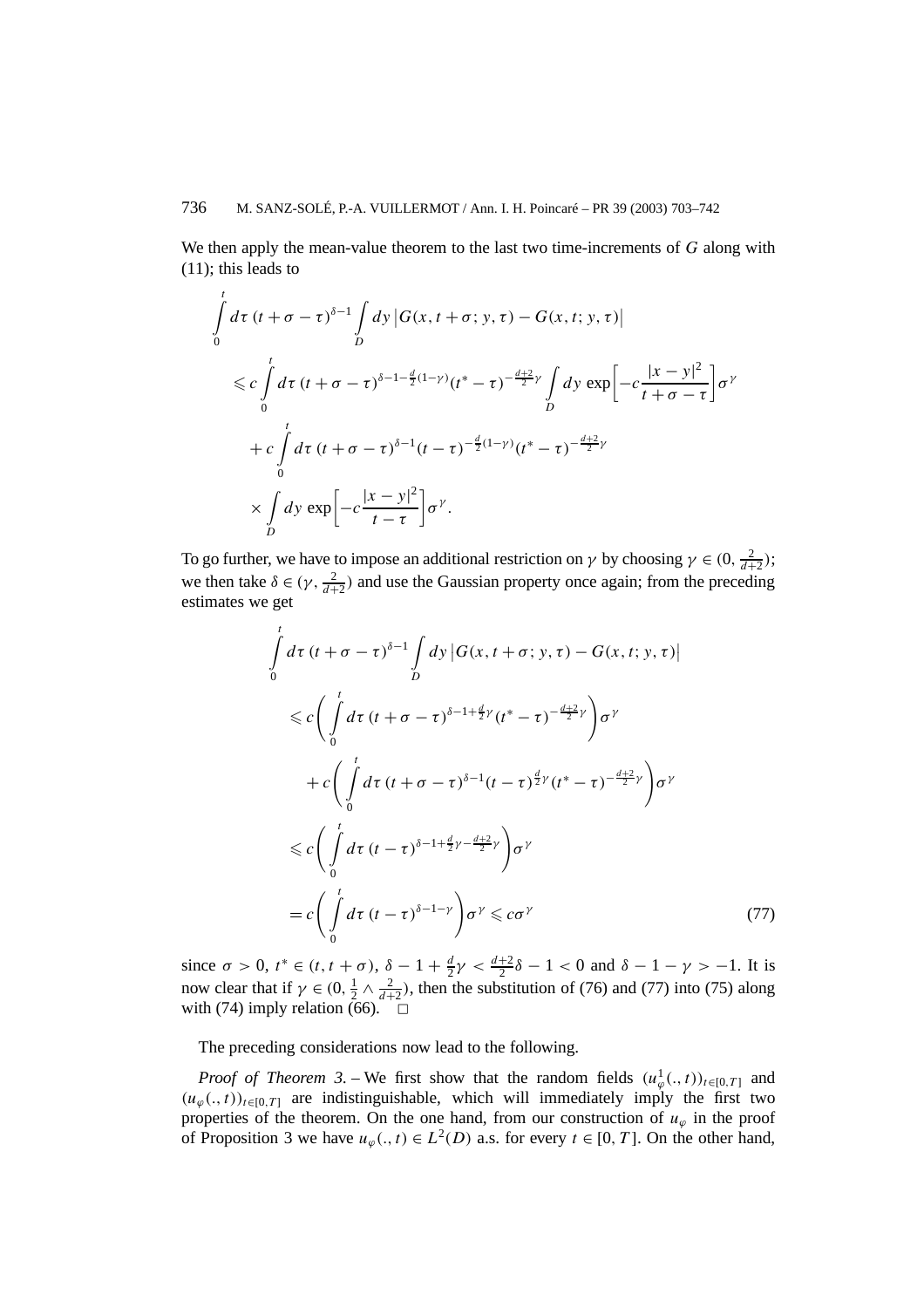from Theorems 1, 2 and Proposition 3 we infer that both random fields satisfy (12); therefore, arguing *verbatim* as in the proof of Theorem 2 by means of Gronwall's inequality, we may conclude that  $u^1_\varphi(x,t) = u_\varphi(x,t)$  a.s. as an inequality in  $L^2(D)$  for every  $t \in [0, T]$  since  $u_{\varphi}^1 \in L^2(\Omega; C([0, T]; L^2(D)))$ . This proves that the random field  $(u_{\varphi}(., t))_{t\in[0,T]}$  is a mild solution to (3) which exhibits  $H^1(D)$ -regularity in the space variable and satisfies (14). In order to prove that there exists a jointly Hölder continuous version of  $(u_\varphi(., t))_{t\in[0,T]}$ , it is sufficient to invoke Propositions 4, 5 and 6; indeed, these propositions together with a multidimensional version of Kolmogorov's continuity theorem (see, for instance, [24]) imply the result.  $\Box$ 

We now turn to the proofs of Theorems 4 and 5, which rest on the following preliminary result and its proof.

LEMMA 6. –  $(C^d)$  *implies*  $(H)$  *while*  $(C^d_\eta)$  *implies*  $(H_\eta)$ *.* 

*Proof.* – We can argue exactly as in the proof of (17) to get

$$
\int_{0}^{t} d\tau \sum_{j=1}^{+\infty} \lambda_{j} \Biggl( \int_{D} dy \, |G(x, t; y, \tau| e_{j}(y) \Biggr)^{2}
$$
\n
$$
\leq c \sum_{j=1}^{+\infty} \lambda_{j} \int_{0}^{t} d\tau \int_{D} dy \, |G(x, t; y, \tau)| |e_{j}(y)|^{2}
$$
\n
$$
\leq c \int_{0}^{t} d\tau (t - \tau)^{-\frac{d}{2} + \frac{d}{2s^{*}}} \leq c < +\infty
$$
\n(78)

uniformly in  $(x, t) \in D \times [0, T]$ , which proves the first assertion of the lemma; similarly we have

$$
\sum_{j=1}^{+\infty} \lambda_j \int_0^t d\tau \ (t-\tau)^{-2\eta} \int_D dy \ |G(x,t;y,\tau)||e_j(y)|^2
$$
  
\$\leq c \int\_0^t d\tau \ (t-\tau)^{-2\eta-\frac{d}{2}+\frac{d}{2s^\*}} \leq c < +\infty\$ (79)

since  $s \in (\frac{d}{1-2\eta}; +\infty)$  implies  $1-2\eta - \frac{d}{2} + \frac{d}{2s^*} > 0$ , which proves the second assertion.

We then have the following.

*Proof of Theorem 4. –* In order to prove the first statement of the theorem, it is sufficient to show that the conclusion of Proposition 3 holds; since estimates (58) and (59) are still valid, we need only show that an estimate of the form (60) remains true. By virtue of (78) we first note that the measure  $\lambda_j dy d\tau |G(x, t; y, \tau)||e_j(y)|^2$ is finite on  $\mathbb{N}^+ \times D \times (0, t)$  uniformly in  $(x, t) \in D \times [0, T]$ ; consequently, by using successively Burkholder's inequality, hypothesis (L) along with Hölder's inequality relative to  $\lambda_j dy d\tau |G(x, t; y, \tau)||e_j(y)|^2$  on  $\mathbb{N}^+ \times D \times (0, t)$  we get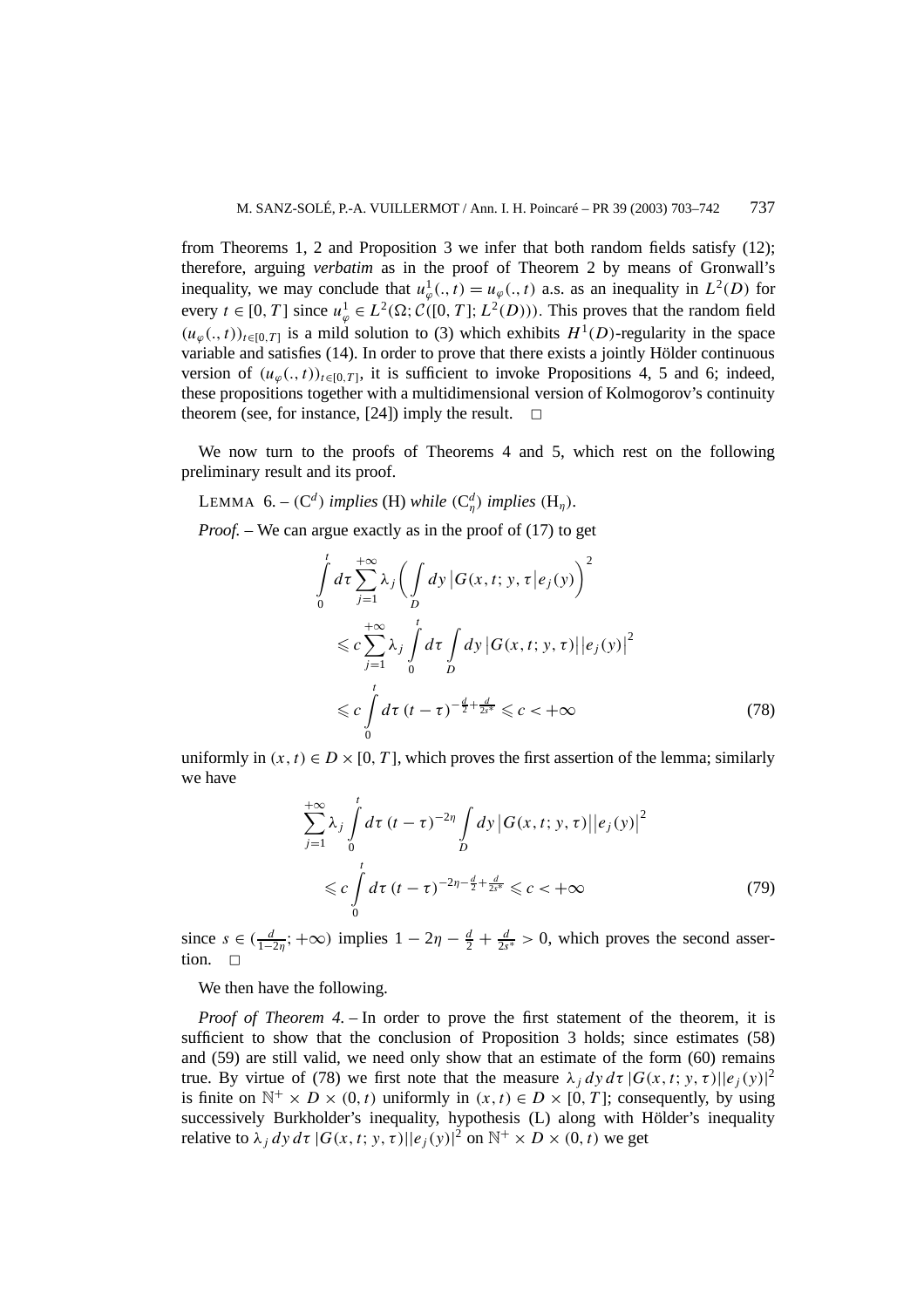738 M. SANZ-SOLÉ, P.-A. VUILLERMOT / Ann. I. H. Poincaré – PR 39 (2003) 703–742

$$
\mathbb{E}\left|\int_{0}^{t}\int_{D}dy\,G(x,t;y,\tau)h(u(y,\tau))W(y,d\tau)\right|^{r}
$$
\n
$$
\leq c\mathbb{E}\left|\sum_{j=1}^{+\infty}\lambda_{j}\int_{0}^{t}d\tau\int_{D}dy\,|G(x,t;y,\tau)||e_{j}(y)|^{2}(1+|u(y,\tau)|^{2})\right|^{r/2}
$$
\n
$$
\leq c\sum_{j=1}^{+\infty}\lambda_{j}\int_{0}^{t}d\tau\int_{D}dy\,|G(x,t;y,\tau)||e_{j}(y)|^{2}(1+\mathbb{E}|u(y,\tau)|^{r})
$$
\n
$$
\leq c(1+\sup_{(y,\tau)\in D\times[0,T]}\mathbb{E}|u(y,\tau)|^{r})<+\infty.
$$
\n(80)

As for the proof of the second statement, it is sufficient to show that the conclusion of Proposition 6 holds true for  $(u^4_\varphi(x, t))_{(x,t)\in D\times[0,T]}$  since Propositions 4 and 5 remain unchanged; for this we need only prove that the conclusion of Lemma 4 is valid for the auxiliary random field *Yη* defined by

$$
Y_{\eta}(x,t) = \int_{0}^{t} (t-\tau)^{-\eta} \int_{D} dy \, G(x,t; y, \tau) h(u_{\varphi}^{4}(y,\tau)) W(y, d\tau).
$$

But this is immediate, for the measure  $\lambda_j dy d\tau (t-\tau)^{-2\eta} |G(x, t; y, \tau)||e_j(y)|^2$  is finite on  $\mathbb{N}^+ \times D \times (0, t)$  uniformly in  $(x, t) \in D \times [0, T]$  as a consequence of (79); we can then argue exactly as in the proof of (80) to get

$$
\mathbb{E}\left|Y_{\eta}(x,t)\right|^{r} \leqslant c\left(1+\sup_{(y,\tau)\in D\times[0,T]}\mathbb{E}\left|u(y,\tau)\right|^{r}\right) < +\infty
$$
\n(81)

as desired.  $\Box$ 

Finally, we have the following.

*Proof of Theorem 5. –* From the preceding considerations it is now clear that inequalities of the form (80) and (81) are the only estimates we need; in order to derive such estimates under the hypotheses of the theorem, the only concrete changes lie in the choice of the respective measures to which we apply Hölder's inequality. In the case of (80) we choose the finite measure  $d\tau dy dz |G(x, t; y, \tau)| \times \kappa(y, z) \times |G(x, t; z, \tau)|$ on  $(0, t) \times D \times D$  (see, for instance, relations (21) and (22)), while in the case of (81) we choose  $d\tau \, dy \, dz \, (t - \tau)^{-2\eta} \times |G(x, t; y, \tau)| \times \kappa(y, z) \times |G(x, t; z, \tau)|$ , which is also finite by virtue of  $(H_n)$ ; the remaining part of the proof is essentially the same as that of Theorem 4 and is thereby omitted.  $\square$ 

We conclude this article by comparing briefly the rôle played by  $(C^d)$  and  $(C^d_\eta)$  with that of the spectral measure conditions we alluded to at the very end of Section 1. Assume that the generating kernel  $\kappa : D \times D \mapsto \mathbb{R}^+$  admits a translation-invariant extension  $\kappa^* : \mathbb{R}^d \mapsto \mathbb{R}$  in such a way that the measure  $dy \kappa^*(y)$  be positive-definite and tempered on  $\mathbb{R}^d$ , and write *m* for the spectral measure associated with  $dy \kappa^*(y)$  (see, for instance, [21]). We impose the following two conditions on *m*: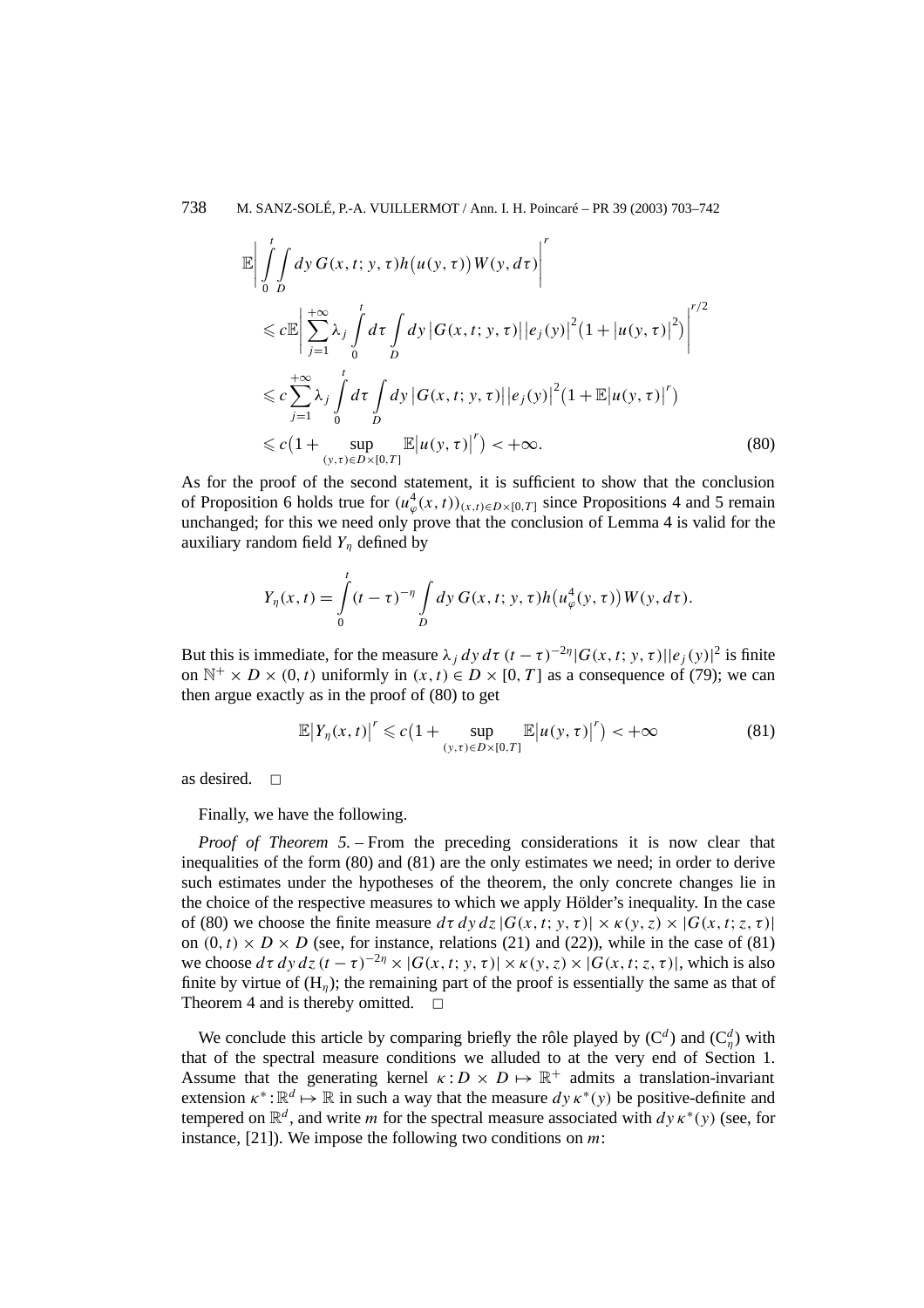M. SANZ-SOLÉ, P.-A. VUILLERMOT / Ann. I. H. Poincaré – PR 39 (2003) 703–742 739

 $(M^d)$  We have

$$
\int_{\mathbb{R}^d} \frac{m(d\zeta)}{1+|\zeta|^2} < +\infty.
$$
 (82)

 $(M_{\eta}^d)$  There exists  $\eta \in (0, \frac{1}{2})$  such that

$$
\int_{\mathbb{R}^d} \frac{m(d\zeta)}{(1+|\zeta|^2)^{1-2\eta}} < +\infty.
$$
 (83)

Condition ( $M^d$ ) has appeared, for instance, in [12,25,44] while ( $M^d_\eta$ ) has been introduced in [33,46]; a comparison of our arguments with the methods of proof used in these references suggests that the analogy between (C<sup>d</sup>), (C $_q^d$ ) and (M<sup>d</sup>), (M $_q^d$ ) is best illustrated if we can show that  $(M^d)$  implies  $(H)$  while  $(M^d_\eta)$  implies  $(H_\eta)$ . Regarding the proof of the first statement our starting point is relation  $(22)$ ; by using successively the translation invariance of *κ*<sup>∗</sup>, the Gaussian property, the definition of *m* along with (82) we obtain

$$
\int_{0}^{t} d\tau \sum_{j=1}^{+\infty} \lambda_{j} \bigg( \int_{D} dy \, |G(x, t; y, \tau)| e_{j}(y) \bigg)^{2}
$$
\n
$$
\leq c \int_{0}^{t} d\tau \int_{\mathbb{R}^{d}} m(d\zeta) \exp[-c(t-\tau)|\zeta|^{2}]
$$
\n
$$
= c \int_{\mathbb{R}^{d}} m(d\zeta) \frac{1 - \exp[-ct|\zeta|^{2}]}{|\zeta|^{2}} \leq c \int_{\mathbb{R}^{d}} \frac{m(d\zeta)}{1 + |\zeta|^{2}} < +\infty,
$$

which is (H). Starting in a similar way for the proof of  $(H_n)$  and writing  $\Gamma$  for Euler's Gamma function we get

$$
\int_{0}^{t} d\tau (t-\tau)^{-2\eta} \sum_{j=1}^{+\infty} \lambda_{j} \Big( \int_{D} dy |G(x, t; y, \tau)| e_{j}(y) \Big)^{2}
$$
  
\n
$$
\leq c \int_{0}^{t} d\tau \tau^{-2\eta} \int_{\{\zeta \in \mathbb{R}^{d} : |\zeta| < 1\}} m(d\zeta) \exp[-c\tau |\zeta|^{2}]
$$
  
\n
$$
+ c \int_{0}^{t} d\tau \tau^{-2\eta} \int_{\{\zeta \in \mathbb{R}^{d} : |\zeta| \geq 1\}} m(d\zeta) \exp[-c\tau |\zeta|^{2}]
$$
  
\n
$$
\leq c \int_{0}^{t} d\tau \tau^{-2\eta} \int_{\{\zeta \in \mathbb{R}^{d} : |\zeta| < 1\}} m(d\zeta) \exp[-c\tau |\zeta|^{2}]
$$
  
\n
$$
+ c \Gamma(1-2\eta) \int_{\{\zeta \in \mathbb{R}^{d} : |\zeta| \geq 1\}} \frac{m(d\zeta)}{(1+|\zeta|^{2})^{1-2\eta}} < +\infty
$$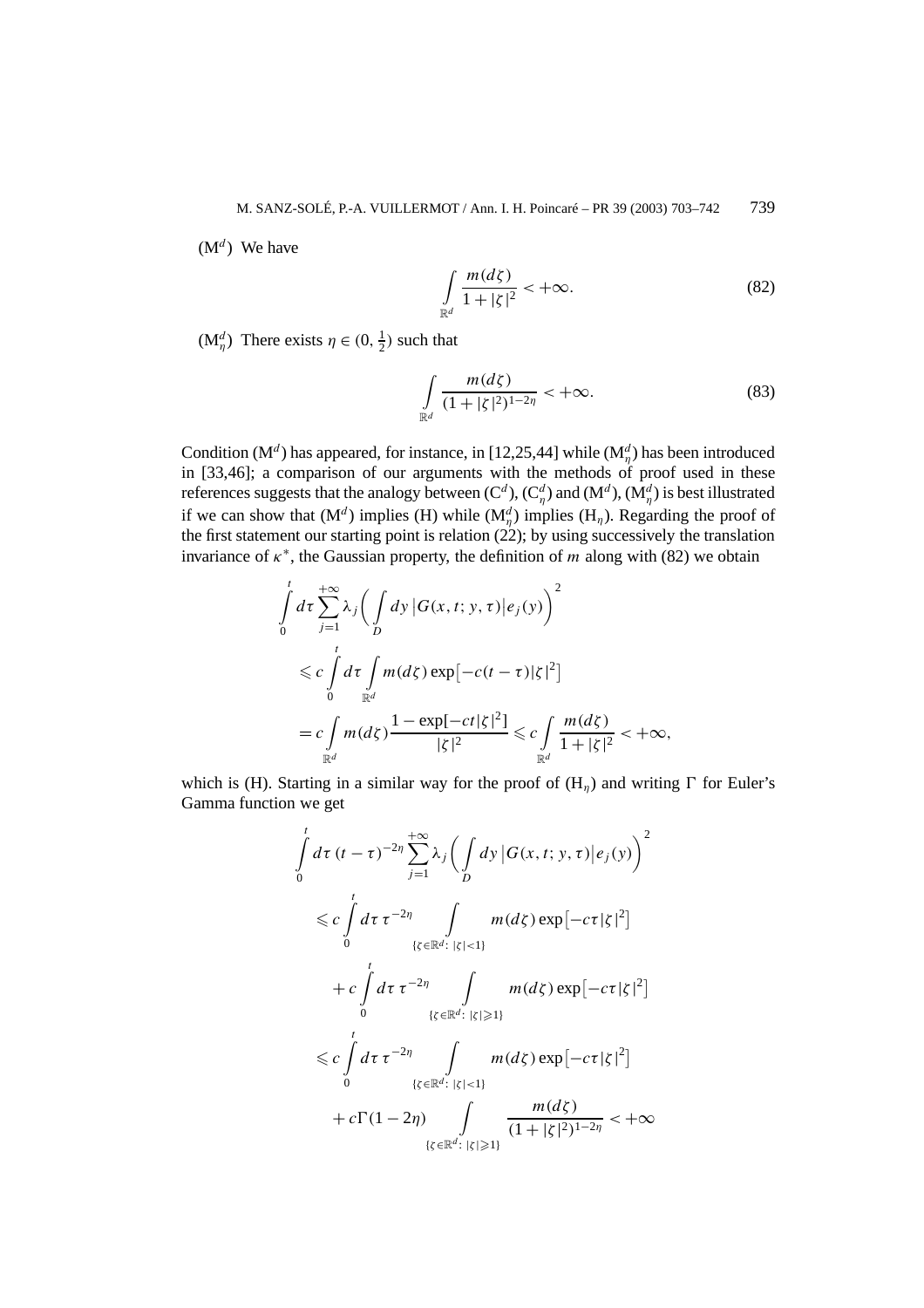by virtue of the properties of *m*, (83) and the fact that  $1-2\eta > 0$ . It is natural to conclude, therefore, that  $(C^d)$  and  $(C^d_\eta)$  play the same rôle in our analysis of the strong solutions to (3) as  $(M^d)$  and  $(M^d_\eta)$  have played in the above references. In this sense, they may be considered as natural substitutes for  $(M^d)$  and  $(M^d)$  when *κ* is *not* translation-invariant.

# **Acknowledgements**

The research of the first author was supported in part by the *Dirección General de Investigación, Ministerio de Ciencia y Tecnologia* of the Spanish government under grant BFM 2000-0607. The research of the second author was supported in part by the Centre de Recerca Matemàtica in Barcelona with funds from the program *Estancias de Investigadores Extranjeros en Régimen de Año Sabático en España* of the Spanish Ministry of Education and Culture, and by the ETH-Forschungsinstitut für Mathematik in Zürich. He would like to thank Professor M. Castellet and Professor M. Burger for their respective invitations to the above institutions and for their very kind hospitality. He is also indebted to Professor H. Amann for a very stimulating discussion concerning non-autonomous, semilinear, deterministic, parabolic partial differential equations.

#### **REFERENCES**

- [1] H. Amann, Linear and Quasilinear Parabolic Problems, I: Abstract Linear Theory, in: Monographs in Mathematics, Vol. 89, Birkhäuser, Basel, 1995.
- [2] J.M. Ball, Strongly continuous semigroups, weak solutions, and the variation of constants formula, Proc. Amer. Math. Soc. 63 (1977) 370–373.
- [3] V. Bally, A. Millet, M. Sanz-Solé, Approximation and support theorem in Hölder norm for parabolic stochastic partial differential equations, Ann. Probab. 23 (1) (1995) 178–222.
- [4] B. Bergé, I.D. Chueshov, P.-A. Vuillermot, On the behavior of solutions to certain parabolic SPDE's driven by Wiener processes, Stochastic Process. Appl. 92 (2001) 237–263.
- [5] S.R. Bernfeld, Y.Y. Hu, P.-A. Vuillermot, Large-time asymptotic equivalence for a class of non-autonomous semilinear parabolic equations, Bull. Sci. Math. 122 (5) (1998) 337–368.
- [6] Z. Brzeźniak, S. Peszat, Space-time continuous solutions to SPDE's driven by a homogeneous Wiener process, Studia Math. 137 (3) (1999) 261–299.
- [7] C. Cardon-Weber, A. Millet, On strongly Petrovskii's parabolic SPDE's in arbitrary dimension, Preprint 685, Laboratoire de Probabilités et des Modèles Aléatoires, Université Paris 6, 2001.
- [8] A. Chojnowska-Michalik, Stochastic differential equations in Hilbert spaces, Banach Center Publications 5 (1979) 53–73.
- [9] I.D. Chueshov, P.-A. Vuillermot, Long-time behavior of solutions to a class of quasilinear parabolic equations with random coefficients, Ann. Inst. Henri Poincaré AN 15 (2) (1998) 191–232.
- [10] I.D. Chueshov, P.-A. Vuillermot, Long-time behavior of solutions to a class of stochastic parabolic equations with homogeneous white noise: Stratonovitch's case, Probab. Theory Related Fields 112 (1998) 149–202.
- [11] I.D. Chueshov, P.-A. Vuillermot, Long-time behavior of solutions to a class of stochastic parabolic equations with homogeneous white noise: Itô's case, Stochastic Anal. Appl. 18 (4) (2000) 581–615.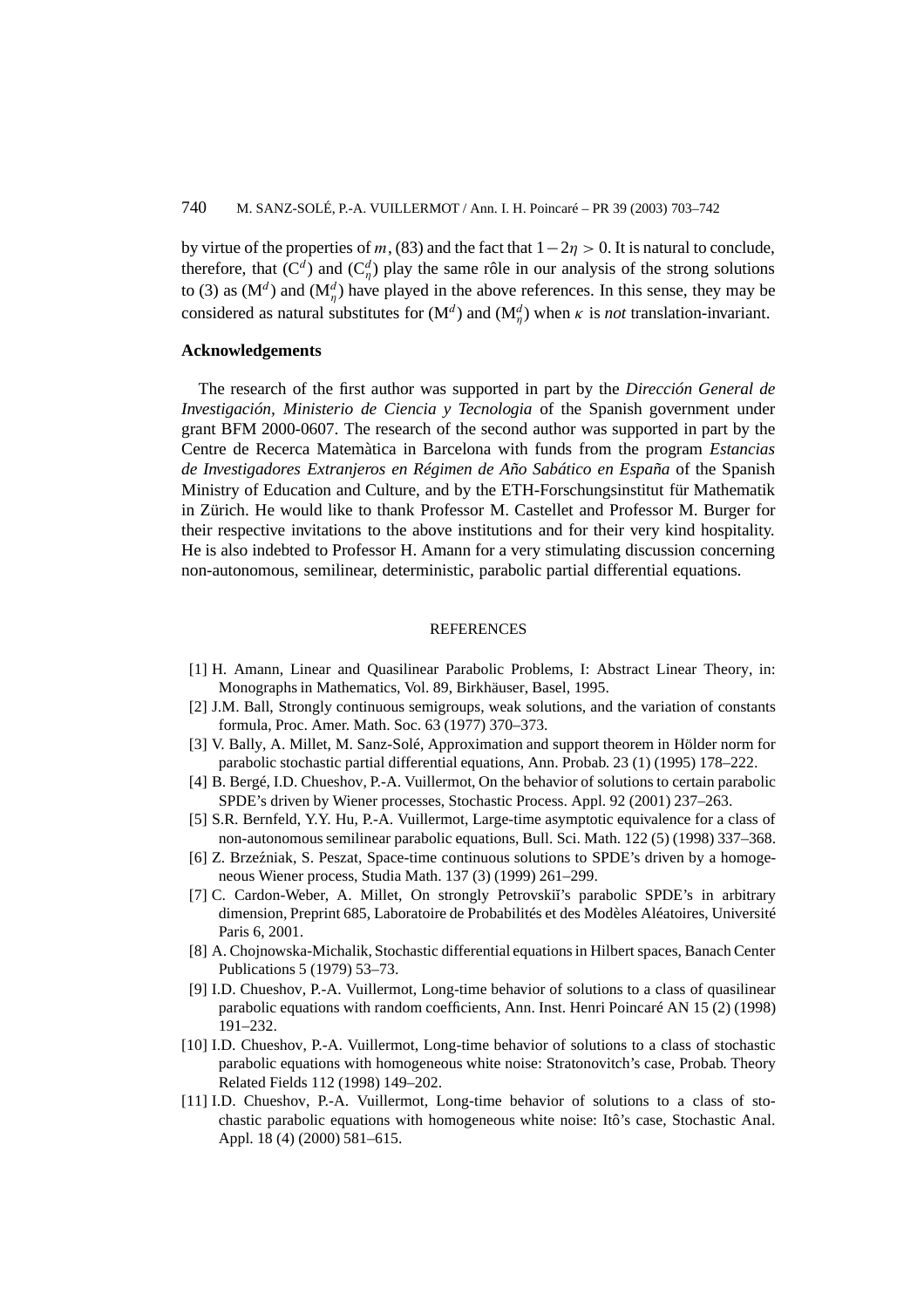- [12] R.C. Dalang, Extending martingale measure stochastic integral with applications to spatially homogeneous SPDE's, Electron. J. Probab. 4 (1999) 1–29.
- [13] R.C. Dalang, N.E. Frangos, The stochastic wave equation in two spatial dimensions, Ann. Probab. 26 (1) (1998) 187–212.
- [14] G. Da Prato, J. Zabczyk, Stochastic Equations in Infinite Dimensions, in: Encyclopedia of Mathematics and its Applications, Vol. 44, Cambridge University Press, Cambridge, 1992.
- [15] G. Da Prato, S. Kwapien, J. Zabczyk, Regularity of solutions of linear stochastic equations in Hilbert spaces, Stochastics 23 (1987) 1–23.
- [16] D.A. Dawson, L.G. Gorostiza, Solutions of evolution equations in Hilbert space, J. Differential Equations 68 (1987) 299–319.
- [17] S.D. Eidelman, S.D. Ivasisen, Investigation of the Green matrix for a homogeneous ˘ parabolic boundary value problem, Trans. Moscow Math. Soc. 23 (1970) 179–242.
- [18] S.D. Eidelman, N.V. Zhitarashu, Parabolic Boundary Value Problems, in: Operator Theory, Advances and Applications, Vol. 101, Birkhäuser, Basel, 1998.
- [19] A. Friedman, Partial Differential Equations of Parabolic Type, Prentice Hall, Englewood Cliffs, NJ, 1964.
- [20] T. Funaki, Regularity properties for stochastic partial differential equations of parabolic type, Osaka J. Math. 28 (1991) 495–516.
- [21] I.M. Gelfand, N.Y. Vilenkin, Les Distributions, in: Collection Universitaire de Mathématiques, Vol. 4, Dunod, Paris, 1967.
- [22] I. Gyöngy, C. Rovira, On  $L^p$ -solutions of semilinear stochastic partial differential equations, Stochastic Process. Appl. 90 (2000) 83–108.
- [23] P. Hess, Periodic-Parabolic Boundary-Value Problems and Positivity, in: Pitman Research Notes in Mathematics Series, Vol. 247, Langman, Harlow, 1991.
- [24] I. Karatzas, S.E. Shreve, Brownian Motion and Stochastic Calculus, in: Graduate Texts in Mathematics, Vol. 113, Springer, New York, 1991.
- [25] A. Karczeswka, J. Zabczyk, Stochastic PDE's with function-valued solutions, in: Infinite-Dimensional Stochastic Analysis, Proceedings of the Colloquium of the Royal Netherlands Academy of Arts and Science, North-Holland, Amsterdam, 1999, pp. 197–216.
- [26] T. Kato, Abstract evolution equations of parabolic type in Banach and Hilbert spaces, Nagoya Math. J. 19 (1961) 93–125.
- [27] T. Kato, Perturbation Theory for Linear Operators, in: Grundlehren der Mathematischen Wissenschaften, Vol. 132, Springer, New York, 1984.
- [28] A.A. Kirillov, A.D. Gvishiani, Theorems and Problems in Functional Analysis, in: Problem Books in Mathematics, Vol. 9, Springer, New York, 1982.
- [29] N.V. Krylov, An analytic approach to SPDE's, in: Stochastic Partial Differential Equations: Six Perspectives, in: AMS-Mathematical Surveys and Monographs, Vol. 64, American Mathematical Society, Providence, RI, 1999, pp. 185–242.
- [30] N.V. Krylov, B.L. Rozovskii, Stochastic evolution equations, J. Sov. Math. 16 (1981) 1233– 1277.
- [31] O. Ladyzenskaya, N. Uraltceva, V.A. Solonnikov, Linear and Quasilinear Equations of Parabolic Type, in: AMS-Transl. of Math. Monographs, Vol. 23, American Mathematical Society, Providence, RI, 1968.
- [32] J.A. León, Stochastic evolution equations with respect to semimartingales in Hilbert space, Stochastics 27 (1989) 1–21.
- [33] O. Lévêque, Hyperbolic stochastic partial differential equations driven by boundary noises, Thèse 2452, EPFL, Lausanne, 2001.